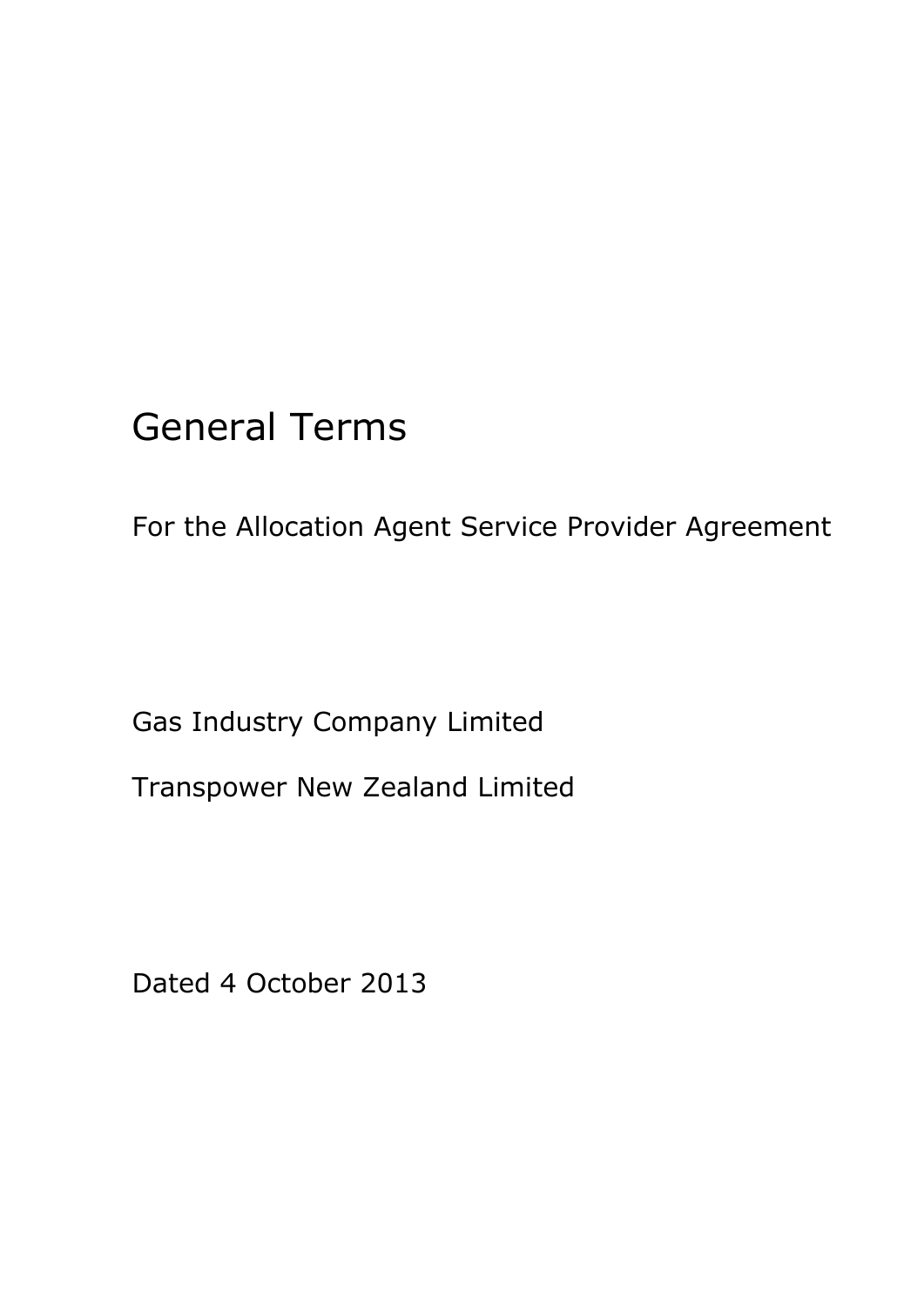## **VERSION CONTROL**

| <b>Version</b> | Date         | <b>Comments</b>                        | <b>Author</b>     |
|----------------|--------------|----------------------------------------|-------------------|
|                | 3 Sept 2013  | For short-listed suppliers.            | The Industry Body |
|                | 30 Sept 2013 | Updated following initial discussions. | Elwood Law        |
| 3              | 1 Oct 2013   | Updated with feedback.                 | <b>EMS</b>        |
| 4              | 2 Oct 2013   | Updated following negotiation meeting. | Elwood Law        |
|                | 4 Oct 2013   | <b>Execution Version</b>               | <b>GIC</b>        |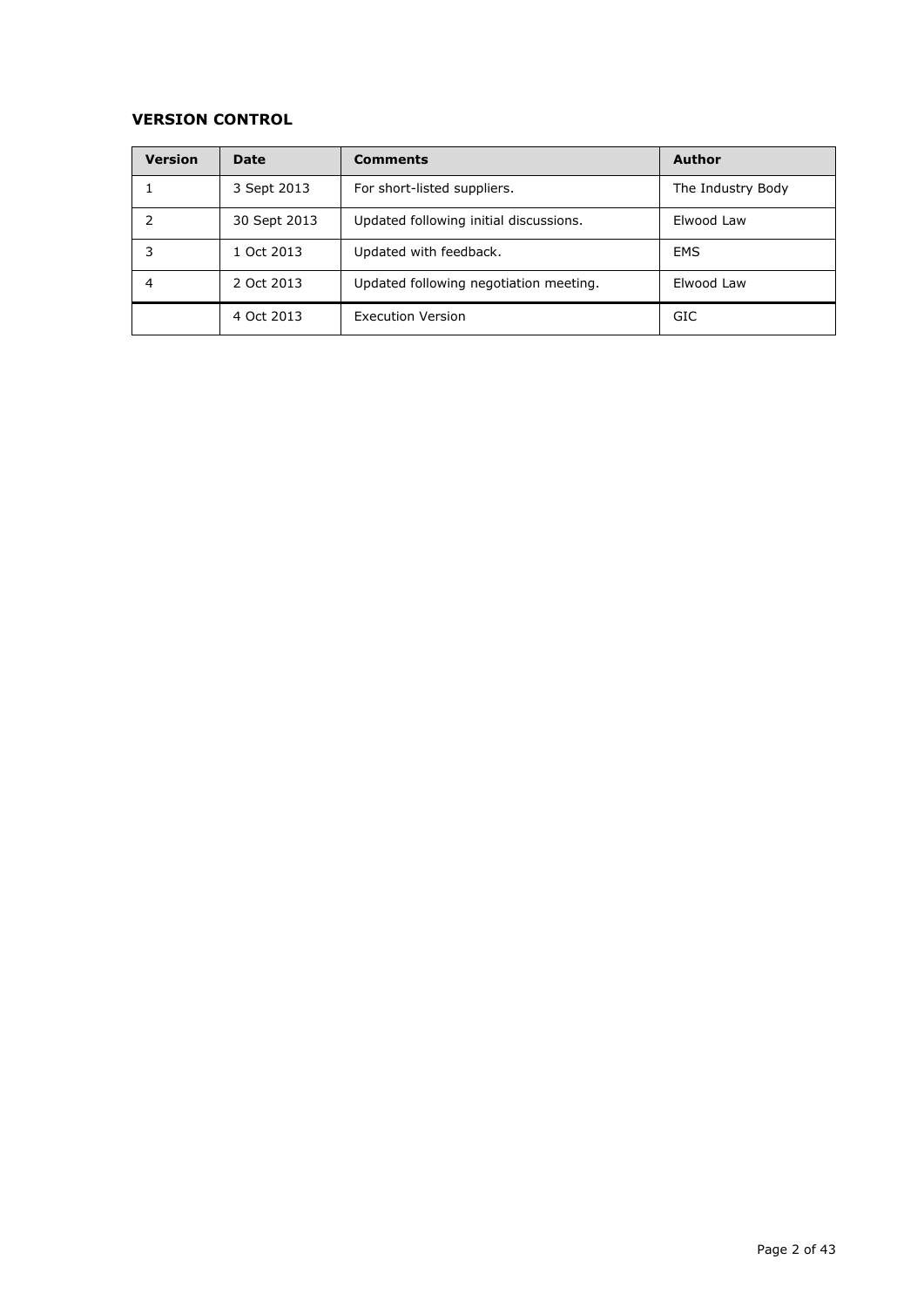# **CONTENTS**

| 1          | <b>DEFINITIONS AND CONSTRUCTION</b>                                             | 6              |
|------------|---------------------------------------------------------------------------------|----------------|
| 1.2        | <b>Defined Terms</b>                                                            | 6              |
| 1.3        | Construction                                                                    | 11             |
| 1.3        | Order of Priority                                                               | 12             |
| 2          | <b>TERM</b>                                                                     | 13             |
| 2.1        | Conditions                                                                      | 13             |
| 2.2        | Initial Term                                                                    | 13             |
| 2.3        | Extensions                                                                      | 13             |
| 2.4        | Convenience Termination                                                         | 13             |
| 3          | <b>SERVICES</b>                                                                 | 13             |
| 3.1        | Allocation Agent Appointment                                                    | 13             |
| 3.2        | General Undertakings                                                            | 14             |
| 3.3        | Due Diligence                                                                   | 14             |
| 3.4        | Non-Exclusivity                                                                 | 15             |
| 3.5        | <b>Business Continuity Planning</b>                                             | 15             |
| 3.6        | Conflicts of Interest                                                           | 15             |
| 3.7        | The Service Provider Personnel                                                  | 15             |
| 3.8        | Subcontracting                                                                  | 15             |
| 3.9        | Co-operation with Other Suppliers                                               | 16             |
| 3.10       | <b>Inherent Services</b>                                                        | 17             |
| 4          | <b>INDUSTRY BODY RESPONSIBILITIES</b>                                           | 17             |
| 4.1        | Industry Body Assistance                                                        | 17             |
| 4.2        | The Service Provider Exclusions                                                 | 17             |
| 5          | <b>CHARGES AND PAYMENT</b>                                                      | 17             |
| 5.1        | <b>Total Charge</b>                                                             | 17             |
| 5.2        | Invoicing and Payment                                                           | 17             |
| 5.3        | <b>Effect of Payment</b>                                                        | 17             |
| 5.4        | Supporting Documentation                                                        | 18             |
| 5.5        | Taxes                                                                           | 18             |
| 5.6        | Disputed Invoices                                                               | 18             |
| 5.7        | The Industry Body May Withhold Payment                                          | 18             |
| 6          | <b>AUDIT</b>                                                                    | 19             |
| 7          | <b>RECORDS AND INFORMATION</b>                                                  | 19             |
| 7.1        | Recordkeeping                                                                   | 19             |
| 7.2        | Access to Other Information                                                     | 19             |
| 8          | <b>CONFIDENTIALITY</b>                                                          | 19             |
| 8.1        | Agreement not Confidential                                                      | 19             |
| 8.2        | Confidential Information                                                        | 19             |
| 8.3        | Permitted Use and Disclosure                                                    | 20             |
| 8.4        | Media and Marketing                                                             | 20             |
| 9          | <b>INTELLECTUAL PROPERTY</b>                                                    | 21             |
| 9.1        | Default Ownership                                                               | 21             |
| 9.2        | Ownership of New Developments                                                   | 21             |
| 9.3        | Licence to the Service Provider                                                 | 21             |
| 9.4        | Licence to the Industry Body                                                    | 21             |
| 9.5        | Moral Rights                                                                    | 21             |
| 9.6        | <b>Further Assurances</b>                                                       | 21             |
| 9.7        | <b>Trade Marks</b>                                                              | 22             |
| 10<br>10.1 | IP WARRANTY AND INDEMNITY<br>The Service Provider Warranty<br>10.2 IP Indemnity | 22<br>22<br>22 |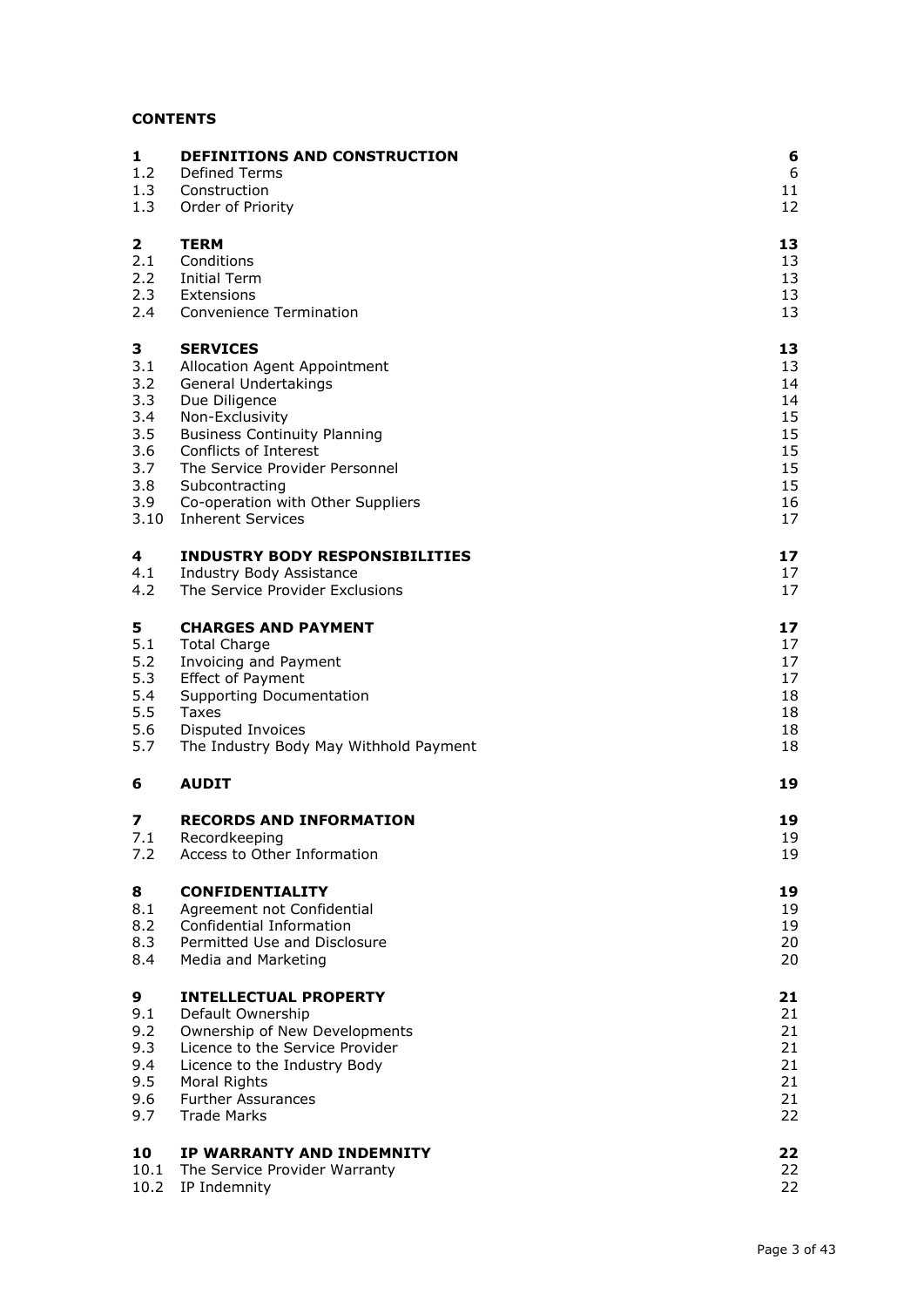|                                                                    | 10.3 Defending Actions<br>10.4 Remedy of Infringement                                                                                                                                                                                                                                          | 22<br>23                                           |
|--------------------------------------------------------------------|------------------------------------------------------------------------------------------------------------------------------------------------------------------------------------------------------------------------------------------------------------------------------------------------|----------------------------------------------------|
| 11<br>11.3                                                         | <b>REMEDIAL PLANS</b><br>11.1 Performance Issues<br>11.2 Agreeing the Remedial Plan<br>Determining the Remedial Plan<br>11.4 Implementation<br>11.5 Possibility of Null Remedial Plan                                                                                                          | 23<br>23<br>23<br>24<br>24<br>24                   |
| 12<br>12.4                                                         | <b>LIABILITY</b><br>12.1 Exclusion of Liability<br>12.2 Service Provider's Limitation of Liability<br>12.3 Industry Body's Limitation of Liability<br>Scope of Exclusions and Limitations                                                                                                      | 24<br>24<br>24<br>25<br>25                         |
| 13<br>13.1<br>13.2                                                 | <b>INSURANCE</b><br>Types and Amounts of Coverage<br><b>Specific Requirements</b>                                                                                                                                                                                                              | 25<br>25<br>25                                     |
| 14<br>14.1<br>14.5                                                 | <b>FORCE MAJEURE</b><br>Non-Performance Excused<br>14.2 Notice<br>14.3 Mitigation<br>14.4 Alternative Supply<br>Resumption of Performance                                                                                                                                                      | 26<br>26<br>26<br>26<br>26<br>26                   |
| 15<br>15.1<br>15.3<br>15.7                                         | <b>DISPUTE RESOLUTION</b><br><b>Dispute Resolution</b><br>15.2 Dispute Notice<br>Negotiations<br>15.4 Option for Expert Determination<br>15.5 Option for Mediation<br>15.6 Arbitration<br>Continuation and termination                                                                         | 26<br>26<br>27<br>27<br>27<br>28<br>28<br>28       |
| 16<br>16.1<br>16.4<br>16.5                                         | <b>TERMINATION</b><br>Termination for the Service Provider Default<br>16.2 Termination for Force Majeure<br>16.3 Termination by the Service Provider<br><b>Early Termination Charges</b><br>Rights to Survive Termination                                                                      | 29<br>29<br>29<br>30<br>30<br>31                   |
| 17<br>17.1<br>17.2<br>17.3<br>17.4<br>17.5<br>17.6<br>17.7<br>17.8 | <b>DISENGAGEMENT</b><br>Disengagement Plan<br>Disengagement Period<br>Disengagement Services<br>Continued Service Provision<br>Return of Property<br>Retention of Information<br>Termination of Allocation Agent Appointment<br>Payment for Disengagement Services                             | 32<br>32<br>32<br>32<br>33<br>33<br>34<br>34<br>34 |
| 18<br>18.1<br>18.2<br>18.3<br>18.4<br>18.5<br>18.7<br>18.8         | <b>CONTRACT VARIATIONS</b><br>Form of Contract Variations<br>Process for Agreeing Contract Variations<br><b>Variation Requests</b><br><b>Variation Assessments</b><br><b>Report Responses</b><br>18.6 Agreeing Variations<br>Possibility of No Contract Variation<br>Cost of Variation Process | 34<br>34<br>34<br>35<br>35<br>36<br>36<br>37<br>37 |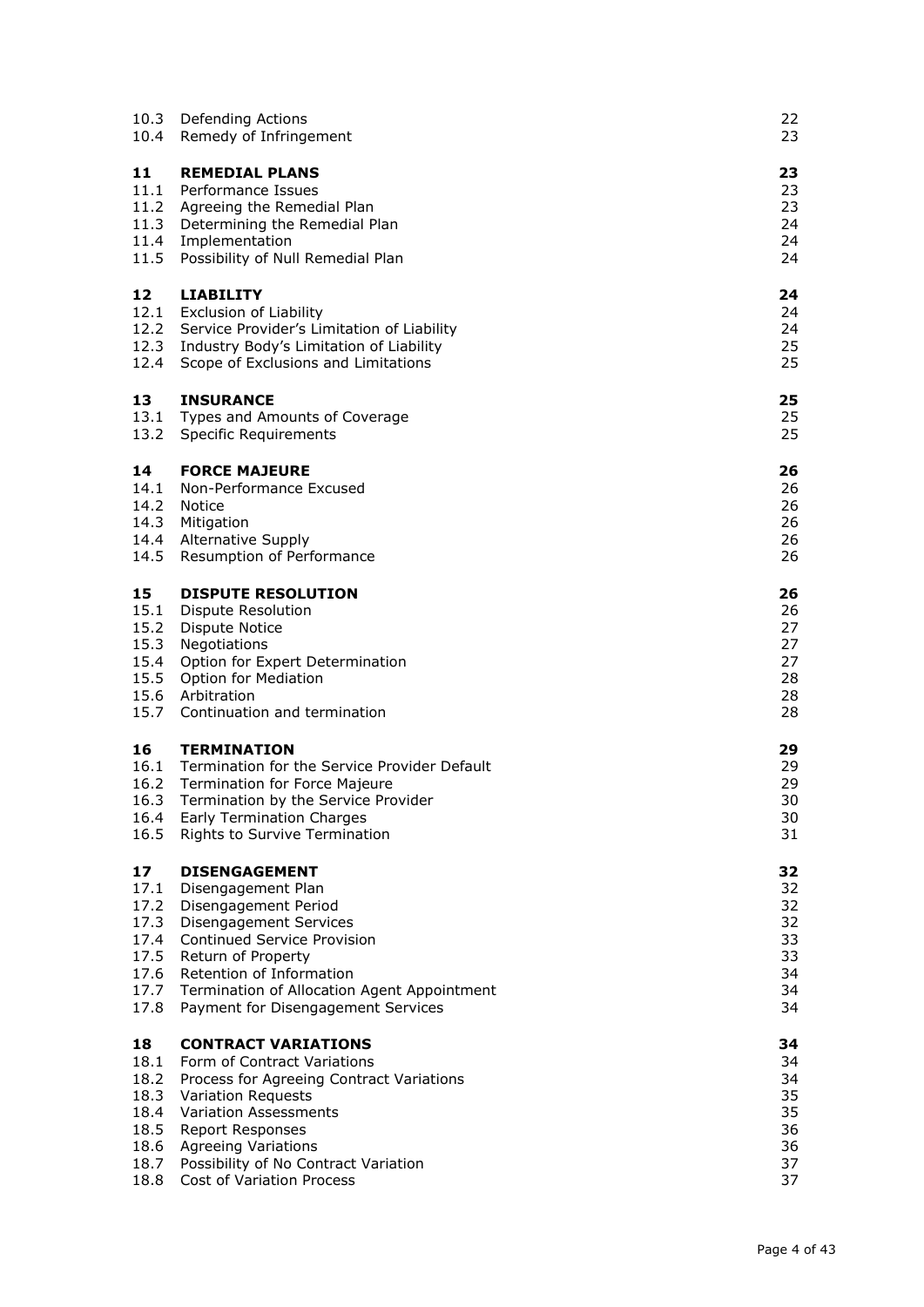| 19   | <b>OTHER MATTERS</b>                        | 37 |
|------|---------------------------------------------|----|
|      | 19.1 Accuracy of Proposal                   | 37 |
| 19.2 | <b>Mutual Warranties</b>                    | 37 |
| 19.3 | Assignment                                  | 37 |
| 19.4 | Privity                                     | 38 |
| 19.5 | <b>Notices</b>                              | 38 |
|      | 19.6 Further Assurances                     | 38 |
|      | 19.7 Rights and Remedies are Cumulative     | 38 |
|      | 19.8 Legal nature of Relationship           | 38 |
|      | 19.9 Law and Jurisdiction                   | 39 |
|      | 19.10 No Waiver                             | 39 |
|      | 19.11 Entire Agreement                      | 39 |
|      | 19.12 Severability                          | 39 |
|      | 19.13 Costs                                 | 39 |
|      | 19.14 Counterparts                          | 39 |
|      | <b>SIGNATURES</b>                           | 39 |
|      | <b>SCHEDULE 1 - CONFIDENTIALITY DEED</b>    | 40 |
| 1    | <b>Defined terms</b>                        | 40 |
| 2    | Confidentiality                             | 41 |
| 3    | <b>Use of Confidential Information</b>      | 41 |
| 4    | <b>Disclosure to Representatives</b>        | 41 |
| 5    | Disclosure pursuant to a lawful requirement | 42 |
| 6    | <b>Security</b>                             | 42 |
| 7    | <b>Return of Confidential Information</b>   | 42 |

| <b>Intellectual Property</b> |  |
|------------------------------|--|
|                              |  |

- 
- exploration and the solution of the solution of the solution of the solution of the solution of the solution of the solution of the solution of the solution of the solution of the solution of the solution of the solution o 10 **General [provisions](#page-42-1)** 43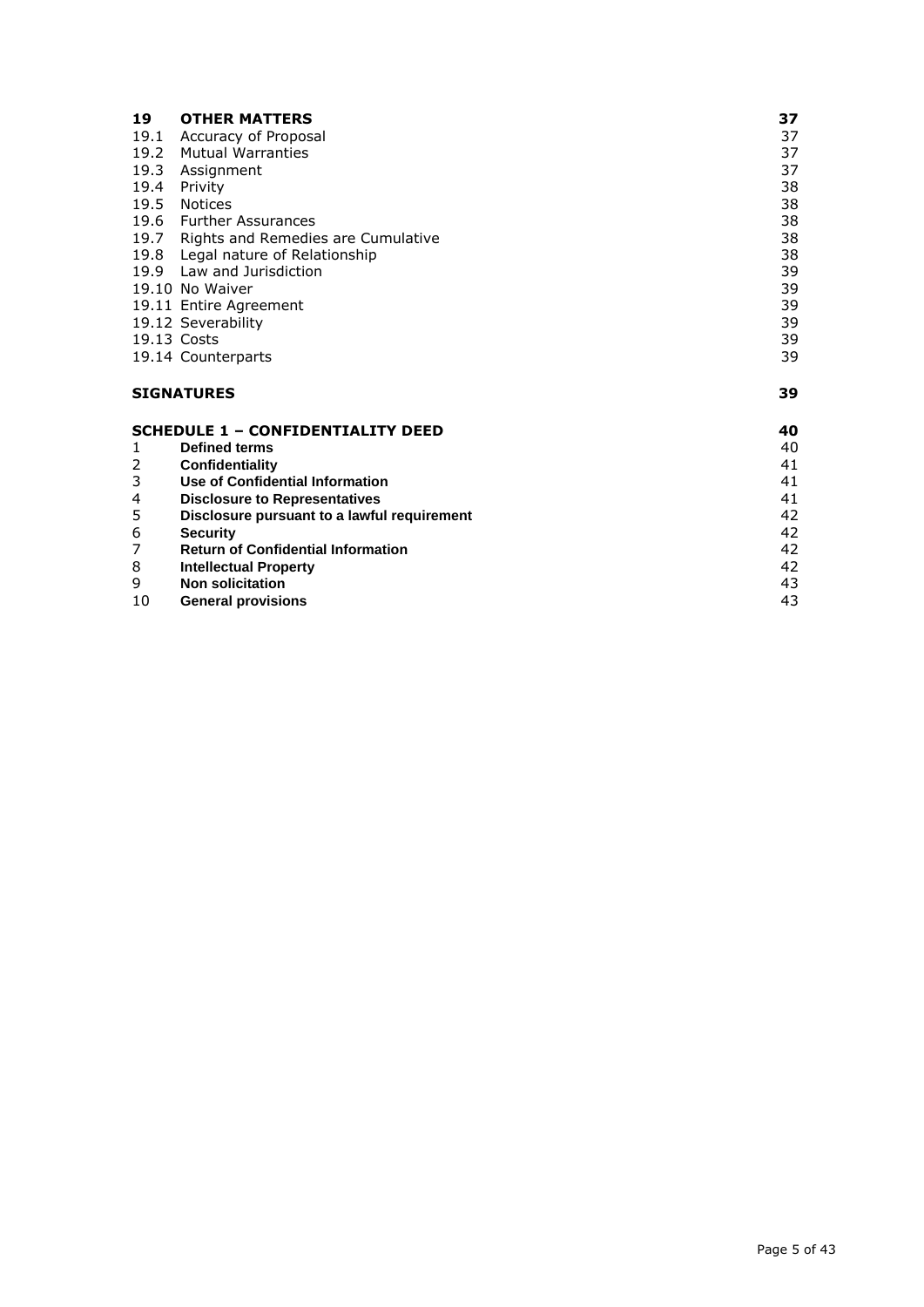#### **PARTIES**

**Gas Industry Company Limited** a company whose registered office is at Wellington (*the Industry Body*)

**Transpower New Zealand Limited** a company whose registered office is at Wellington (*the Service Provider*)

#### **BACKGROUND**

- A On 23 July 2013, the Industry Body issued an RFP for the selection of the Allocation Agent under the Gas (Downstream Reconciliation) Rules 2008. Under the RFP, the Allocation Agent would also provide the Allocation System used by Allocation Participants to submit data under those Rules.
- B The Service Provider responded to the RFP with a proposal, and was subsequently selected by the Industry Body to become the Allocation Agent.
- C These General Terms govern the Services provided by the Service Provider. The Services themselves are recorded in separately executed Service Descriptions. At the Commencement Date, the parties have agreed:
	- (a) an Establishment Service Description; and
	- (b) an On-Going Service Description.

#### **AGREEMENT**

#### <span id="page-5-0"></span>1 **DEFINITIONS AND CONSTRUCTION**

#### <span id="page-5-1"></span>1.2 **Defined Terms**

In the Agreement, unless the context requires otherwise:

*Agreement* means these General Terms together with any document executed by the parties that is expressed to be entered into under the General Terms, including:

- (a) the Establishment Service Description; and
- (b) the On-going Service Description,

and their Schedules.

*Allocation Participant* has the meaning given to it in the Rules. At the Commencement Date, Allocation Participant means a retailer, distributor, meter owner, or transmission system owner (all as defined in the Rules).

*Allocation System* means the Allocation System under the On-Going Service Description.

*Application* means the Application under the On-Going Service Description.

*Application Data* means Application Data under the On-Going Service Description.

**Business Day** has the meaning given to it in the Rules. At the Commencement Date, Business Day means any day of the week except:

- (a) Saturday and Sunday; and
- (b) any day that Good Friday, Easter Monday, ANZAC Day, the Sovereign's Birthday, Labour Day, Christmas Day, Boxing Day, New Year's Day, the day after New Year's Day, and Waitangi Day are observed for statutory holiday purposes; and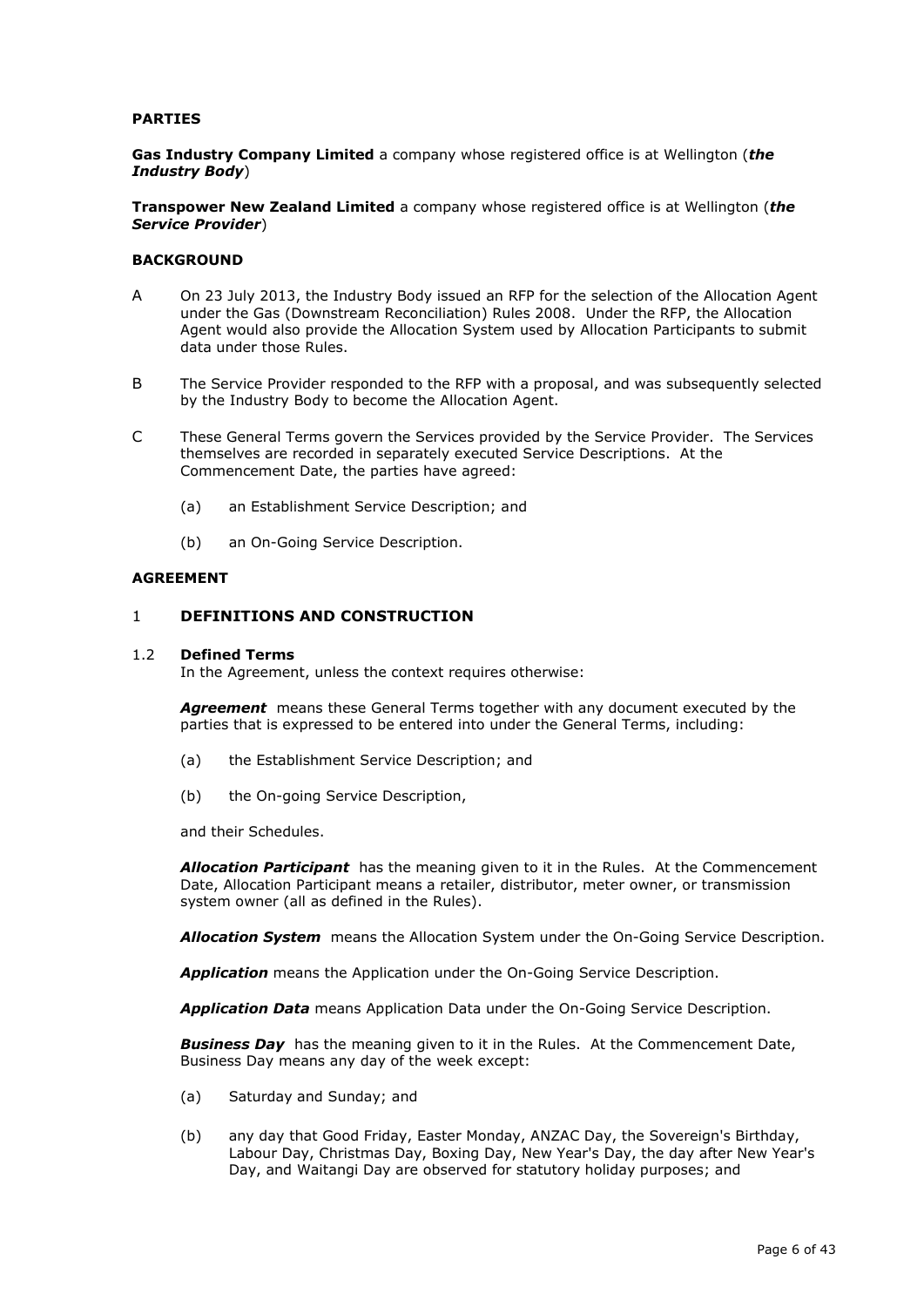(c) any other day which the Industry Body has determined not to be a business day as published by the Industry Body.

**Business Owner** for either party, means the person from time to time holding the role of Business Owner for that party.

*Charges* means the charges payable by the Industry Body to the Service Provider under the Agreement, including as specified in:

- (a) the Establishment Service Description; and
- (b) the On-going Service Description.

*Commencement Date* means the date these General Terms were executed by both parties.

#### *Confidential Information:*

- (a) means, in respect of one party (*Owner*), any information currently held or subsequently acquired by the other party (*Recipient*) relating to the affairs, property or operations of the Owner or its stakeholders, clients, suppliers, agents or Personnel, which is or has been disclosed by or at the request of the Owner to the Recipient through any medium or in any form, or which the Recipient becomes aware of through its dealings with the Owner;
- (b) includes:
	- (i) such information obtained during the RFP process and negotiation of the Agreement; and
	- (ii) the provisions of the Agreement; and
- (c) in relation to the Industry Body, includes all:
	- (i) Application Data; and
	- (ii) Service Data.

*Confidentiality Deed* means the Confidentiality Deed in Schedule 1, or any substitute for that Deed that may be agreed between the parties and NZX Limited.

**Conflict of Interest** means that the Service Provider's or any of its Personnel's personal or business interests or obligations do or could conflict, or be perceived to conflict, with its obligations under the Agreement. It means that the independence, objectivity or impartiality of the Service Provider can be called into question. A Conflict of Interest may be:

- (a) actual (where the conflict currently exists);
- (b) potential (where the conflict is about to happen or could happen); or
- (c) perceived (where other people may reasonably think a conflict exists).

*Contract Variation Process* means the process set out in clause [18.](#page-33-3)

*Control* of a company means:

(a) holding more than half the issued shares, other than shares that carry no right to participate beyond a specified amount in a distribution of profits or capital;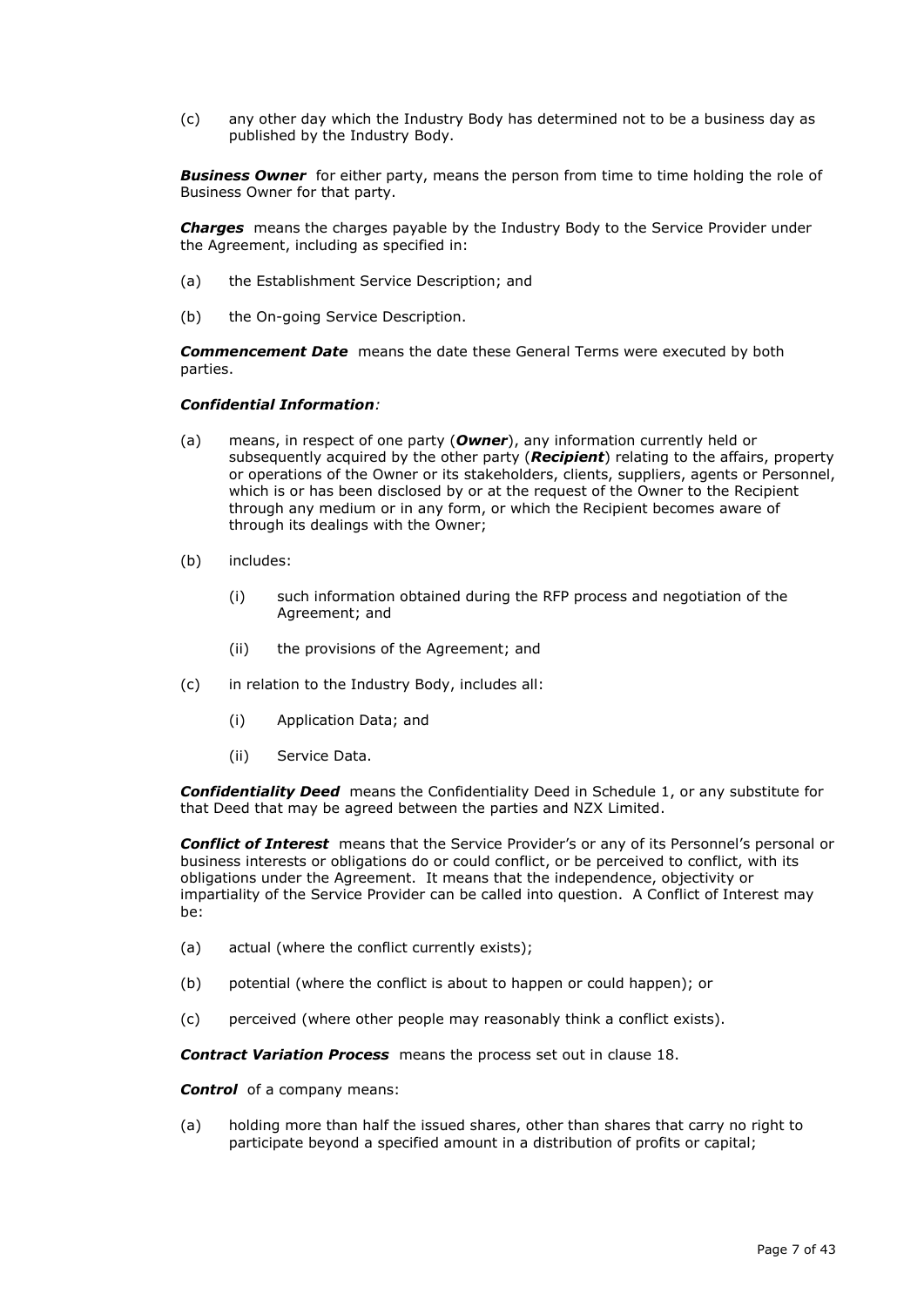- (b) the power to exercise, or control the exercise of, more than half the maximum number of votes that can be exercised at a meeting;
- (c) the power to manage, directly or indirectly, the operation of the business; or
- (d) the power to control, directly or indirectly, the composition of the board of directors or management,

of that company or any of its ultimate or intermediate holding companies, whether through the ownership of voting securities, by contract or otherwise and for these purposes "holding company" has the same meaning as in section 5 of the Companies Act 1993.

**Deliverable** means any and all tangible or intangible property, including Intellectual Property, hardware, software, equipment and documentation, that is supplied (or is to be supplied) by the Service Provider under the Agreement.

**Disengagement Period** means, in relation to any termination or expiry of the Agreement, the period during which the Service Provider is to perform the activities contemplated in clause [17.3](#page-31-3) in relation to that termination or expiry, being the period notified to the Service Provider by the Industry Body in accordance with clause [17.2.](#page-31-2)

**Disengagement Plan** has the meaning given to it in clause [17.1](#page-31-1) (Disengagement Plan).

**Disengagement Services** means the services and other activities required under clause [17,](#page-31-0) but only to the extent such services or activities go beyond those required under the Agreement in the absence of any termination or expiry, and excluding any services or activities that the Agreement expressly designates as the responsibility of the Industry Body.

**Dispute** means any dispute, controversy or claim arising out of or in connection with the Agreement or its formation, but does not include:

- (a) any exercise of (or refusal to exercise) a discretion, except to the extent that the discretion is expressly fettered by the Agreement or at law; or
- (b) any failure to agree on a matter which the Agreement contemplates as being subject to the further agreement of one or both parties, except where the Agreement expressly provides for that matter to be referred to the Dispute Resolution Process or Expert Determination.

**Dispute Resolution Process** means the process in clause [15.](#page-25-6)

*Establishment Service Description* means the Service Description of that name that was entered into by the parties on or about the date of these General Terms, as modified in accordance with the Contract Variation Process.

**Expert Determination** means the determination of a Dispute in accordance with clause [15.4.](#page-26-2)

#### *Force Majeure* means any:

- (a) act of God, fire, earthquake, storm, flood, or landslide;
- (b) strike, lockout, work stoppage or other labour hindrance;
- (c) explosion or nuclear accident;
- (d) sabotage, riot, civil disturbance, insurrection, epidemic, national emergency (whether in fact or law) or act of war (whether declared or not);
- (e) requirement or restriction of, or failure to act by, any government, semigovernmental or judicial entity; and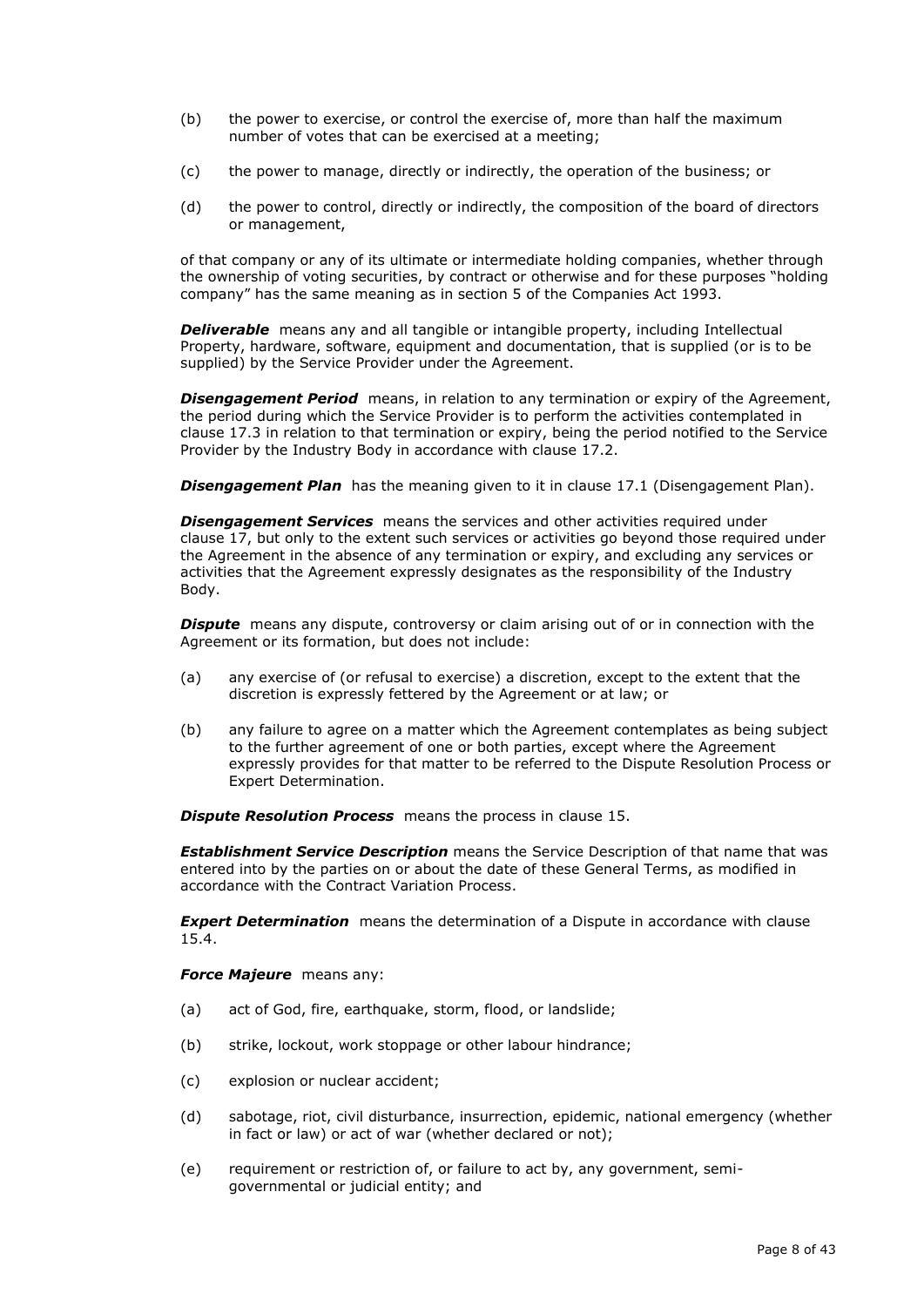(f) without limitation by reference to the foregoing, any other cause beyond the reasonable control of the party claiming the benefit of clause [14,](#page-25-0)

but does not include:

- (g) any event which the party affected could have prevented or overcome by implementing reasonable precautions against the event;
- (h) in the case of the Service Provider:
	- (i) any event which the Service Provider or its Personnel or Subcontractors could have prevented or overcome but for a prior failure to comply with the Service Provider's obligations under the Agreement, including those relating to disaster recovery, business continuity, security and/or the resiliency of the Services or Deliverables; or
	- (ii) any failure of a Subcontractor to enable the Service Provider to perform its obligations under the Agreement, except to the extent that the Subcontractor's failure is itself caused by Force Majeure; or
- (i) a lack of funds for any reason.

*General Terms* means clauses [1](#page-5-0) to [19](#page-36-2) of these General Terms for the Allocation Agent Service Provider Agreement.

*Go Live Date* means the Go Live Date determined in accordance with the Establishment Service Description.

**Good Practice** means the exercise of that degree of skill, diligence, prudence, foresight and economic management that would reasonably be expected from a skilled and experienced provider of the Services and Deliverables.

*GST* has the meaning given to that term in the Goods and Services Tax Act 1985 and includes any changed rate of GST under that legislation.

**Indexation** means adjustment by reference to the percentage by which the New Zealand Consumers Price Index (All Groups) has changed between:

- (a) its last publication before the Go-Live Date; and
- (b) its last publication before the Indexation calculation is performed.

*Indirect or Consequential Loss* means Loss that does not arise as a direct, natural and/or probable result of the act or omission complained of.

**Intellectual Property** means all intellectual property rights and interests (including common law rights and interests) in any jurisdiction including:

- (a) patents, trademarks, service marks, copyright, registered designs, trade names, domain names, symbols and logos;
- (b) patent applications and applications to register trademarks, service marks and designs; and
- (c) tools, techniques, computer program code, data inventions, discoveries, developments, trade secrets, information and logical sequences (whether or not reduced to writing or other machine or human readable form).

**Laws** means, to the extent they are relevant to the subject matter of the Agreement, any rules of common law, principles of equity, national and local laws, statutes, rules, regulations, proclamations, ordinances and by-laws.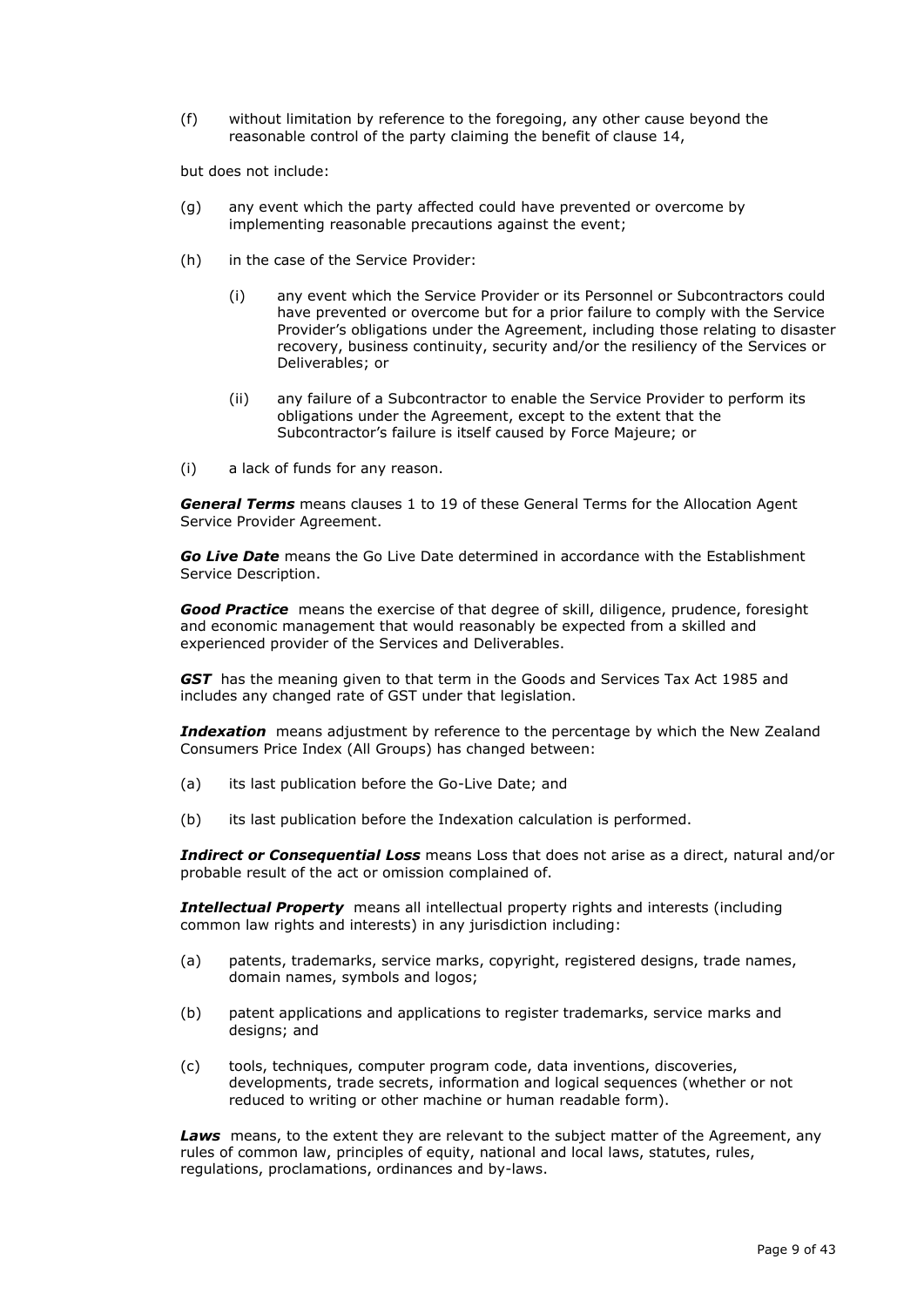**Loss** includes any liability, expense, cost or damage (including reasonable legal costs).

*Material Subcontracts* has the meaning given in clause [3.8.](#page-14-4)

**Other Supplier** means any person contracted (or proposed to be contracted) to supply goods and/or services to the Industry Body, other than the Service Provider.

*On-Going Service Description* means the Service Description of that name entered into by the parties on or about the date of these General Terms, as modified in accordance with the Contract Variation Process.

#### *Personnel:*

- (a) means, in respect of an entity, any director, officer, employee, contracted staff member or other worker of that entity, or of that entity's agents or contractors, who are involved in the provision of the Services and Deliverables; and
- (b) excludes, in respect of the Industry Body, all Personnel of the Service Provider.

*Proposal* means the Service Provider's proposal dated 16 August 2013 in response to the RFP, including all modifications to that proposal which have been accepted by the Industry Body.

*Related Company* has the meaning given to it in section 2(3) of the Companies Act 1993, including any entity that would be a related company within that definition if incorporated as a company in New Zealand.

*RFP* means the Request for Proposals: Allocation Agent issued by the Industry Body on 23 July 2013, together with any amendments, clarifications or supplemental materials subsequently issued by the Industry Body.

*Rules* means the Gas (Downstream Reconciliation) Rules 2008 (as amended from time to time), and any replacement rules.

**Serious Breach** by either party means any material breach of this Agreement, including:

- (a) any breach of the Agreement by that party that materially:
	- (i) reduces the ability of the other party to perform its operations; or
	- (ii) reduces the benefit the other party would otherwise derive from the Agreement
	- (iii) increases the costs the other party will occur in relation to the Agreement,

with materiality measured over the 12 months immediately following the breach;

- (b) a failure to:
	- (i) provide a Remedial Plan in accordance with clause [11.2](#page-22-3) (Agreeing the Remedial Plan); or
	- (ii) implement a Remedial Plan in accordance with clause [11.4](#page-23-1) (Implementation);
- (c) an acknowledgement from the Service Provider in a Remedial Plan that no steps would be effective to mitigate or prevent reoccurrence of a Serious Breach of the Agreement; or
- (d) a series of breaches that together constitute a Serious Breach.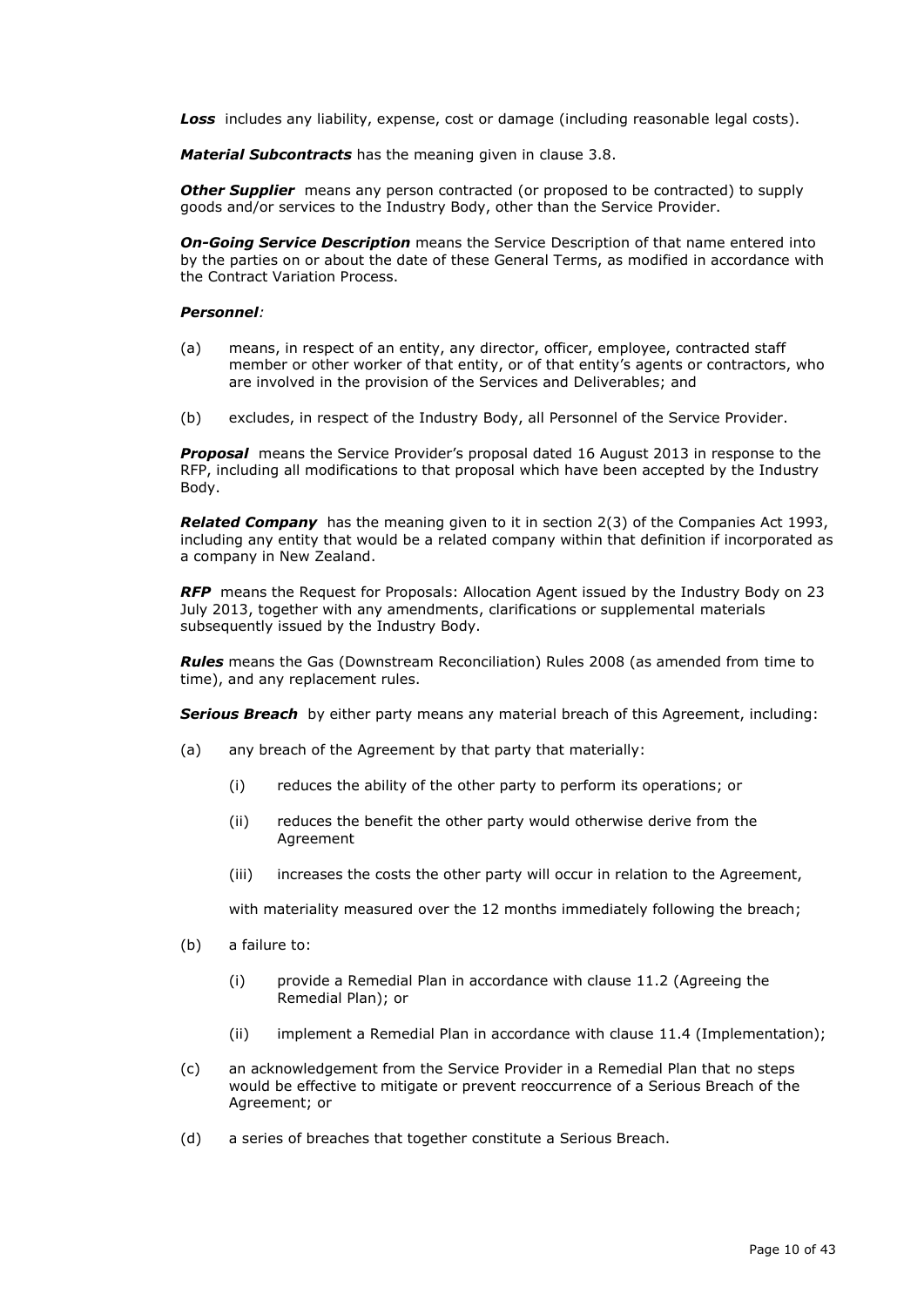**Service** means any service provided (or that is to be provided) by the Service Provider under the Agreement, including the services specified in:

- (a) the Establishment Service Description; and
- (b) the On-Going Service Description.

#### *Service Data*:

- (a) means all information (including information in electronic form or transferred into electronic form by the Service Provider) which the Service Provider:
	- (i) directly or indirectly receives from or provides to Allocation Participants or the Industry Body in relation to the Agreement; or
	- (ii) generates or receives in the course of carrying out the Services; but
- (b) excludes all Application Data.

*Service Levels* means the service levels for particular Services as specified in the On-Going Service Description.

**Source Code** has the meaning given to it in the On-Going Service Description.

**Subcontractor** means a contractor appointed by the Service Provider in accordance with clause [3.8.](#page-14-4)

*T&M Rates* means the rates described in clause 8.2 (T&M Charges) of the On-Going Service Description.

**Term** means the term specified in clause [2](#page-12-0) plus any applicable Disengagement Period(s).

**User** means any person authorised by the Industry Body or an Allocation Participant to access the Allocation System or any Services.

*Variation Assessment* has the meaning given in clause [18.4.](#page-34-1)

*Variation Request* means a request for a variation to the Agreement, which request:

- (a) is provided in writing by one party to the other party; and
- (b) includes a reference number to uniquely identify that Variation Request.

*Website* means the Website under the On-Going Service Description.

#### <span id="page-10-0"></span>1.3 **Construction**

In the construction of the Agreement, unless the context requires otherwise:

*Business Days***:** anything required by the Agreement to be done on a day which is not a Business Day may be done on the next Business Day;

*Clauses and Schedules***:** a reference to a clause or a schedule is to a clause or schedule of the Agreement and a reference in a schedule to a clause is a reference to a clause in that schedule;

**Contra proferentem:** the language in the Agreement has been chosen by both parties and will not be construed against either of them;

**Currency:** a reference to any monetary amount is to New Zealand currency;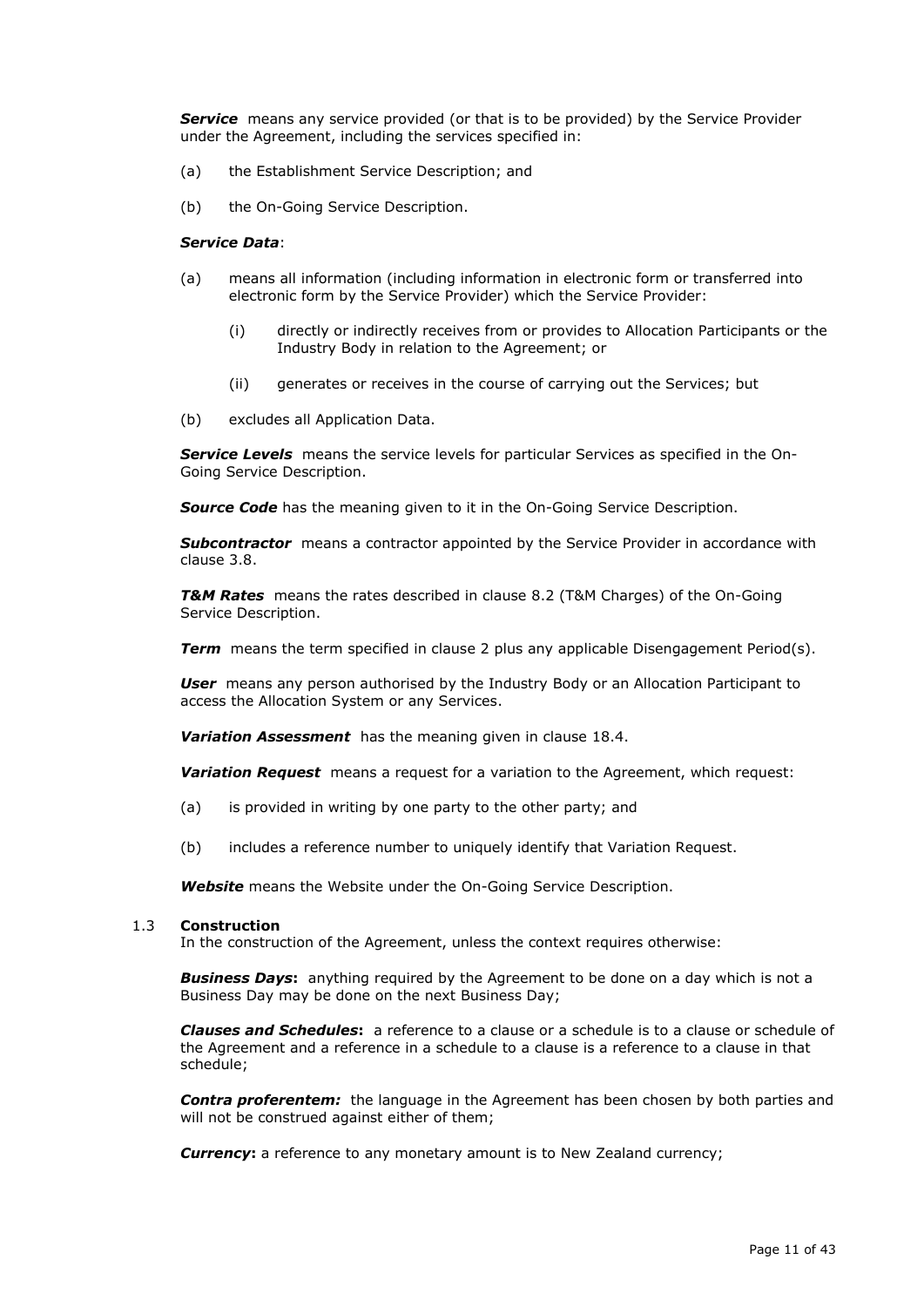**Defined Terms:** words or phrases appearing in the Agreement with capitalised initial letters are defined terms and have the meanings given to them in the Agreement;

**Documents:** a reference to any document, including the Agreement, includes a reference to that document as amended or replaced from time to time;

*Headings***:** headings appear as a matter of convenience and do not affect the construction of the Agreement;

**Inclusions:** a reference to "includes" is a reference to "includes without limitation", and "include", "included" and "including" have corresponding meanings;

*Negative Obligations***:** a prohibition against doing any thing is also a prohibition against permitting, suffering or causing that thing to be done;

**Parties:** a reference to a party to the Agreement or any other document includes that party's personal representatives/successors and permitted assigns;

**Person:** a reference to a person includes a corporation sole, a body of persons, whether corporate or unincorporated, and any national, state, regional or local government body or agency;

*Related Terms***:** where a word or expression is defined in the Agreement, other parts of speech and grammatical forms of that word or expression have corresponding meanings;

*Schedules***:** the Schedules form part of the Agreement;

*Singular, Plural and Gender***:** the singular includes the plural and vice versa, and words importing one gender include the other genders;

*Statutes and Regulations***:** a reference to an enactment or any regulations is a reference to that enactment or those regulations as amended, or to any enactment or regulations substituted for that enactment or those regulations, and any reference to an enactment includes all regulations made under that enactment; and

*Writing***:** a reference to "written" or "in writing" includes all modes of presenting or reproducing text in a form that is legible, permanently visible and capable of being retained and stored (which to avoid doubt may include email).

#### <span id="page-11-0"></span>1.3 **Order of Priority**

- (a) Subject to subclause (c), if there is any conflict or ambiguity between the various documents comprising the Agreement, they will be read and applied in the following (descending) order of precedence:
	- (i) these General Terms;
	- (ii) the On-Going Service Description;
	- (iii) the Establishment Service Description,

including in the case of each document, and at the same level of precedence as that document, all components of that document that are specified in subclause (b).

- (b) Subject to subclause (c), if there is any conflict or ambiguity within the following components of any document specified in subclause (a), they will be read and applied in the following (descending) order of precedence:
	- (i) the body of the document (i.e. excluding the following components);
	- (ii) any Schedules to the document;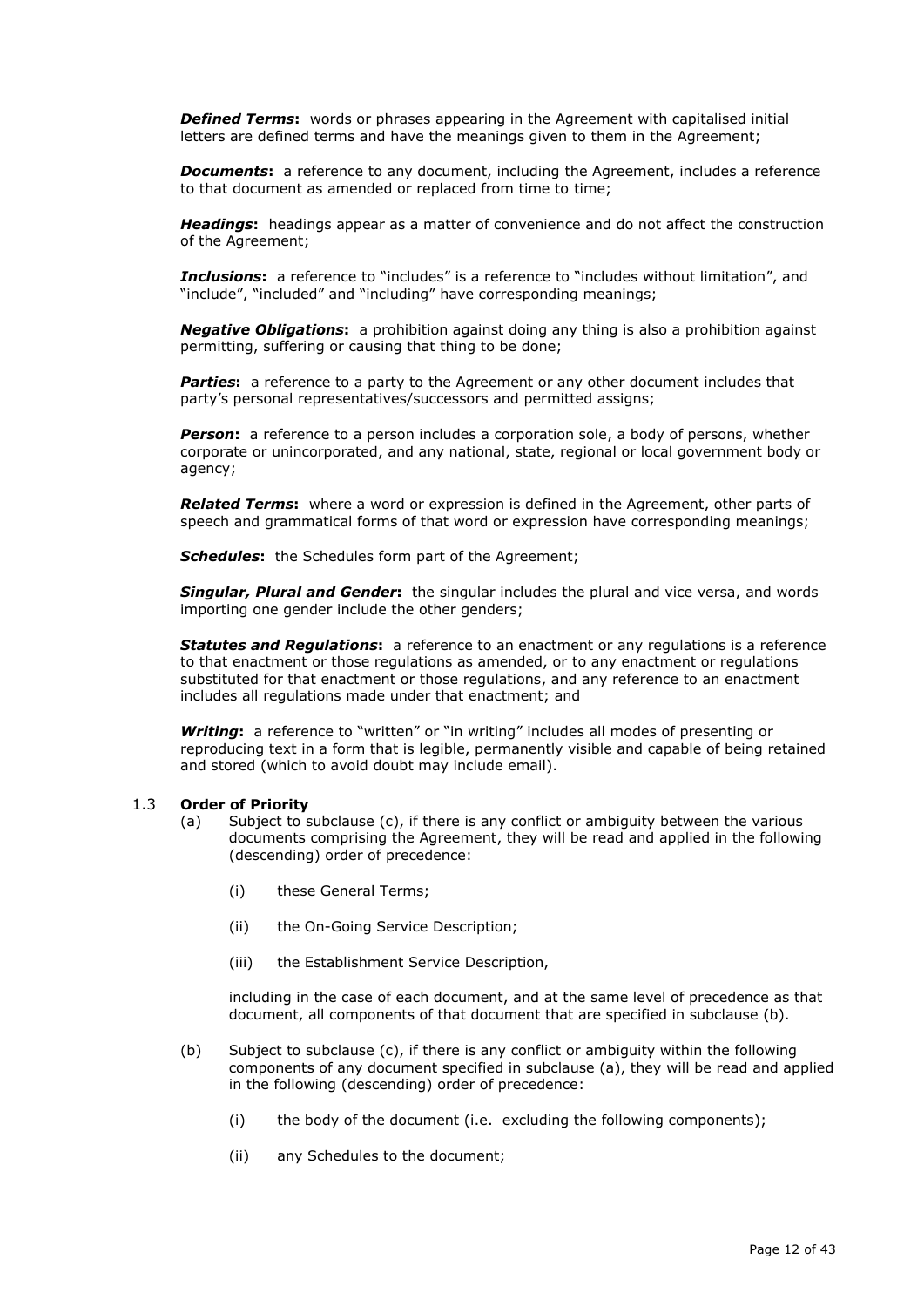- (iii) any documents established under the document (such as SOWs under the On-Going Service Description); and
- (iv) any documents incorporated by reference into the document (such as standard policies or procedures).
- (c) If any part of the Agreement is expressed to prevail over another part of the Agreement, it will do so to the extent stated. To avoid doubt, a variation to a lower priority part of the Agreement will only prevail over a higher priority part of the Agreement to the extent it is expressed to do so.

## <span id="page-12-0"></span>2 **TERM**

#### <span id="page-12-1"></span>2.1 **Conditions**

Notwithstanding any other provision of the Agreement, the commencement of the Agreement is conditional on the parties executing the Establishment Service Description and On-Going Service Description. Until this condition is met, the Agreement is of no effect.

#### <span id="page-12-2"></span>2.2 **Initial Term**

This Agreement commences on the Commencement Date and, unless earlier terminated in accordance with the Agreement, will continue for an initial Term of five years from the Go-Live Date.

## <span id="page-12-3"></span>2.3 **Extensions**

From time to time the Industry Body may extend the Term, by a period of at least one year for each such extension, provided that the total Term including all extensions under this clause may not exceed 10 years. The Industry Body will provide the Service Provider with written notice of each such extension at least one month before the expiry of the then current Term.

## <span id="page-12-4"></span>2.4 **Convenience Termination**

The Industry Body may terminate the Agreement at any time following the Go-Live Date, on at least 3 months' written notice to the Service Provider. If the Industry Body so terminates the Agreement, the Service Provider may invoice the Industry Body in accordance with clause [16.4](#page-29-1) (Early Termination Charges).

## <span id="page-12-5"></span>3 **SERVICES**

#### <span id="page-12-6"></span>3.1 **Allocation Agent Appointment**

- (a) With effect from and including the Go-Live Date, pursuant to rule 7.1 of the Rules the Industry Body appoints the Service Provider as Allocation Agent under the Rules, and the Service Provider agrees to that appointment.
- (b) The term of the Service Provider's appointment as Allocation Agent will continue until that appointment is terminated in accordance with:
	- (i) clause [17.7](#page-33-1) (Termination of Allocation Agent Appointment); or
	- (ii) rule 7.4 of the Rules.
- (c) In its capacity as the appointed Allocation Agent, the Service Provider agrees to be bound by the Rules for the term of that appointment.
- (d) Termination of the Service Provider's appointment as Allocation Agent does not in itself terminate the Agreement or any Services or reduce the Charges. However, on termination of its appointment as Allocation Agent the Service Provider is no longer:
	- (i) required to perform any obligations under the Agreement; or
	- (ii) entitled to any rights under the Agreement,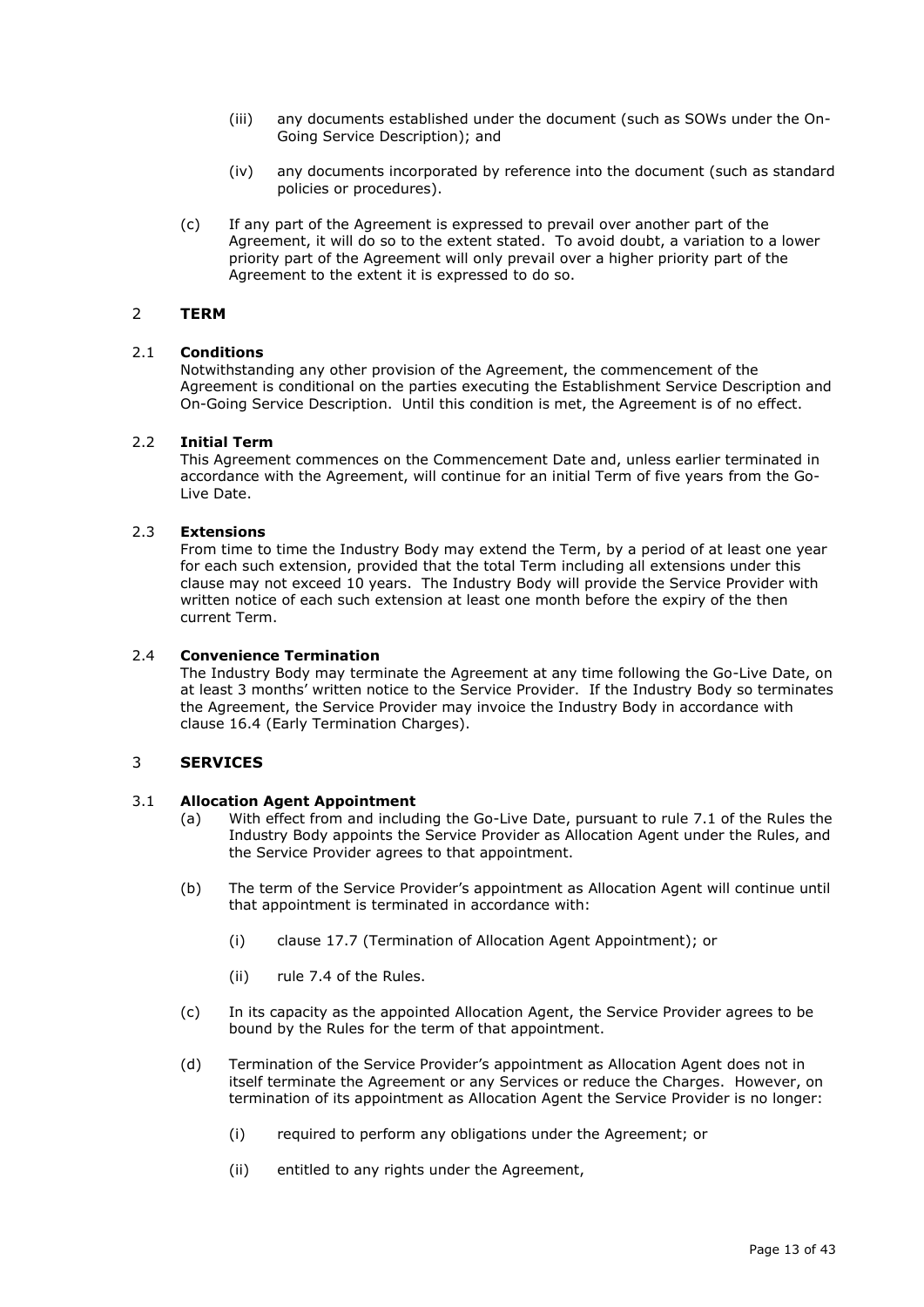to the extent those obligations rely on or, or rights relate to, the Service Provider being the appointed Allocation Agent under the Rules.

(e)

#### <span id="page-13-0"></span>3.2 **General Undertakings**

Without limiting its obligations under the Agreement, the Service Provider undertakes that:

- (a) it has (and will provide) all the necessary expertise, experience, resources, Personnel, premises, capacity and ability to perform and discharge its obligations and liabilities under the Agreement in a timely manner, efficiently, diligently and in accordance with Good Practice, and will perform and discharge those obligations and liabilities accordingly;
- (b) each of the Service Provider's Personnel and Subcontractors are suitably qualified and appropriately skilled to carry out its, his or her role in the performance of the Service Provider's obligations to the level required by the Agreement;
- (c) during the Term it has and will have full access and right to all relevant technical information, qualified Personnel, expertise and data required to provide the Services and Deliverables;
- (d) except to the extent specified in the Agreement, it will take full responsibility for the successful provision of each Service and Deliverable, and performance of its other obligations under the Agreement;
- (e) in performing its obligations under the Agreement, it will comply with all Laws and will not do anything (by its acts or omissions) that results directly in the Industry Body, Allocation Participants or Users breaching any such Laws;
- (f) it will comply with all reasonable policies relating to the Services and Deliverables as notified to the Service Provider by the Industry Body from time to time;
- (g) all documentation (other than draft versions) and other information provided to the Industry Body under the Agreement will be materially complete, accurate and suitable for the purposes for which it was supplied;
- (h) it will ensure that any user documentation, assistance and training provided under the Agreement provides adequate instruction and support to enable reasonably competent Users to make use of the Services and Deliverables to the extent reasonably required by the Industry Body;
- (i) it will use its best endeavours to avoid damaging or adversely affecting the Industry Body's reputation, provided that nothing in the Agreement limits or excludes the Service Provider's right to respond to or pursue a Dispute between the parties in accordance with the Dispute Resolution Process.

#### <span id="page-13-1"></span>3.3 **Due Diligence**

The Service Provider confirms that:

- (a) it has performed its own due diligence in respect of the Services and Deliverables, and all other matters which may affect the performance of its obligations under the Agreement;
- (b) it has documented in the Agreement all the pre-requisites, assumptions, resources, information and other inputs that will be required from the Industry Body and its agents and contractors in order for the Service Provider to perform its obligations in accordance with the Agreement; and
- (c) the listing of a risk, assumption, dependency or constraint in the Agreement will alter the Service Provider's obligations only to the extent expressly set out in the Agreement.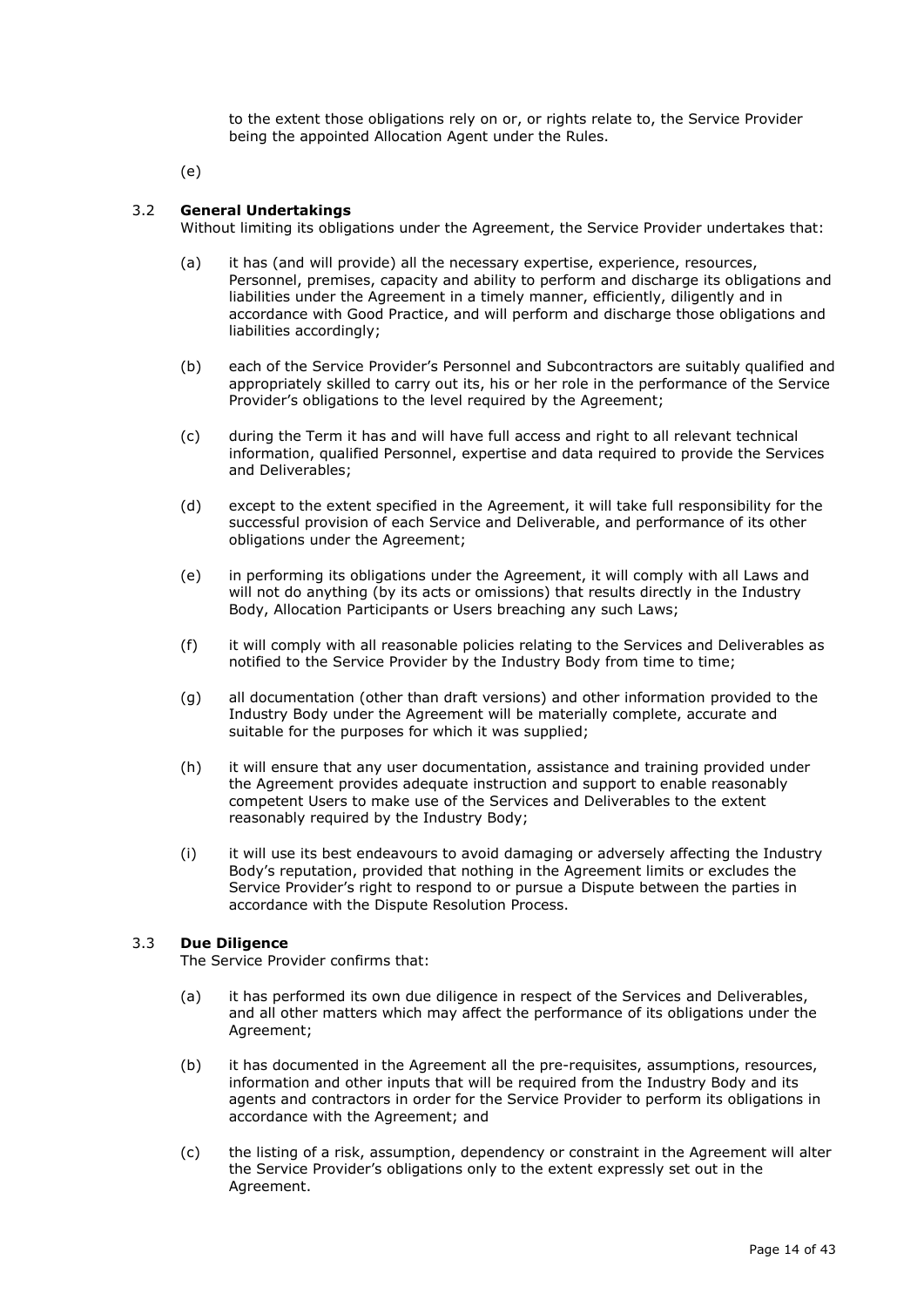## <span id="page-14-0"></span>3.4 **Non-Exclusivity**

The Service Provider acknowledges that it does not have exclusive rights of supply in respect of any goods or services and the Industry Body may at any time provide such goods or services itself or procure them from a third party.

#### <span id="page-14-1"></span>3.5 **Business Continuity Planning**

The Service Provider will document, implement and maintain at all times Good Practice business continuity (including disaster recovery) arrangements in respect of its own business. On request by the Industry Body, the Service Provider will provide the Industry Body with a copy of the Service Provider's business continuity plans.

## <span id="page-14-2"></span>3.6 **Conflicts of Interest**

The Service Provider warrants that as at the Commencement Date, it has no Conflict of Interest in providing the Services or entering into the Agreement. The Service Provider must do its best to avoid situations that may lead to a Conflict of Interest arising. The Service Provider must tell the Industry Body immediately, and in writing, if any Conflict of Interest arises. If a Conflict of Interest does arise the parties must discuss, agree and record in writing whether it can be managed and, if so, how it will be managed. Each Party must pay its own costs in relation to managing a Conflict of Interest.

#### <span id="page-14-3"></span>3.7 **The Service Provider Personnel**

- (a) The Service Provider is responsible for any act or omission of its Personnel as if it were an act or omission of the Service Provider.
- (b) The Service Provider will ensure that its Personnel comply with all policies, procedures and codes of conduct notified to the Service Provider by the Industry Body from time to time, including those dealing with conduct, security and confidentiality and those with which the Industry Body's own employees are required to comply at the relevant time (*Notified Policies*), except to the extent the Notified Policies:
	- (i) conflict with a provision of the Agreement; or
	- (ii) materially increase the Service Provider's costs of providing a Service (provided the Service Provider requested a Contract Variation to compensate it for those additional costs within 1 month of being notified of the Notified Policy).
- (c) The Service Provider will notify the Industry Body immediately on becoming aware of any non-compliance with the Industry Body's policies, requests or instructions by any of its Personnel. The Industry Body may at any time, on reasonable grounds, request that the Service Provider removes any of its Personnel from provision of any or all of the Services or Deliverables, and the Service Provider will immediately comply with that request unless it can demonstrate that the removal of the Personnel will have a material and detrimental effect on the Service Provider's ability to perform the Services (in which case the parties will use all reasonable endeavours to promptly agree a satisfactory way to resolve the situation).

#### <span id="page-14-4"></span>3.8 **Subcontracting**

- (a) The Service Provider may appoint a subcontractor to perform any of the Service Provider's responsibilities under the Agreement provided the subcontract is only for goods or services that are incidental to, or do not otherwise represent a material part (in quantity or significance) of, the Service Provider's obligations under the Agreement. All other subcontracts of the Service Provider's responsibilities under the Agreement (*Material Subcontracts*) may only be entered into if the Service Provider obtains the Industry Body's prior written consent.
- (b) In respect of each Material Subcontract, the Service Provider must ensure that:
	- (i) the subcontract is approved by the Industry Body in writing, on such conditions as the Industry Body reasonably requires; and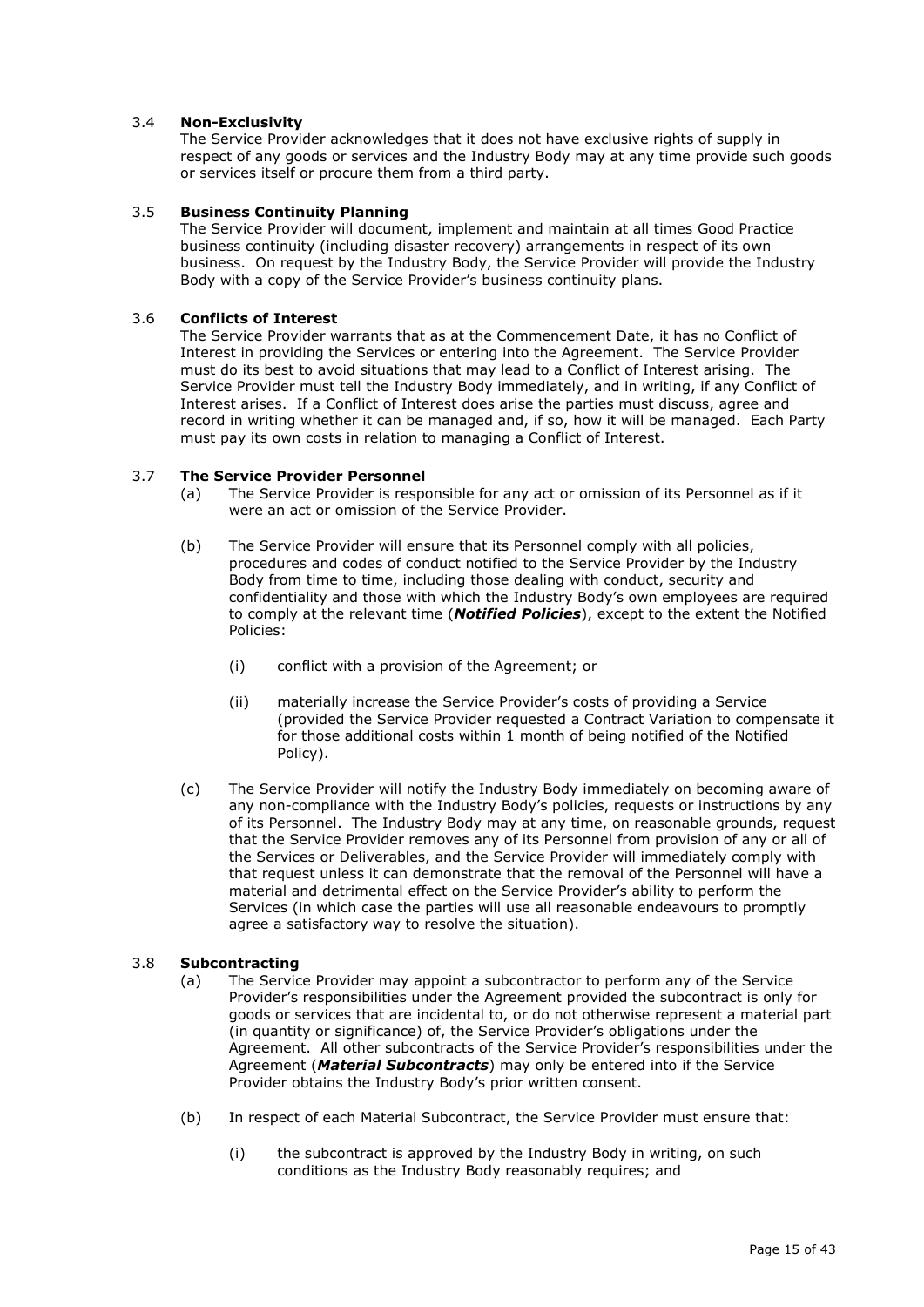- (ii) the Subcontractor is fully aware of the Service Provider's obligations under the Agreement to the extent necessary in order for the Subcontractor to properly perform its obligations.
- (c) In order to obtain the Industry Body's consent to any Material Subcontract under subclause (b), the Service Provider will first provide to the Industry Body:
	- (i) the name, qualifications and experience of the proposed Subcontractor;
	- (ii) a description of the obligations to be subcontracted and the Services affected; and
	- (iii) a description of the material terms of the subcontract (other than the price).
- (d) If, in the Industry Body's reasonable opinion, any Subcontractor:
	- (i) is not performing in accordance with the requirements of the Agreement:
		- (A) The Industry Body may, by notice to the Service Provider, require the Service Provider to procure that the Subcontractor performs the relevant obligations within 10 Business Days; and
		- (B) if, following that 10 Business Day period, the Industry Body is not satisfied that the Subcontractor's non-performance has been rectified it may, by notice to the Service Provider, require the Service Provider to immediately remove that Subcontractor from the performance of Services, and the Service Provider will immediately comply with that request unless it can demonstrate that the removal of that Subcontractor will have a material and detrimental effect on the Service Provider's ability to perform the Services (in which case the parties will use all reasonable endeavours to promptly agree a satisfactory way to resolve the situation); or
	- (ii) has caused the Service Provider to breach any obligation of confidentiality or security owed to the Industry Body, or if the Industry Body otherwise considers that the Subcontractor is a material threat to the health, safety or security of the Personnel or property of the Industry Body or any Allocation Participant or User, the Industry Body may, by notice to the Service Provider, require the Service Provider to immediately remove the relevant Subcontractor.
- (e) Subcontracting (whether material or not) will not in any way relieve the Service Provider of any obligations or liability under the Agreement, and the Service Provider will be responsible and liable for all acts and omissions of each Subcontractor in connection with any subcontracted activities as if they were acts or omissions of the Service Provider.

## <span id="page-15-0"></span>3.9 **Co-operation with Other Suppliers**

The Service Provider will work co-operatively and collaboratively with all Other Suppliers including by:

- (a) providing Other Suppliers with reasonable access to the Allocation System if reasonably required for them to provide services to the Industry Body;
- (b) providing Other Suppliers with such information and assistance as the Industry Body or the Other Suppliers reasonably request, but only to the extent the Other Supplier would be unable to effectively and efficiently provide their services to the Industry Body without such information or assistance; and
- (c) following the Industry Body's reasonable directions as to the division of responsibilities in relation to the discharge of the Service Provider's and/or the Other Suppliers' respective obligations.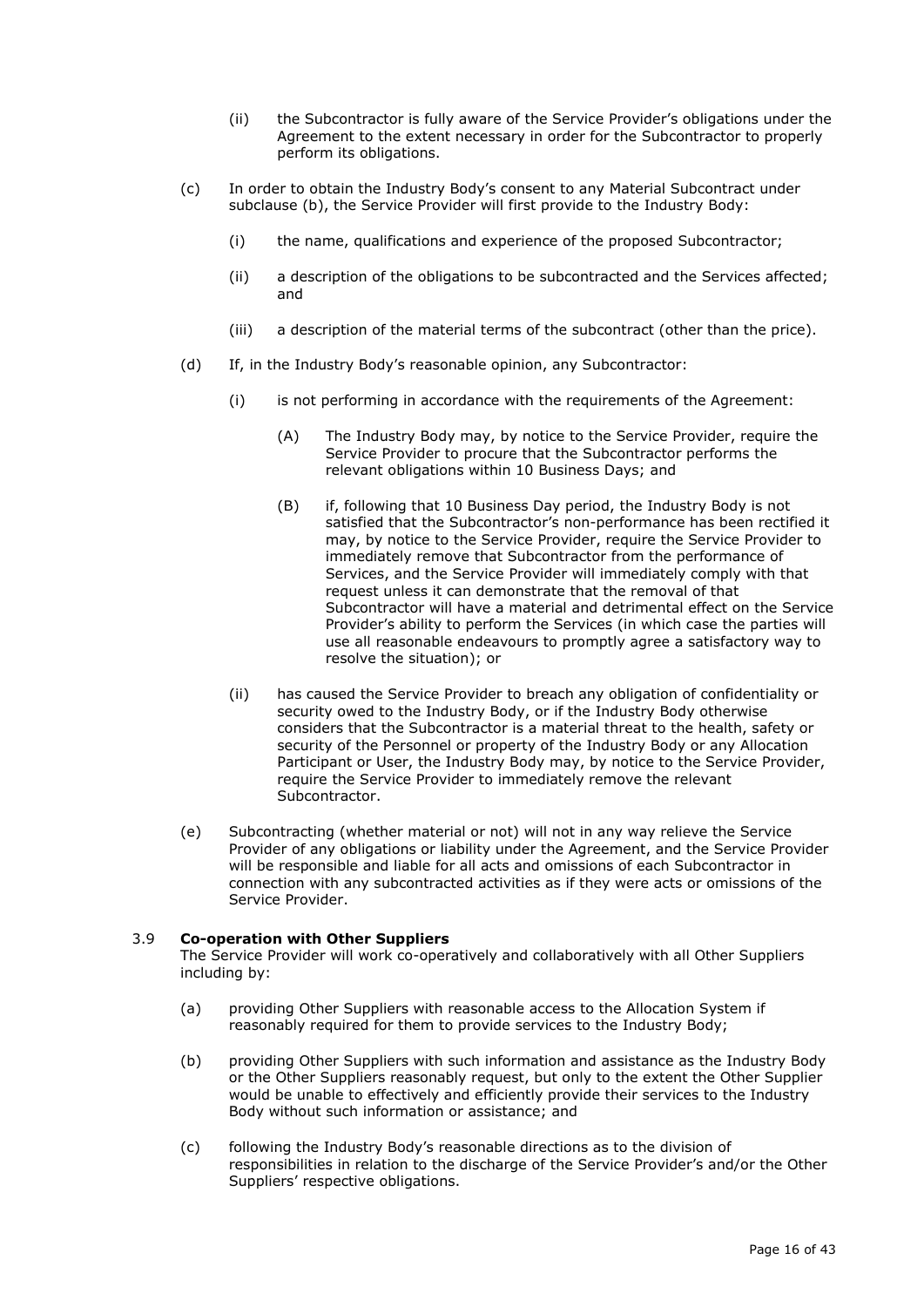## <span id="page-16-0"></span>3.10 **Inherent Services**

If any services, functions, responsibilities, activities or tasks are not specifically described or included within the definition and description of the Services but now or in the future are required to perform the Services because they are a necessary, inherent or incidental part of the Services they will, to the extent that it is reasonable to do so, be deemed implied by, and included in, the scope of the Services, as if described in the Agreement.

## <span id="page-16-1"></span>4 **INDUSTRY BODY RESPONSIBILITIES**

#### <span id="page-16-2"></span>4.1 **Industry Body Assistance**

In addition to its other obligations under the Agreement, the Industry Body will:

- (a) provide the Service Provider with all information reasonably requested by it to enable it to provide the Services and Deliverables;
- (b) give the Service Provider reasonable access to the Industry Body's Personnel, to liaise with the Service Provider's Personnel in relation to the Services; and
- (c) reasonably co-operate with the Service Provider in relation to the performance of the Services.

#### <span id="page-16-3"></span>4.2 **The Service Provider Exclusions**

A failure by the Service Provider to perform or observe any of its obligations under the Agreement will not constitute a breach of the Agreement to the extent that the failure is caused by:

- (a) The Industry Body breaching any of its obligations under the Agreement; or
- (b) The Service Provider relying on written information provided by the Industry Body, but only to the extent that such reliance is reasonable in the circumstances, taking into account the roles and responsibilities of the Service Provider contemplated in the Agreement,

except, in each case, where that failure could reasonably have been prevented or overcome by the Service Provider through due diligence or the proper performance of its obligations under the Agreement.

## <span id="page-16-4"></span>5 **CHARGES AND PAYMENT**

#### <span id="page-16-5"></span>5.1 **Total Charge**

The Industry Body will pay the Charges to the Service Provider in accordance with this clause [5.](#page-16-4) Except as expressly provided in the Agreement or otherwise agreed by the parties, the Service Provider will not be entitled to any additional payment for the provision of the Services or Deliverables, the granting of any rights under the Agreement, and/or the performance of any other activities in connection with the Agreement.

## <span id="page-16-6"></span>5.2 **Invoicing and Payment**

The Service Provider will invoice the Charges in accordance with clause 8.1 of the On-Going Service Description, and will ensure that each such invoice is a valid tax invoice under the Goods and Services Tax Act 1985. Subject to clause [5.6,](#page-17-2) each such invoice received by the Industry Body on or before the fifth Business Day of a month, will be paid by the Industry Body on or before the 20<sup>th</sup> of that same month. If the Service Provider fails to provide the Industry Body with an invoice for any Charge within 6 months of the agreed date for invoicing, the Service Provider is deemed to have waived any right to payment for that Charge.

#### <span id="page-16-7"></span>5.3 **Effect of Payment**

Payment of an invoice will be taken only as payment on account and is not evidence or an admission that any Service or Deliverable has been supplied in accordance with the Agreement or otherwise accepted by the Industry Body, nor an admission of liability or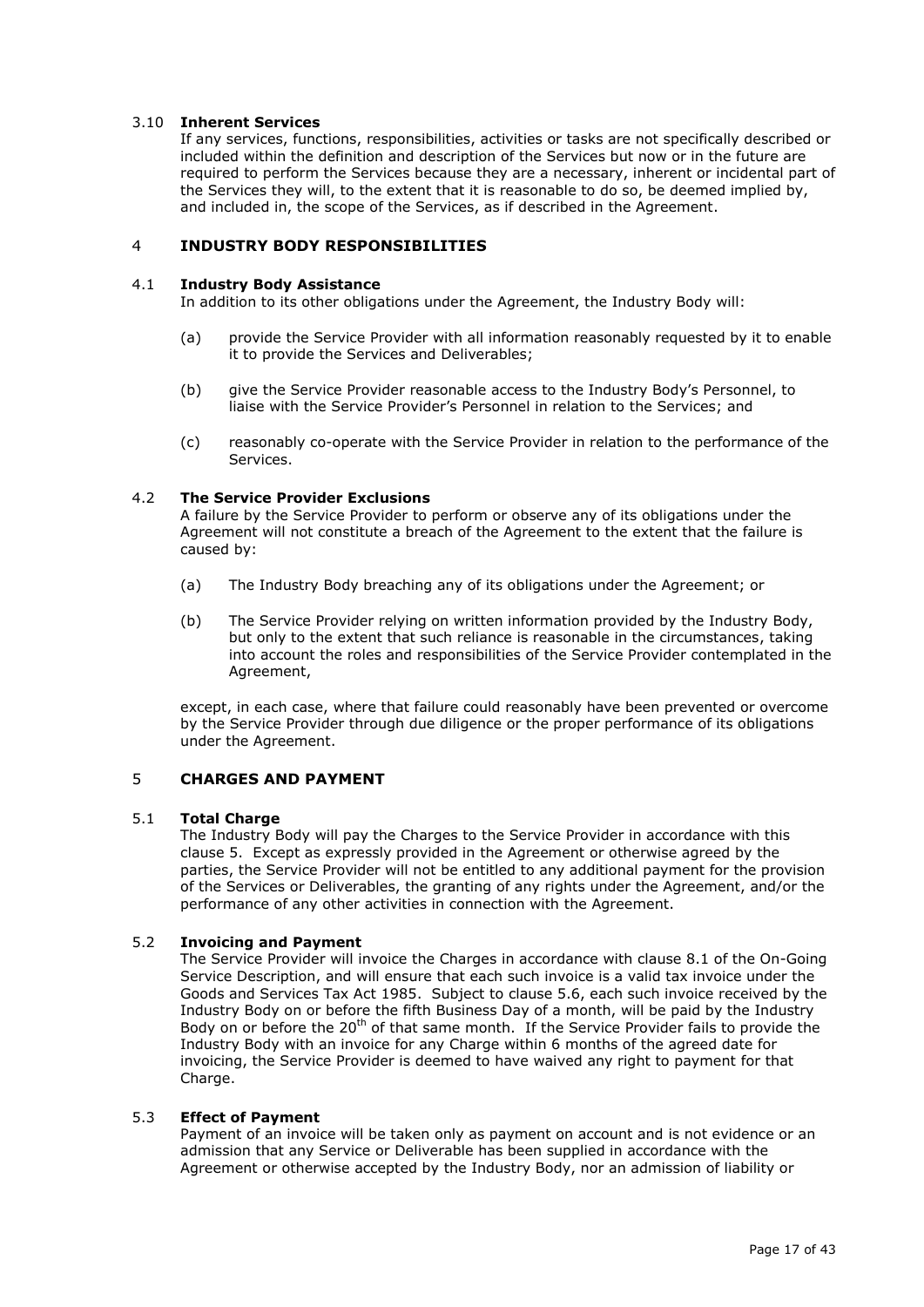concession to any claim in respect of the invoice, its subject matter or any aspect of the Agreement or the parties' relationship under it.

#### <span id="page-17-0"></span>5.4 **Supporting Documentation**

The Service Provider will include sufficient details in each invoice to enable the Industry Body to identify:

- (a) the particular Deliverables and Services which are the subject of the invoice, and the Charges for each such Deliverable and/or Service;
- (b) in respect of any Charges made at the T&M Rates, the relevant times and rates upon which the Charge is based, and each of the Service Provider's Personnel who performed the work, his/her hours worked and charge-out rate;
- (c) in respect of any Charges which may be charged upon completion of any milestone, details of the milestone and its achievement;
- (d) full details of any approved expenses incurred, together with copies of GST invoices; and
- (e) separately for each charged item, sums due in respect of GST.

#### <span id="page-17-1"></span>5.5 **Taxes**

The Industry Body will pay GST in respect of all taxable supplies made by the Service Provider to the Industry Body under the Agreement. All other Government taxes, duties, imposts and levies assessed or levied on the Service Provider in relation to the Agreement (including penalties thereon) are hereby deemed to be included in the Charges.

#### <span id="page-17-2"></span>5.6 **Disputed Invoices**

If the Industry Body has a bona fide dispute in relation to all or any portion of an invoice submitted by the Service Provider, the Industry Body may:

- (a) withhold payment of the amount subject to the dispute, provided that the Industry Body must:
	- (i) advise the Service Provider of the dispute on or before the payment date for that invoice;
	- (ii) pay the undisputed amount when it becomes due and payable in accordance with the terms of the Agreement; and
	- (iii) provide full details about the disputed amount and the reasons for withholding payment; or
- (b) dispute any part of the invoice after it has been paid, by providing full details about the disputed amount and the reasons for the dispute.

The Service Provider will continue to perform its obligations under the Agreement notwithstanding the dispute.

#### <span id="page-17-3"></span>5.7 **The Industry Body May Withhold Payment**

Without prejudice to the Industry Body's other rights and remedies, and notwithstanding anything else in the Agreement, if the Service Provider is in breach of the Agreement, the Industry Body may withhold payment of a part or all of the Charges due to the Service Provider, so long as the withheld part relates to the Services in respect of which the Service Provider is in breach of the Agreement, is reasonably proportional to the seriousness of the breach and is paid to the Service Provider within 5 Business Days of the breach being remedied by the Service Provider to the reasonable satisfaction of the Industry Body.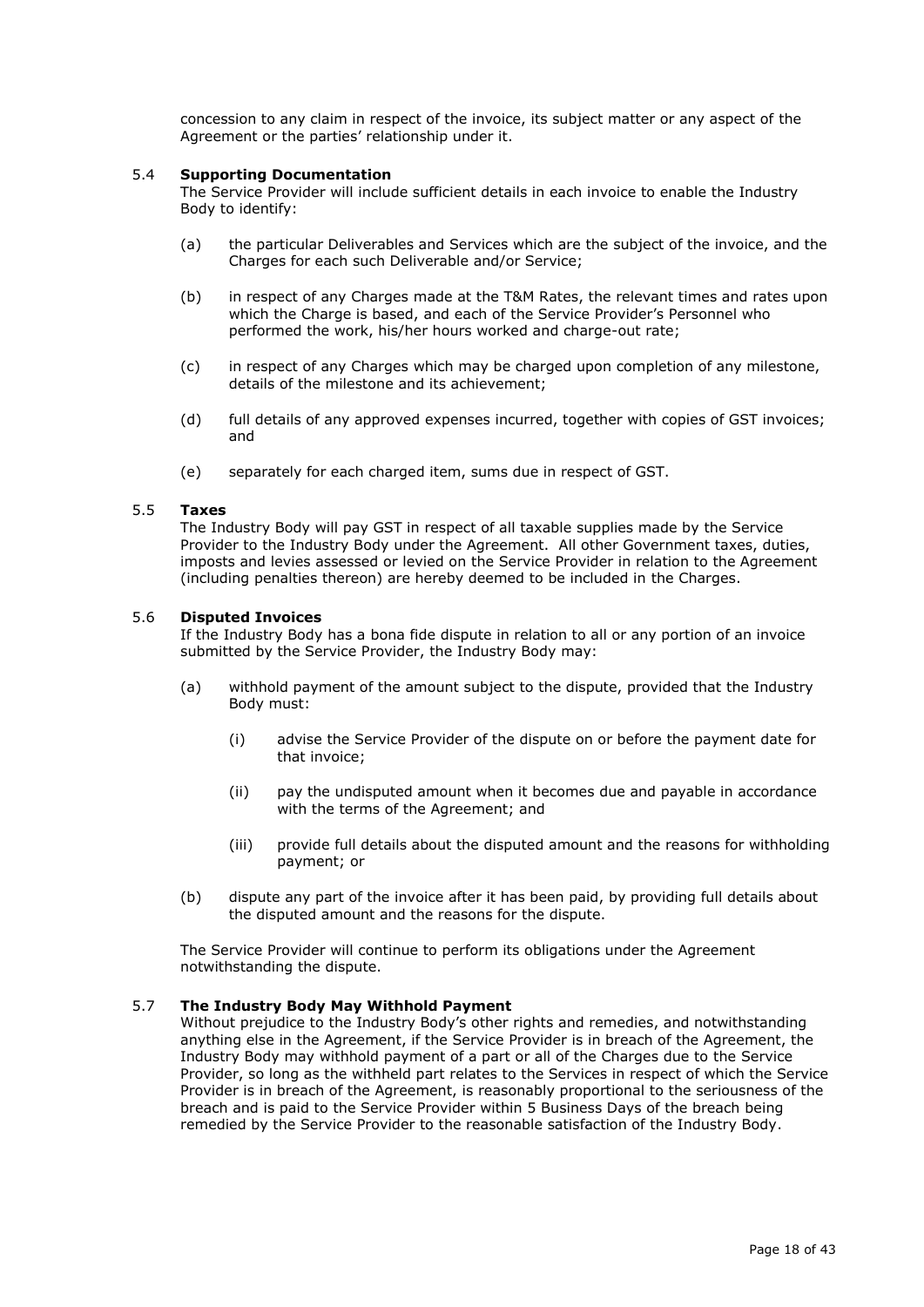## <span id="page-18-0"></span>6 **AUDIT**

In addition to the Industry Body's right to audit the Service Provider under the Rules, the Industry Body may audit the Service Provider, in accordance with Part 4 of the Rules and either together with or separately from any other audit under that Part, for the purpose of:

- (a) auditing the accuracy of the Service Provider's invoices under the Agreement and/or the Service Provider's reporting of its performance against the Service Levels and other performance standards under the Agreement; and/or
- (b) otherwise allowing the Auditor to satisfy itself that the Service Provider is complying with its obligations under the Agreement.

## <span id="page-18-1"></span>7 **RECORDS AND INFORMATION**

#### <span id="page-18-2"></span>7.1 **Recordkeeping**

The Service Provider will keep full, true and up-to-date accurate records, books of account and documentation in relation to all material aspects of its activities under the Agreement, the Services, the Deliverables, and the Charges, to a level of detail, completeness and accuracy consistent with Good Practice. The Service Provider will retain the same for not less than 3 years after the end of the Term.

#### <span id="page-18-3"></span>7.2 **Access to Other Information**

- (a) Without limiting the Service Provider's obligations elsewhere in the Agreement, the Service Provider will provide the Industry Body or its duly authorised agents (as the case may be) with any documentation, information and explanations requested by the Industry Body on reasonable notice, regarding the Services and Deliverables and/or any invoice issued under the Agreement, provided that this will not oblige the Service Provider to disclose any material that is legally privileged or that shows its cost structure or margins, or any information that is confidential to the Service Provider's other customers or suppliers (although the Service Provider will use reasonable endeavours to obtain permission from those customers or suppliers to disclose such information to the Industry Body, where specially requested by the Industry Body).
- <span id="page-18-7"></span>(b) Where the amount of work required of the Service Provider in order to collate and/or provide information under subclause (a) will exceed four hours in respect of any one request, the Service Provider will provide the Industry Body with a quote for the reasonable costs required for that purpose, and will provide the information if the Industry Body agrees to reimburse the Service Provider for those costs in accordance with that quote. To avoid doubt, this subclause [\(b\)](#page-18-7) will not entitle the Service Provider to charge for providing information where the Service Provider is already obliged to do so under another provision of the Agreement.

## <span id="page-18-4"></span>8 **CONFIDENTIALITY**

#### <span id="page-18-5"></span>8.1 **Agreement not Confidential**

The Service Provider acknowledges that the Industry Body must publish the Agreement under rule 8 of the Rules (accordingly the Agreement is not Confidential Information).

#### <span id="page-18-6"></span>8.2 **Confidential Information**

Subject to clause [8.3,](#page-19-0) each party will keep the other party's Confidential Information in the utmost confidence, and will:

- (a) not use or disclose that Confidential Information except as permitted by the Agreement; and
- (b) take all action reasonably necessary to secure the Confidential Information against theft, loss or unauthorised disclosure.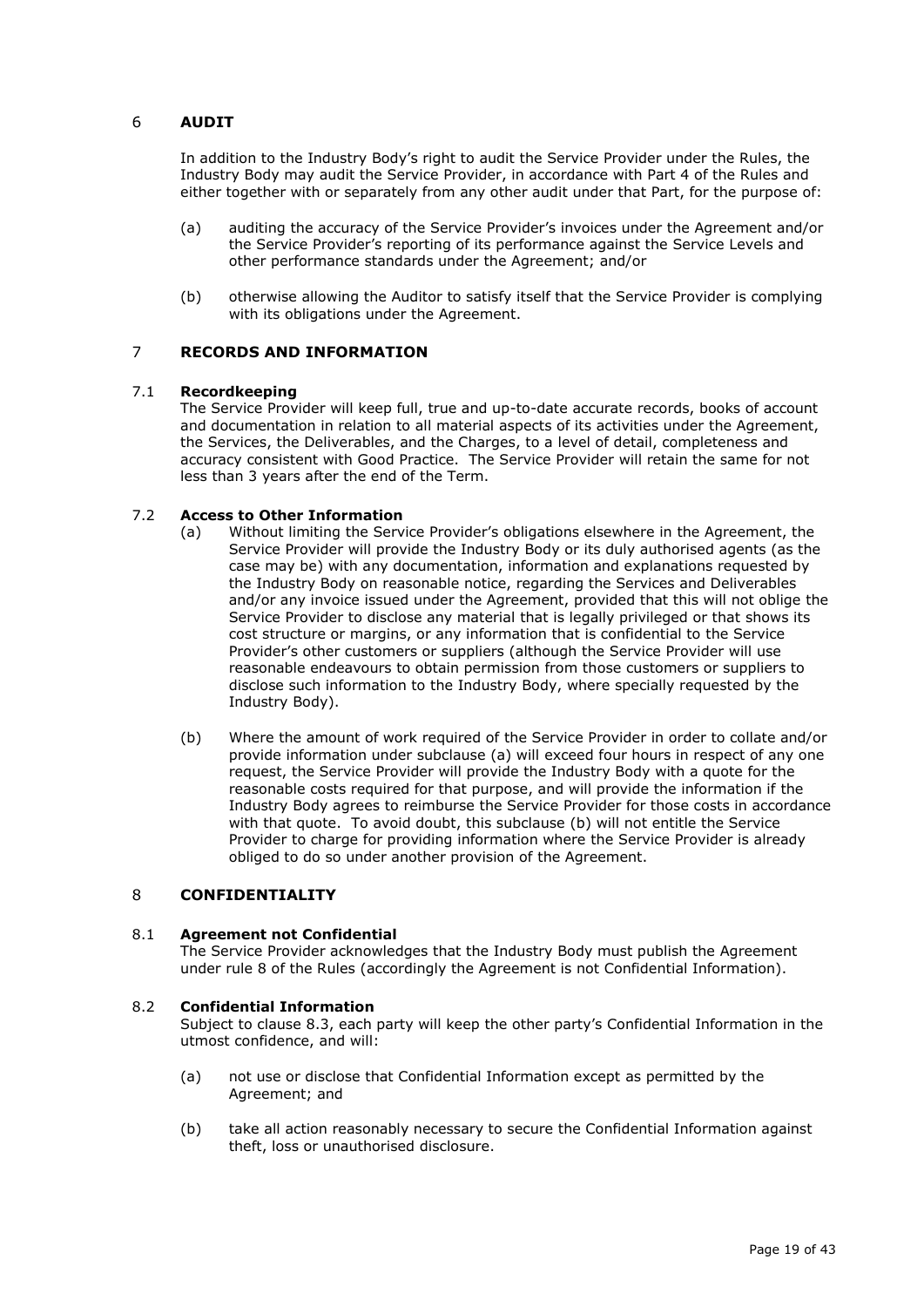## <span id="page-19-0"></span>8.3 **Permitted Use and Disclosure**

Clause [8.2](#page-18-6) will not prohibit:

- (a) either party from using or disclosing any information:
	- (i) with the express prior consent of the other party;
	- (ii) that has become generally known to the public other than through a breach of the Agreement;
	- (iii) that is or came lawfully into its possession independently of its dealings with the other party, except where the receiving party knew or ought to have known that its receipt of the information resulted from a breach by another person of an obligation of confidence; and/or
	- (iv) that it independently developed without reference to the other party's Confidential Information;
- (b) either party disclosing information to:
	- (i) its Personnel with a need to know, to be used to enable that party to perform its obligations or take the intended benefit of its rights under the Agreement, so long as the disclosing party informs such Personnel of the confidential nature of that information and makes a written record of doing so; or
	- (ii) its professional advisors if such disclosure is necessary for the purposes of receiving professional advice and those professional advisors are subject to a duty of confidentiality that covers that information;
- (c) disclosure compelled by any statute or regulations, or any court order;
- (d) disclosure by the Service Provider to the extent necessary to comply with the rules of any exchange on which the securities of the Service Provider or any of its Related Companies are listed or quoted;
- (e) disclosure by the Industry Body of technical and/or operational information describing the Services and Deliverables, for the purpose of enabling a third party to offer or supply goods or services to the Industry Body, so long as that third party gives the Industry Body an undertaking that it will not use that information or those materials for any other purpose, and will destroy or return that information to the Industry Body once it is no longer required for that purpose.

#### <span id="page-19-1"></span>8.4 **Media and Marketing**

- (a) The Service Provider will consider any potential media issues that may arise in relation to the supply of the Services, and provide the Industry Body with reasonable notice of any such potential media issues.
- (b) Neither party will make any public announcement about the Agreement, the Services, the Deliverables or its relationship with the other party or any Allocation Participant without first obtaining the other party's approval of the announcement and its content (not to be unreasonably withheld), except that:
	- (i) the Industry Body may make public announcements about any Allocation Participant; and
	- (ii) either party may make public announcements:
		- (A) as required by law;
		- (B) about the Service Provider being the Allocation Agent under the Agreement.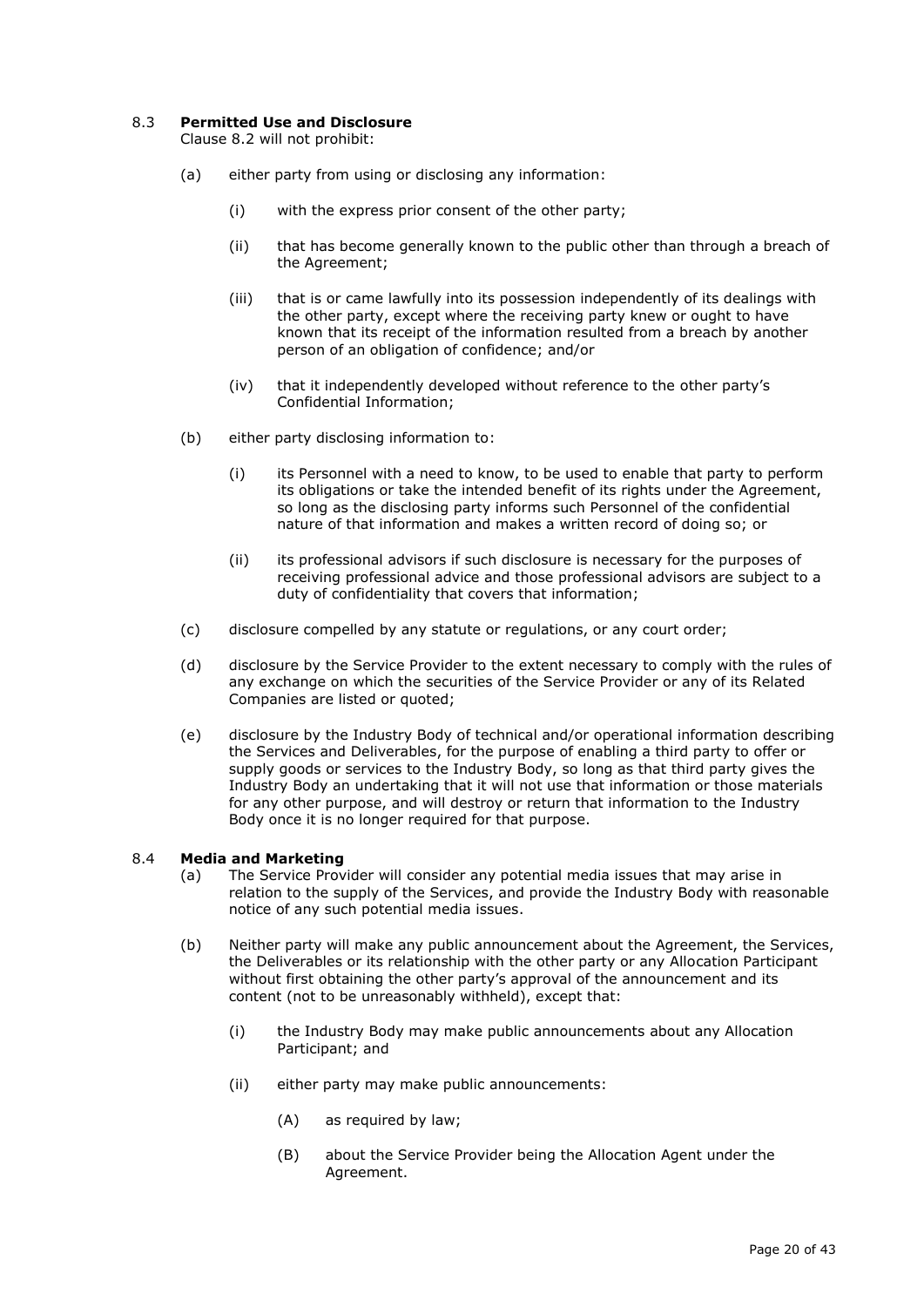## <span id="page-20-0"></span>9 **INTELLECTUAL PROPERTY**

#### <span id="page-20-1"></span>9.1 **Default Ownership**

Except to the extent this clause [9](#page-20-0) provides otherwise, nothing in (or done in connection with) the Agreement will confer on any party any rights, interest or title in any Intellectual Property created, acquired or provided by another party in connection with the Agreement.

## <span id="page-20-2"></span>9.2 **Ownership of New Developments**

Subject to the Confidentiality Deed, exclusive ownership of and title to all Intellectual Property in the Deliverables (including the Application, Website and Application Data) that is developed by the Service Provider or its Personnel or Subcontractors under the Agreement will vest immediately and directly in the Industry Body upon its creation. To the extent ownership does not so vest, the Service Provider irrevocably assigns such Intellectual Property to the Industry Body.

#### <span id="page-20-3"></span>9.3 **Licence to the Service Provider**

Except to the extent the Industry Body and the Service Provider agree otherwise in writing, the Industry Body grants to the Service Provider:

- (a) a non-exclusive, non-transferable licence for the duration of the Term to use, operate, maintain, enhance and modify any Intellectual Property provided to the Service Provider by the Industry Body in the course of the Agreement:
	- (i) provided the Service Provider does not sublicense or provide any such Intellectual Property to any third party, other than in accordance with subclause (b);
	- (ii) for the sole purpose of carrying out functions relating, directly or indirectly, to the downstream allocation and reconciliation of downstream gas quantities; and
	- (iii) subject to any restrictions which the Industry Body reasonably notifies to the Service Provider from time to time.
- (b) the right to sublicense the licence in subclause (a) to Subcontractors, provided that, before providing a Subcontractor with any Intellectual Property under this sublicence, the Service Provider first ensures that a Subcontractor is subject to confidentiality undertakings in favour of the Service Provider no less onerous than those contained in the Confidentiality Deed.

#### <span id="page-20-4"></span>9.4 **Licence to the Industry Body**

Except to the extent the Industry Body and the Service Provider agree otherwise in writing, the Service Provider grants to the Industry Body a non-exclusive, perpetual, irrevocable and sublicenseable licence to use, operate, maintain, enhance, copy, modify and distribute any Intellectual Property in the Deliverables, other than Intellectual Property:

- (a) owned or provided under the Agreement by the Industry Body; or
- (b) owned by NZX Limited under the Confidentiality Deed.

#### <span id="page-20-5"></span>9.5 **Moral Rights**

The Service Provider waives, and will use its best endeavours to ensure that its Personnel and Subcontractors will have waived prior to their creation, all "moral rights" in each Deliverable, other than "moral rights" forming part of their pre-existing Intellectual Property in that Deliverable.

## <span id="page-20-6"></span>9.6 **Further Assurances**

Each party undertakes at its own expense to execute and deliver any document and to do all things as may reasonably be required in order to assist, in respect of matters within that party's control, the other party to obtain the full benefit of this clause [9](#page-20-0) according to its true intent. This includes assisting the Industry Body to register itself in any country as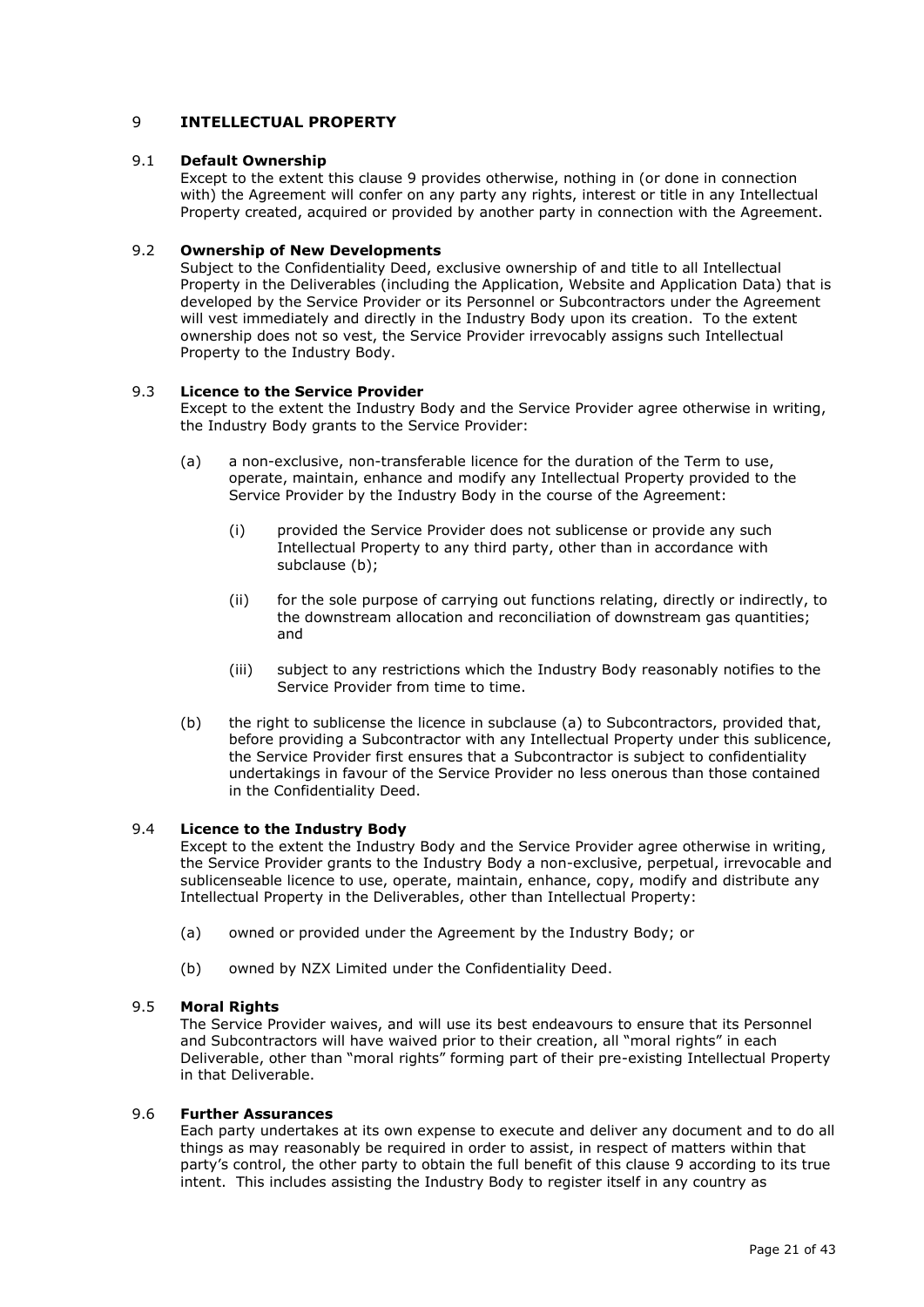proprietor of any Intellectual Property vested in or assigned to the Industry Body under the Agreement, and to perfect the Industry Body's title to any such Intellectual Property.

#### <span id="page-21-0"></span>9.7 **Trade Marks**

Neither party will use any trade mark owned by the other party, except as expressly provided in the Agreement, without first obtaining the other party's consent. This clause does not prevent either party identifying the other party by name.

## <span id="page-21-1"></span>10 **IP WARRANTY AND INDEMNITY**

#### <span id="page-21-2"></span>10.1 **The Service Provider Warranty**

<span id="page-21-5"></span>The Service Provider warrants that:

- (a) the Services and Deliverables will not infringe the Intellectual Property of any third party, except where such infringement arises directly from:
	- (i) the Industry Body's breach of the Agreement; or
	- (ii) any Allocation Participant's breach of any Website terms of use agreed in writing between the parties;
	- (iii) Intellectual Property as provided to the Service Provider by the Industry Body under the Agreement (eg in relation to the Application and Website, this subclause only includes those items as they were at the Commencement Date); and
- (b) it has obtained and/or will make available to the Industry Body all licences, clearances, consents and authorisations necessary for the use of the Services and Deliverables in accordance with the Agreement, other than licences from third parties.

#### <span id="page-21-3"></span>10.2 **IP Indemnity**

The Service Provider will:

- (a) indemnify and hold the Industry Body harmless against all Loss relating to; and
- (b) at its cost defend or settle,

any claim, suit, action or proceeding (in each case, an *Action*) brought by a third party (including any Allocation Participant) against the Industry Body, to the extent that the Action alleges circumstances which, if substantiated, would involve a breach of the warranty in clause [10.1,](#page-21-5) provided the amount the Service Provider is required to pay under this clause in connection with any Action will be reduced to the extent the Industry Body contributed to such amount by failing to comply with clause 10.3.

#### <span id="page-21-4"></span>10.3 **Defending Actions**

For the purposes of this clause [10,](#page-21-1) the Industry Body will:

- (a) co-operate fully with the Service Provider (at the Service Provider's cost) in defending or settling the Action and make its relevant Personnel available to give statements, advice and evidence as the Service Provider may reasonably request;
- (b) notify the Service Provider promptly on becoming aware of any Action and give the Service Provider complete authority and, to the extent it is legally and contractually able to do so, information required for the conduct of the defence or settlement of the Action; and
- (c) allow the Service Provider sole control of the conduct of any Action and all negotiations for its settlement or compromise, provided that: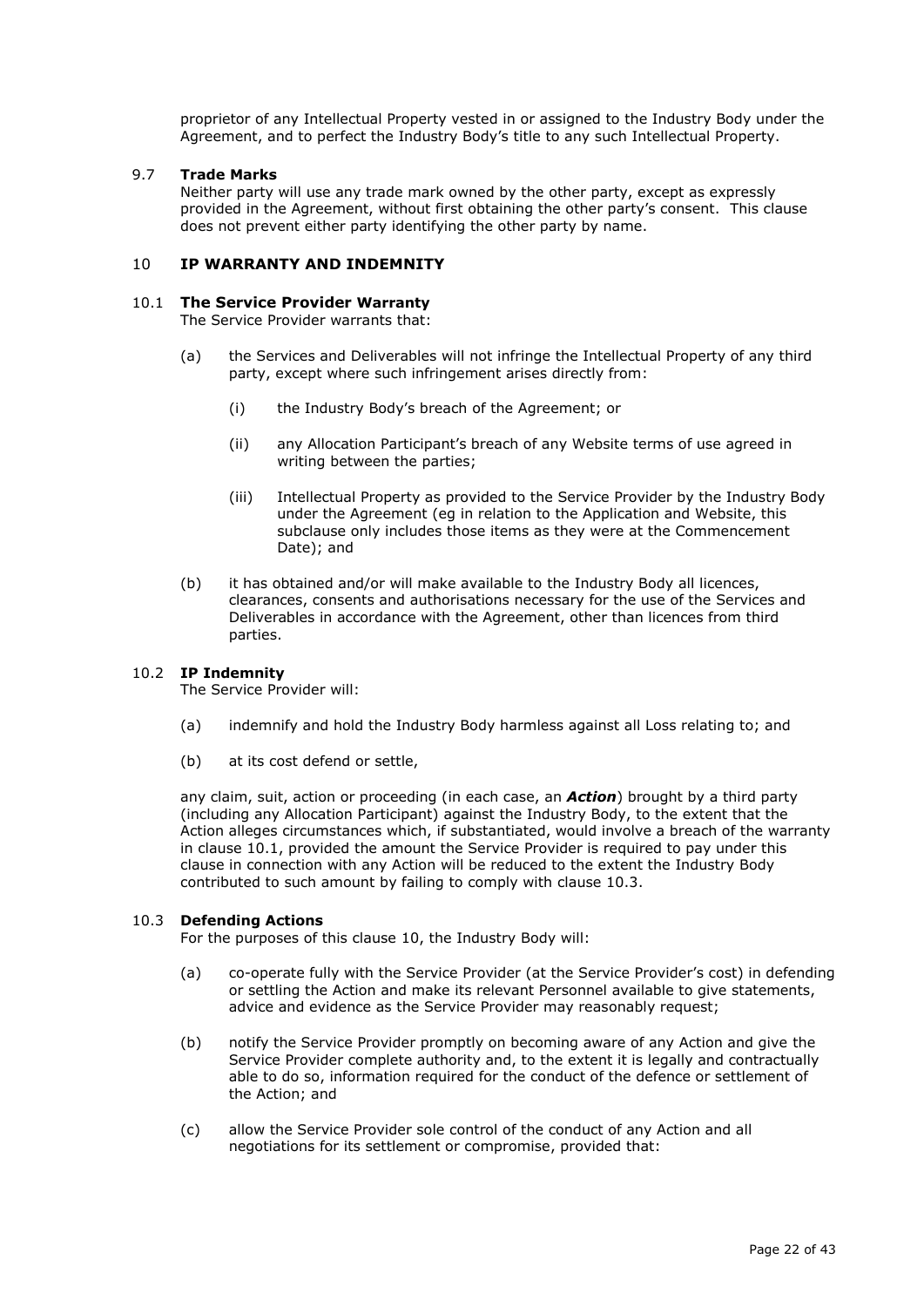- (i) The Service Provider will consult with the Industry Body on all negotiations and proceedings relating to the Action;
- (ii) in conducting all negotiations and proceedings relating to the Action, the Service Provider will take into consideration the reasonable requirements of the Industry Body; and
- (iii) The Industry Body may (at its own cost) be represented at all negotiations and proceedings relating to the Action.

#### <span id="page-22-0"></span>10.4 **Remedy of Infringement**

As soon as reasonably practicable upon receiving notice of an Action the Service Provider will, at no cost to the Industry Body, and without any disruption to the provision of the Services:

- (a) modify the relevant Intellectual Property so that there is no infringement;
- (b) if such modification is not reasonably technically, legally and commercially practicable, obtain a licence for the relevant Intellectual Property; or
- (c) if neither of the above alternatives is reasonably technically, legally and commercially practicable, provide and implement reasonably equivalent Intellectual Property to replace the relevant Intellectual Property.

#### <span id="page-22-1"></span>11 **REMEDIAL PLANS**

#### <span id="page-22-2"></span>11.1 **Performance Issues**

Without limiting the Industry Body's rights or remedies, if at any time the Industry Body considers in good faith that the Service Provider has committed a Serious Breach, the Industry Body may, provided the Service Provider is actually in breach of the Agreement in that respect, require the Service Provider to prepare a plan to remedy the breach by giving the Service Provider written notice (each a *Performance Notice*):

- (a) setting out details of the breach and the reasons why the Industry Body considers it to be a Serious Breach; and
- (b) advising that the Service Provider will be in Serious Breach unless it provides the Industry Body with a proposed Remedial Plan for the breach in accordance with clause [11.2](#page-22-3) (Remedial Plan).

To avoid doubt, the provisions of this clause [11](#page-22-1) (Remedial Plans) do not limit the Industry Body's ability to allege that the Service Provider has breached the Rules.

#### <span id="page-22-3"></span>11.2 **Agreeing the Remedial Plan**

- (a) As soon as possible, and in any event within ten Business Days or such longer period as the Industry Body agrees (with such agreement not to be unreasonably withheld), after receiving a Performance Notice the Service Provider will, in consultation with the Industry Body, prepare and provide the Industry Body with a proposed plan (each a *Remedial Plan*) describing:
	- (i) the breach (including where possible its root causes, expected duration and impact on the Service Provider's obligations under the Agreement); and
	- (ii) a plan for eliminating the breach, mitigating its effect on the Industry Body and preventing it from reoccurring (including dependencies, assumptions, risks, resources, deliverables, milestones, tasks and success criteria).
- (b) The Service Provider will promptly, and in any event within two Business Days of a request by the Industry Body, make such amendments to the proposed Remedial Plan as the Industry Body may reasonably require.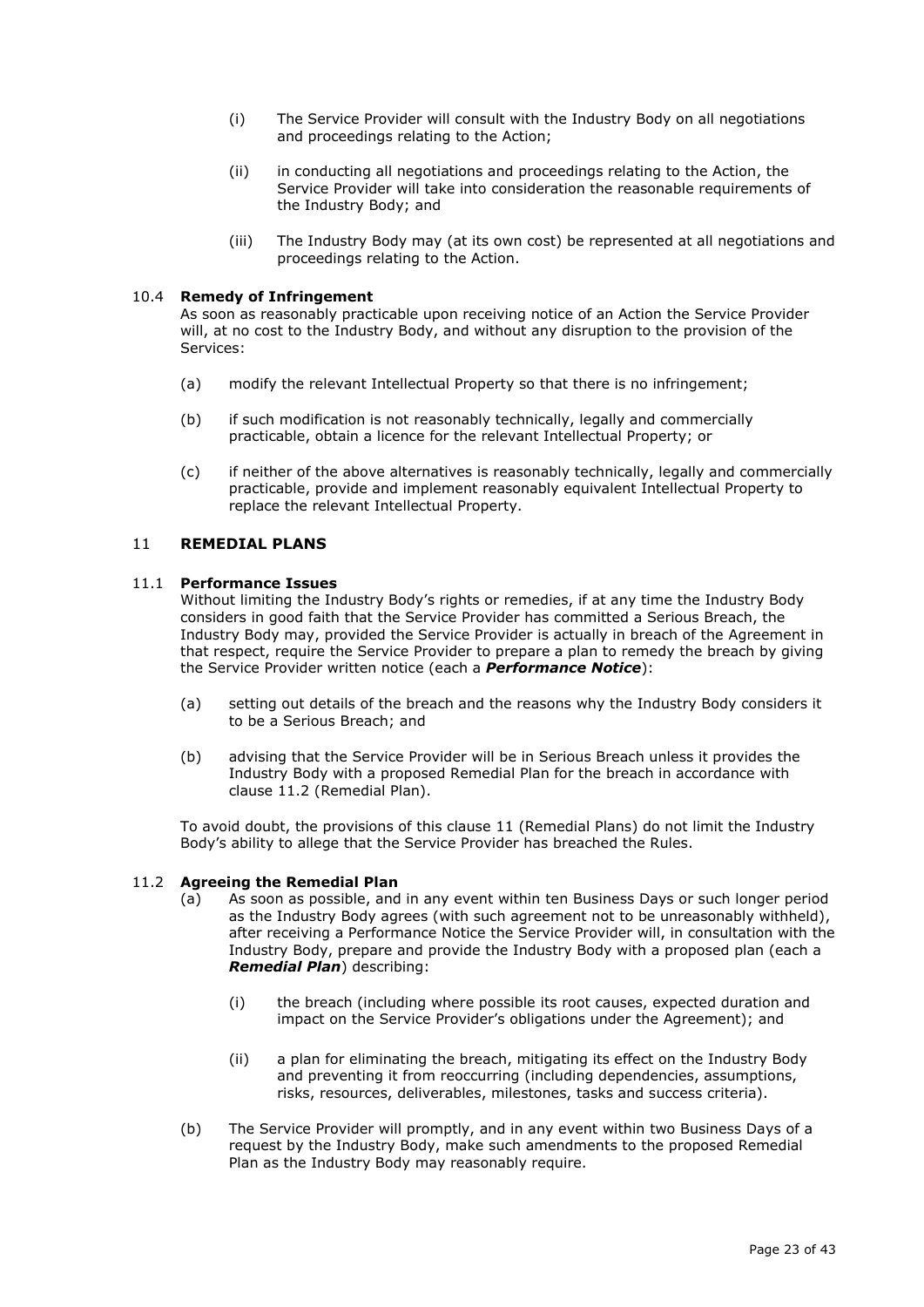## <span id="page-23-0"></span>11.3 **Determining the Remedial Plan**

If the parties have not for any reason agreed the Remedial Plan within 20 Business Days of the Service Provider receiving the Performance Notice, the Industry Body may refer the matter to Expert Determination. If the Dispute is so referred to Expert Determination, the following will apply in addition to clause [15.4](#page-26-2) (Option for Expert Determination):

- (a) Each party's written submissions to the expert under subclause [15.4\(b\)\(iii\)](#page-26-3) must include the Remedial Plan it proposes (each an *Offer*). Each party's Offer may be amended by that party, on written notice received by the expert before his/her final and binding determination.
- (b) The expert will choose the Offer that the expert considers is the fairest, and must not "split the difference" between each Offer. The fairness of an Offer will take into account:
	- (i) the impact of the breach on the Industry Body and Allocation Participants; and
	- (ii) the practicality of avoiding that impact; and
	- (iii) any other relevant matter.

#### <span id="page-23-1"></span>11.4 **Implementation**

Once the Industry Body has approved the Remedial Plan in writing or the Remedial Plan has been determined under clause [11.3,](#page-23-0) the Service Provider will implement the Remedial Plan in accordance with its terms and the Agreement. The Service Provider will be deemed to be in Serious Breach if it does not remedy the breach in accordance with the Remedial Plan.

#### <span id="page-23-2"></span>11.5 **Possibility of Null Remedial Plan**

For the avoidance of doubt, if the Service Provider reasonably considers that:

- (a) there has been no breach; or
- (b) no steps are required to mitigate or prevent reoccurrence of the breach,

the Service Provider's proposed Remedial Plan and Offer in relation to that breach may be to do nothing.

## <span id="page-23-3"></span>12 **LIABILITY**

#### <span id="page-23-4"></span>12.1 **Exclusion of Liability**

Neither party will under any circumstances be liable to the other for any:

- (a) Indirect or Consequential Loss; or
- (b) loss of profits, turnover, business opportunities or damage to goodwill (whether direct or indirect).

#### <span id="page-23-5"></span>12.2 **Service Provider's Limitation of Liability**

Subject to clause [12.1](#page-23-4) and any limitation of liability provided by the Rules, the total aggregate liability of the Service Provider under or in connection with the Agreement will not in any circumstances exceed \$2,000,000 (subject to Indexation at the date the latest damages are paid), provided that the Service Provider's liability is not limited under this clause in relation to:

- (a) physical property damage;
- (b) malicious or fraudulent acts or omissions of the Service Provider;
- (c) breach of clauses [8](#page-18-4) (Confidential Information) or [9](#page-20-0) (Intellectual Property); or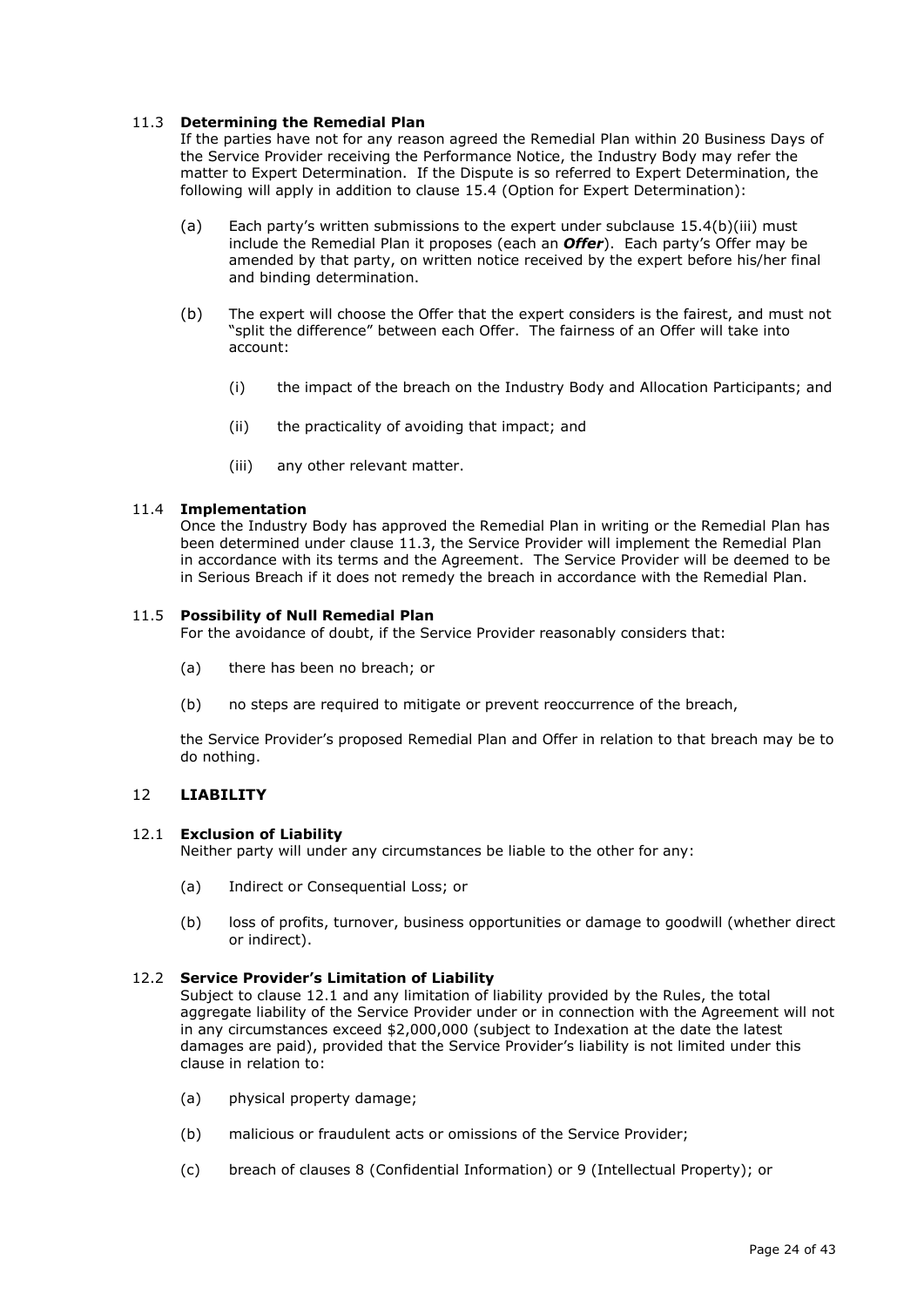(d) the indemnity in clause [10.2](#page-21-3) (IP Indemnity).

## <span id="page-24-0"></span>12.3 **Industry Body's Limitation of Liability**

Subject to clause [12.1,](#page-23-4) the total aggregate liability of the Industry Body under or in connection with the Agreement will not in any circumstances exceed \$500,000 (subject to Indexation at the date the latest damages are paid), provided that the Industry Body's liability is not limited under this clause in relation to:

- (a) physical property damage;
- (b) malicious or fraudulent acts or omissions of the Industry Body; or
- (c) breach of clauses [8](#page-18-4) (Confidential Information) or [9](#page-20-0) (Intellectual Property).

## <span id="page-24-1"></span>12.4 **Scope of Exclusions and Limitations**

Except to the extent that the provisions of this clause [12](#page-23-3) expressly provide otherwise, the limitations and exclusions in this clause [12](#page-23-3) will apply to all Loss however it may arise (including as a result of the first party's or any third party's performance, non-performance or delay in performance), regardless of the cause of the Loss or whether the other party had been advised of the possibility of the Loss, and irrespective of the legal basis for recovery of that Loss (whether under the law of contract, equity or tort (including negligence), under statute, or on any other legal basis).

## <span id="page-24-2"></span>13 **INSURANCE**

## <span id="page-24-3"></span>13.1 **Types and Amounts of Coverage**

The Service Provider will arrange and keep in force for the duration of the Agreement:

- (a) general third party liability insurance cover for an amount not less than \$10 million per event; and
- (b) professional indemnity insurance cover for an amount not less than \$10 million per event.

## <span id="page-24-4"></span>13.2 **Specific Requirements**

The Service Provider will:

- (a) within one month of the date of signing the Agreement and promptly following each policy's renewal, provide a certificate of insurance from its insurer certifying that the Service Provider has affected the insurances contemplated in clause [13.1](#page-24-3) on the terms required by the Agreement;
- (b) ensure all insurance policies contemplated in clause [13.1](#page-24-3) are placed only with reputable insurers, and on normal commercial terms;
- (c) comply with its obligations under each insurance policy contemplated in clause [13.1,](#page-24-3) and avoid any act or omission which might invalidate any of those policies;
- (d) promptly notify the Industry Body if at any time any insurance policy contemplated in clause [13.1](#page-24-3) is cancelled or materially amended, or the premiums payable in respect of that policy are overdue; and
- (e) at the request of the Industry Body from time to time, provide the Industry Body with such evidence as the Industry Body may reasonably require in order to confirm that all insurance policies contemplated in clause [13.1](#page-24-3) are in force, and that the Service Provider is complying with its obligations under clause [13.1](#page-24-3) (Types and Amounts of Coverage).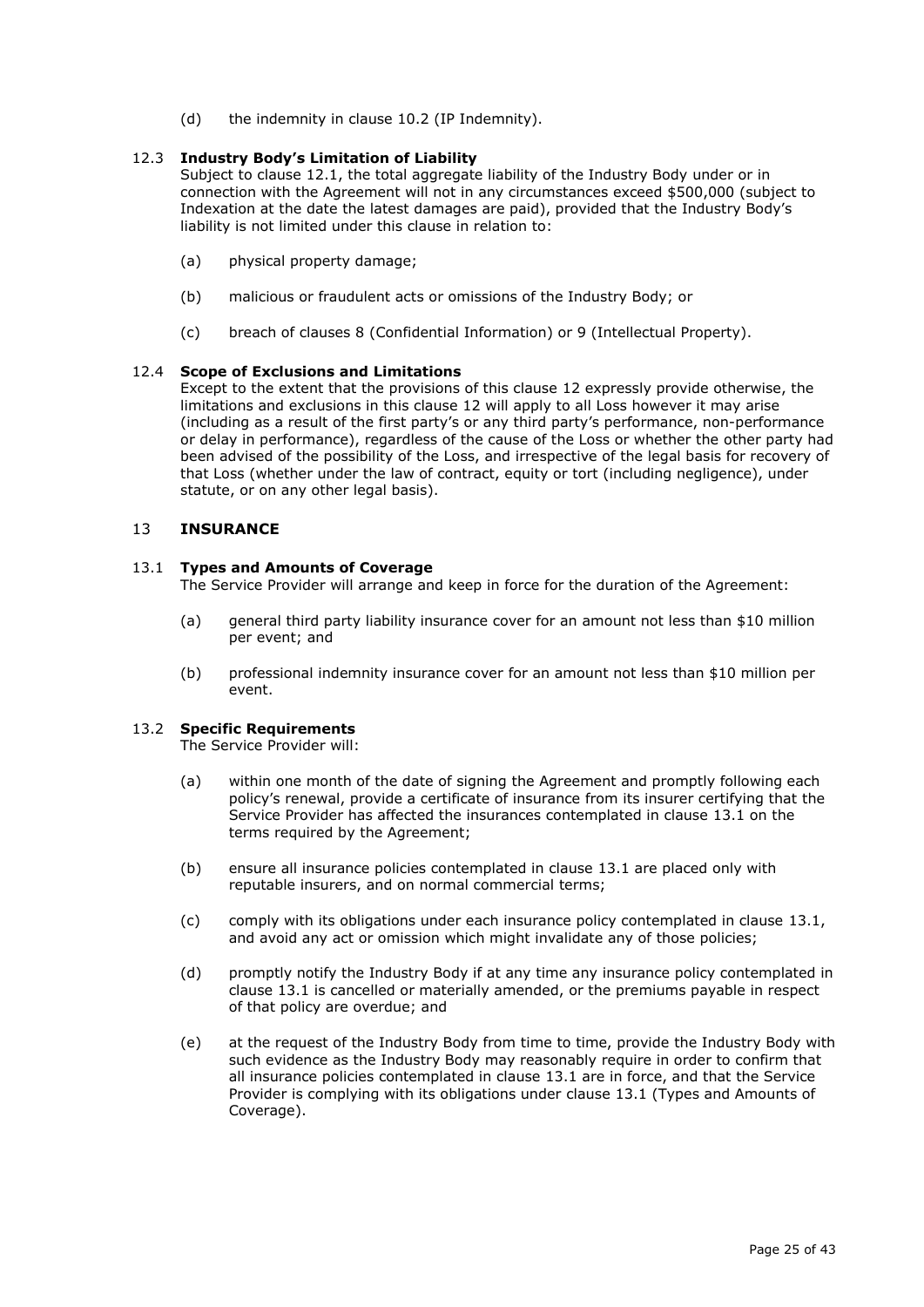## <span id="page-25-0"></span>14 **FORCE MAJEURE**

#### <span id="page-25-1"></span>14.1 **Non-Performance Excused**

Subject to clause [14.2,](#page-25-2) non-performance by either party of any of its obligations under the Agreement (other than the Industry Body's obligation to pay the Charges) will be excused, without liability for non-performance, during the time and to the extent that such performance is prevented, wholly or substantially, by Force Majeure. Any fixed or periodic components of the Charges will be reduced by a reasonable proportion to reflect any reduction in the Services and Deliverables as a result of such Force Majeure affecting the Service Provider.

#### <span id="page-25-2"></span>14.2 **Notice**

The party claiming the benefit of this clause [14](#page-25-0) will, as soon as is practical and to the extent known to that party, give notice to the other party specifying:

- (a) the nature of the Force Majeure;
- (b) the extent of its inability to perform its obligations under the Agreement; and
- (c) the likely duration of such non-performance.

#### <span id="page-25-3"></span>14.3 **Mitigation**

The party claiming the benefit of this clause [14](#page-25-0) will:

- (a) take all reasonable steps to remedy or abate the Force Majeure and mitigate its effects on the other party;
- (b) keep the other party fully informed of such steps as have been taken and are planned;
- (c) meet its obligations under the Agreement as far as is practical given the Force Majeure; and
- (d) where the party claiming the benefit of this clause [14](#page-25-0) is the Service Provider, refund or credit the Industry Body the Charges to the extent the Services were not provided as a result of the Force Majeure.

#### <span id="page-25-4"></span>14.4 **Alternative Supply**

Regardless of clause [3.4,](#page-14-0) the Industry Body may, after consulting with the Service Provider, make alternative arrangements to ensure performance of any of the Services during the period affected by Force Majeure and for a reasonable time afterwards, including by engaging alternative suppliers. If the Industry Body makes alternative arrangements, it does so at its own cost.

#### <span id="page-25-5"></span>14.5 **Resumption of Performance**

Performance of any obligation affected by Force Majeure will be resumed as soon as practicable after the termination or abatement of the Force Majeure.

## <span id="page-25-6"></span>15 **DISPUTE RESOLUTION**

#### <span id="page-25-7"></span>15.1 **Dispute Resolution**

All Disputes will be resolved in accordance with the Dispute Resolution Process, although nothing in the Dispute Resolution Process will:

(a) prevent either party (*the Claimant*) seeking or obtaining any order or relief by way of injunction or declaration or other equitable or statutory remedy against the other party or any other person where the Claimant believes such order or relief is necessary for the urgent protection of the Claimant's rights or property; or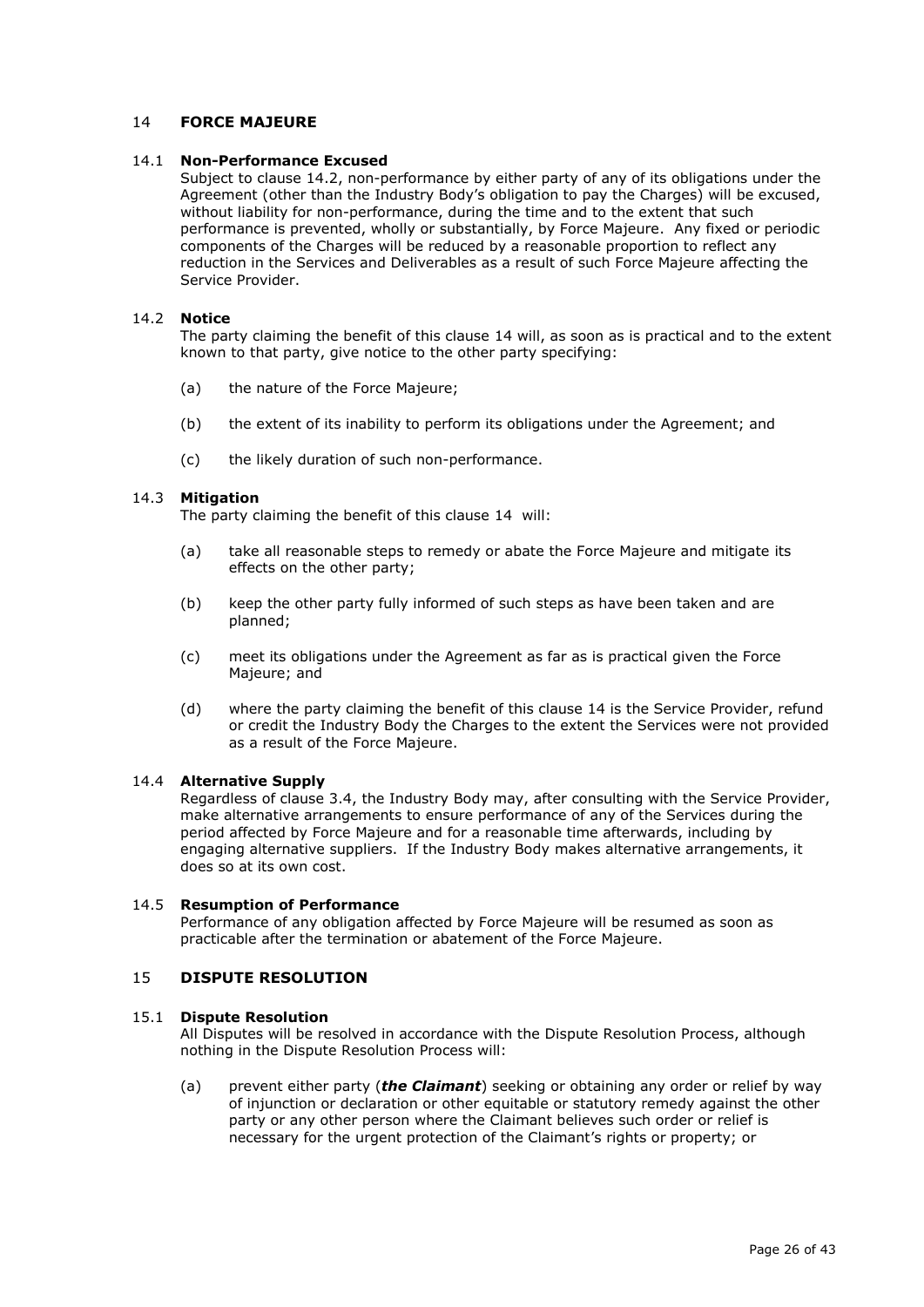(b) prevent either party's appeal or enforcement of any judgment or other order made by any court consequent upon that party's relevant application.

## <span id="page-26-0"></span>15.2 **Dispute Notice**

In the event of a Dispute, either party may give notice (*Dispute Notice*) requiring that the Dispute be submitted to the Dispute Resolution Process.

#### <span id="page-26-1"></span>15.3 **Negotiations**

The parties will enter into negotiations to resolve the Dispute within 10 Business Days of the Dispute Notice being issued. Negotiations will be held as follows:

- (a) Promptly following the date of the Dispute Notice, negotiations will be held between the Business Owners.
- (b) If the Dispute is not resolved within 10 Business Days (or such longer period as the Business Owners may agree) of being referred to the Business Owners, either party may issue a notice referring the matter to the parties' respective Chief Executive, in which case each party will procure that its Chief Executive is available to meet promptly with a view to resolving the Dispute (which may include a meeting by audio-conference or video-conference).

Any agreement to resolve the Dispute that is negotiated in accordance with this clause will not be binding on either party until endorsed in writing by each of the officers, committees and/or boards whose authority is required pursuant to their respective legal and financial policies. Such endorsement will be at the absolute discretion of the relevant party. Negotiations to resolve the Dispute will be discontinued if a Mediation Notice or Arbitration Notice has been given in relation to the Dispute and either party subsequently notifies the other party that it wishes to discontinue negotiations.

#### <span id="page-26-2"></span>15.4 **Option for Expert Determination**

- (a) Either party may refer any Dispute to expert determination:
	- (i) if the Agreement provides that the Dispute is subject or referable to expert determination; or
	- (ii) the parties otherwise agree in writing to refer the Dispute to expert determination.
- <span id="page-26-3"></span>(b) If the Dispute is referred to expert determination in accordance with subclause (a), the provisions of clauses [15.5](#page-27-0) and [15.6](#page-27-1) will not apply and instead the Dispute will be determined in accordance with the following process:
	- (i) The expert will be appointed by agreement between the parties or, failing agreement within 5 Business Days following its reference to expert determination, by the President of the New Zealand Law Society (or his or her nominee) who will be requested to appoint an expert who is suitably qualified and experienced in relation to the subject matter of the Dispute.
	- (ii) The expert will act as an expert and not as an arbitrator, and referral of the Dispute to the expert will not be a submission to arbitration for the purposes of the Arbitration Act 1996 and the provisions of that Act will not govern that referral.
	- (iii) Within 10 Business Days of the expert accepting the appointment, the parties will send initial written submissions on the Dispute to the expert and to each other and, within 5 Business Days of receiving the other party's submission, will submit any written replies they wish to make to the expert and to each other.
	- (iv) The expert will, unless the parties otherwise agree, be directed to deliver a draft written determination to the parties within 15 Business Days of receiving both parties' initial written submissions under subclause (iii). The parties will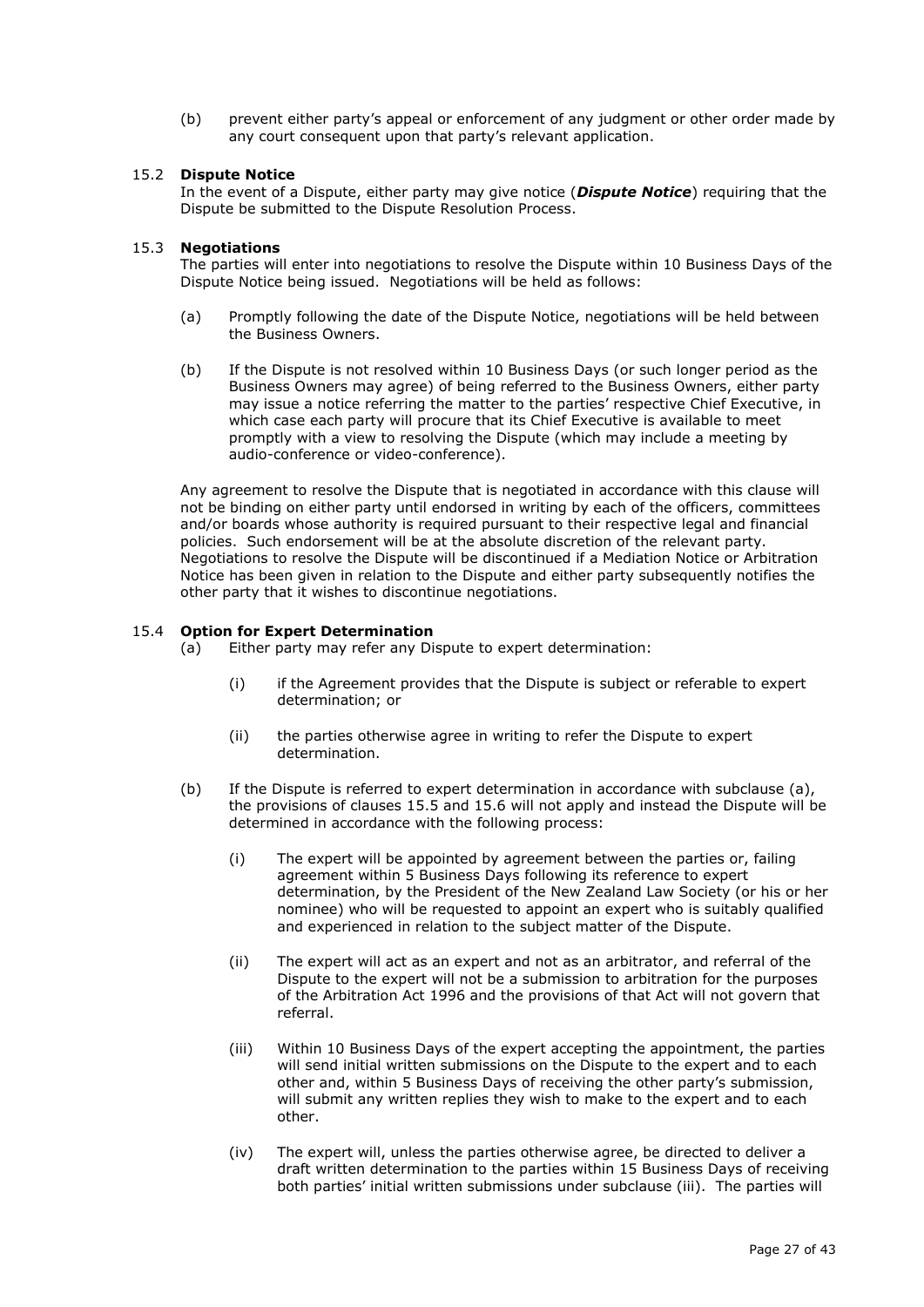provide any feedback to the expert within 5 Business Days of receiving the draft determination. The expert will, unless the parties otherwise agree, be directed to deliver a final written determination to the parties within 10 Business Days of providing the draft determination to them under this subclause.

- (v) Each party will give the expert all necessary assistance that the expert reasonably requires to determine the Dispute, including access to that party's Personnel and Confidential Information.
- (vi) The expert will have the power to compel the parties to produce any information material to the Dispute which that party has in its possession and which that party could be required to produce on discovery in a court proceeding to the expert and to each other.
- (vii) The expert's determination will be final and binding and, to the extent it is lawful to do so, the parties waive any right of appeal or review.
- (viii) The expert will determine the proportion of the expert's fees that the parties will be required to pay, having regard to (amongst other things) the conduct of those parties, and those parties will pay the fees as determined by the expert.

#### <span id="page-27-0"></span>15.5 **Option for Mediation**

If the parties have been unable to agree a resolution to the Dispute within one month (or such longer period as the parties may agree or have agreed under clause [15.3\)](#page-26-1) of the date of the Dispute Notice, either party may refer the Dispute to mediation by written notice to the other party (*Mediation Notice*). The mediation will be conducted as soon as possible in Wellington by a sole mediator and otherwise in accordance with the LEADR New Zealand Incorporated (*LEADR*) Standard Mediation Agreement. The mediator and his/her fee may be agreed by the parties. Failing agreement between the parties within five Business Days of the giving of the Mediation Notice, the mediator will be selected, and the mediator's fee determined, by the chair of LEADR or his/her nominee. The mediation will be discontinued if either party gives an Arbitration Notice as below.

#### <span id="page-27-1"></span>15.6 **Arbitration**

If the Dispute has not been resolved within two months (or such longer period as the Chief Executives may agree) of the date of the Dispute Notice, then either party may issue a notice (*Arbitration Notice*) referring the Dispute to arbitration in accordance with this clause. Each Arbitration Notice will be regarded as a reference of the Dispute to arbitration in accordance with the Arbitration Act 1996 (*the Act*). Each such arbitration will be conducted on the following terms:

- (a) The place of arbitration will be Wellington, New Zealand.
- (b) The tribunal will consist of a sole arbitrator, to be appointed by agreement of the parties, but if the parties fail to reach such agreement within 10 Business Days of the date of the Arbitration Notice, then the arbitrator will be appointed by the President for the time being, or his or her nominee, of the Arbitrators' and Mediators' Institute of New Zealand Inc.
- (c) The arbitration will be conducted as quickly as possible and, as far as is practicable, the arbitrator will issue his or her award within four months of his or her appointment. When determining the procedure and scheduling of the arbitration, the arbitrator will take this time period into consideration.

#### <span id="page-27-2"></span>15.7 **Continuation and termination**

Pending resolution of any Dispute, each party will:

(a) make all reasonable efforts to resolve the Dispute promptly and in a manner which minimises any impact on the Services, Deliverables and the Industry Body's business; and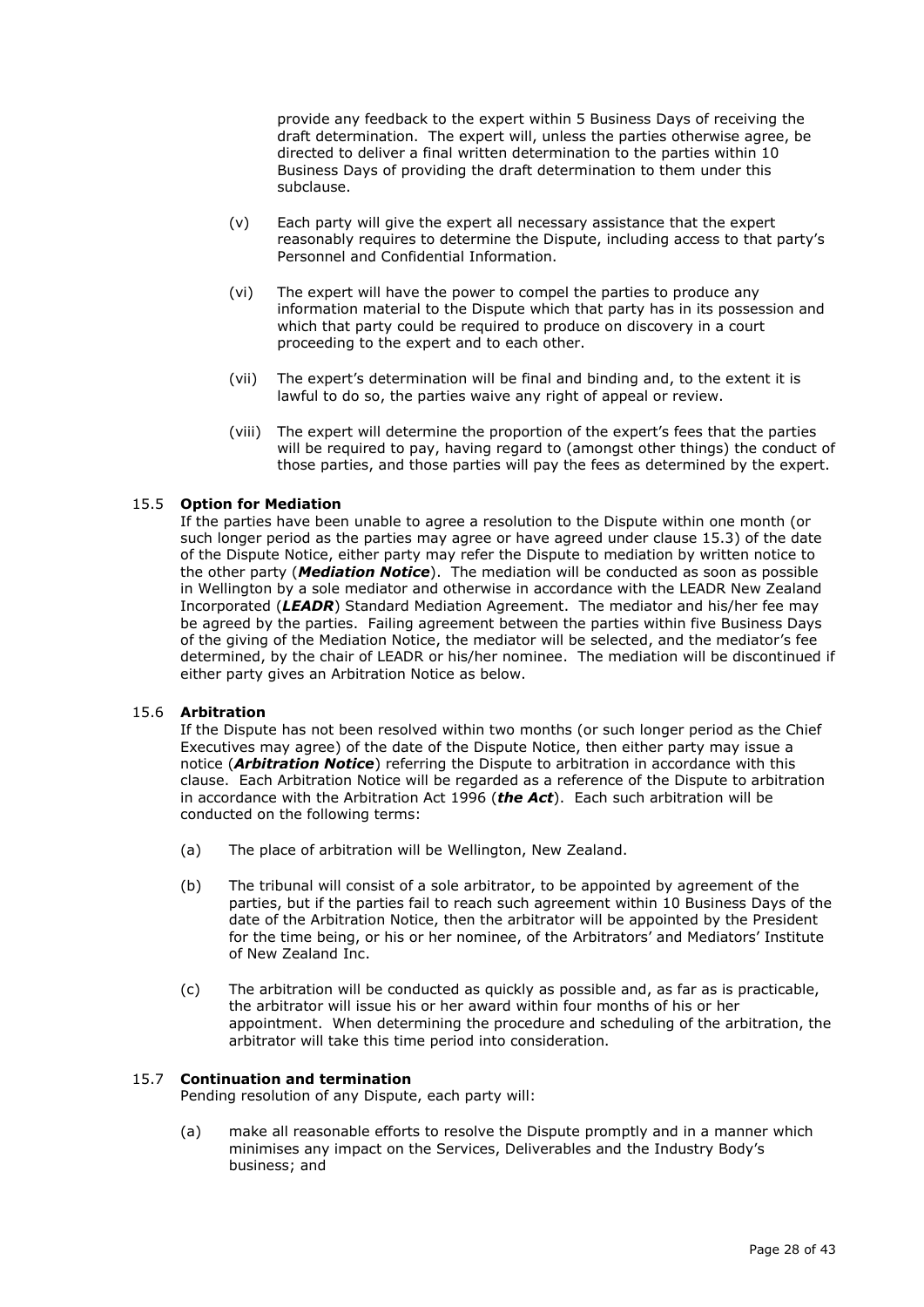(b) continue to perform its obligations under the Agreement as far as is practicable as if the Dispute had not arisen.

However, nothing in this clause [15](#page-25-6) will limit or restrict the ability of either party to terminate the Agreement in accordance with its terms.

#### <span id="page-28-0"></span>16 **TERMINATION**

#### <span id="page-28-1"></span>16.1 **Termination for the Service Provider Default**

The Industry Body may terminate the Agreement with immediate effect, by notice to the Service Provider, if any one or more of the following occur:

- <span id="page-28-3"></span>(a) The Service Provider commits a Serious Breach and:
	- (i) the breach is capable of being remedied;
	- (ii) The Industry Body has given the Service Provider notice of the breach stating that the Industry Body regards that breach as material; and
	- (iii) The Service Provider has failed to remedy the breach within a period of 15 Business Days, or such longer time as may be:
		- (A) specified in that notice for remedying that breach; or
		- (B) agreed in a Remedial Plan for that breach;
- (b) The Service Provider commits a Serious Breach, and that breach is not capable of being remedied;
- (c) The Industry Body has given the Service Provider three or more notices under subclause [\(a\),](#page-28-3) regardless of whether any of the breaches associated with those notices are remedied;
- (d) there is a change in Control in relation to the Service Provider without the prior consent of the Industry Body, however, this subclause does not apply:
	- (i) during any period while the Service Provider is listed on any stock exchange; or
	- (ii) to any transfer of shares in any of the Service Provider's holding companies, or to any change in Control of those holding companies, that takes place during any period while that holding company is listed on any stock exchange;
- (e) The Service Provider has a Conflict of Interest that is so material as to have an adverse effect on the Services or the Industry Body's business, provided the Industry Body has in good faith used reasonable endeavours to agree with the Service Provider how to avoid that adverse effect; and/or
- (f) The Service Provider is placed in receivership, or wound up, or goes or is put into voluntary administration, liquidation or any other form of insolvency administration (other than for solvent amalgamation or reconstruction).

The Industry Body will have no other right to terminate or cancel the Agreement or any part of it, except as expressly set out in the Agreement.

#### <span id="page-28-2"></span>16.2 **Termination for Force Majeure**

Either party may terminate the Agreement with immediate effect, by notice to the other party, if the other party claims it is subject to an event of Force Majeure, and that event prevents (or has prevented) the other party from performing a material obligation or providing a Service or Deliverable for a continuous period of more than 30 days.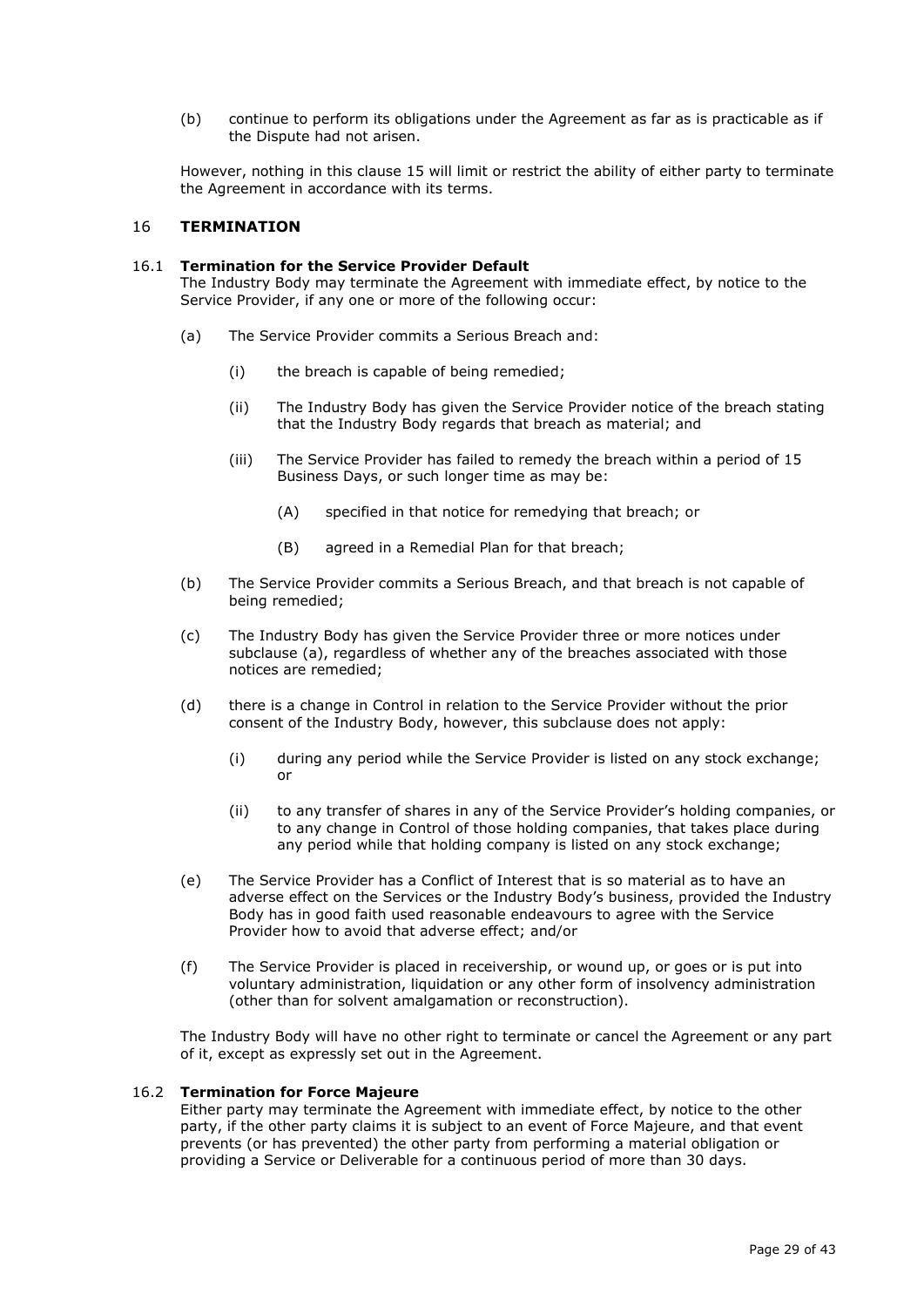## <span id="page-29-0"></span>16.3 **Termination by the Service Provider**

The Service Provider may terminate the whole of the Agreement immediately by notice to the Industry Body:

- (a) if the Industry Body fails to pay the Service Provider any undisputed amount in excess of \$300,000 that is due and owing to the Service Provider under the Agreement for more than 90 days, the Service Provider has given notice to the Industry Body of that breach stating the Service Provider's intention to terminate the Agreement if such payment is not made within the timeframe specified in that notice (which will not be less than 5 Business Days from the delivery date of that notice), and the Industry Body fails to make that payment within that timeframe;
- (b) if the Industry Body wilfully breaches its obligations under the Agreement in relation to the Service Provider's Intellectual Property or Confidential Information, and the Industry Body has not taken all reasonable steps to remedy that breach within 15 Business Days of the Service Provider giving notice to the Industry Body requiring that breach to be remedied; and/or
- (c) if the Industry Body is placed in receivership, or wound up, or goes or is put into voluntary administration, liquidation or any other form of insolvency administration, other than for solvent amalgamation or reconstruction or following any assignment under clause [19.3](#page-36-5) (Assignment).

The Service Provider will have no other right to terminate or cancel the Agreement or any part of it, except as expressly set out in the Agreement.

#### <span id="page-29-1"></span>16.4 **Early Termination Charges**

- (a) The following costs may be invoiced by the Service Provider, and will be paid by the Industry Body, if the Service Provider terminates the Agreement in accordance with clause [16.3](#page-29-0) (Termination by the Service Provider) or the Industry Body terminates the Agreement in accordance with clause [2.4](#page-12-4) (Convenience Termination):
	- (i) **Termination Fee.** An amount calculated as follows:

$$
$500,000 - 100,000 \times A
$$

where  $A =$  the number of years (including part years) after the Go-live Date that notice of termination is given, up to a maximum of 5 years. For example, if termination notice is given at exactly 2.5 years after the Go-live Date, then the termination fee would be \$250,000. At 3.5 years the termination fee would be \$150,000. And at any time from 5 years after the Go-live Date, there will be no termination fee.

- (ii) **Breakage Costs.** Any costs (such as the Service Provider's own redundancy costs, and costs payable for early termination of contracts entered into by the Service Provider prior to receipt of the termination notice) incurred by the Service Provider directly as a result of the termination of the Agreement which:
	- (A) would not have been incurred had the Agreement continued to the natural expiry of the then current Term;
	- (B) relate directly to the termination of the Services;
	- (C) are unavoidable, proven, reasonable, and not capable of recovery;
	- (D) are incurred under arrangements or agreements that are consistent with terms that have been entered into in the ordinary course of business and on reasonable commercial terms;
	- (E) do not relate to contracts or subcontracts with the Service Provider's Related Companies; and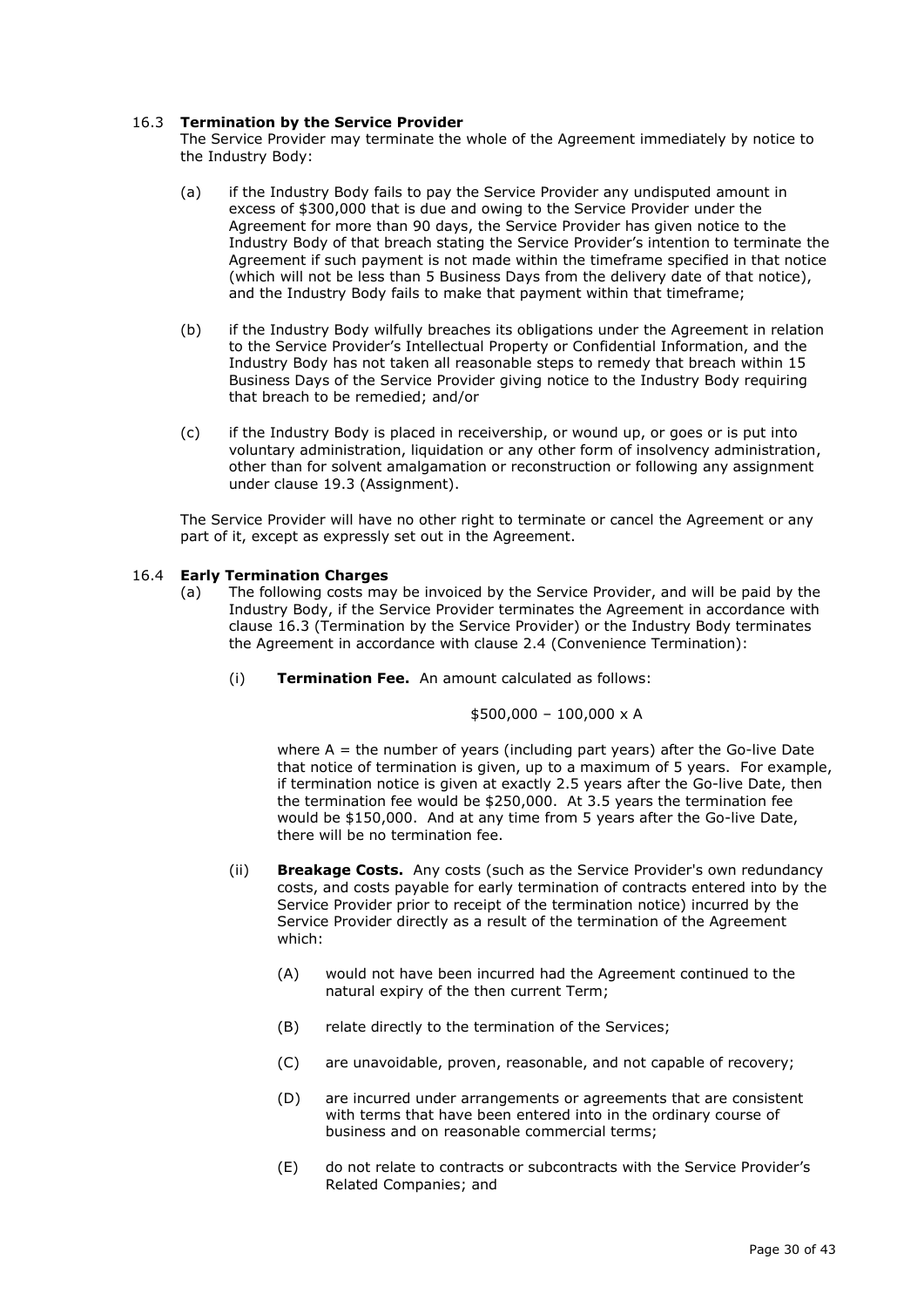- (F) do not relate to any period beyond the natural expiry of the then current Term.
- (iii) **Unrecovered Costs.** Any costs incurred by the Service Provider in the performance of the Agreement
	- (A) to the extent such costs remain to be recovered through the Charges, at reasonable amortisation rates; but
	- (B) excluding all associated internal costs of financing, working capital or overheads.
- (b) The Service Provider must use all reasonable endeavours to minimise and mitigate the early termination charge, including by:
	- (i) the appropriation of assets, employees and resources for other purposes. If such assets, employees and resources can be used for other purposes then there will be an equitable reduction in the Breakage Costs and Unrecovered Costs payable by the Industry Body; and
	- (ii) in relation to contracts entered into with third parties, termination by the Service Provider of those contracts at the earliest possible date without breach or where contractually permitted, and, where required by the Industry Body, assigning such contracts to the Industry Body or a third party acting on behalf of the Industry Body.
- (c) The amounts payable under this clause will be reduced or extinguished to the extent that the Service Provider has already received the Charges or the financial benefit of any other remedy given under the Agreement or otherwise, so that there is no double counting in calculating the relevant payment.
- (d) Any dispute as to the amount of the Breakage Costs and Unrecovered Costs may be referred to Expert Determination.
- (e) The amounts paid in accordance with this clause are in full and final settlement of any claim, demand and/or proceedings of the Service Provider in relation to any termination by the Service Provider in accordance with clause [16.3](#page-29-0) (Termination by the Service Provider) or the Industry Body in accordance with clause [2.4](#page-12-4) (Convenience Termination), other than a claim, demand and/or proceeding to recover any unpaid Charges that are owed to the Service Provider, and the Service Provider will be excluded from all other rights and remedies it would otherwise have been in respect of any such termination.

#### <span id="page-30-0"></span>16.5 **Rights to Survive Termination**

The expiry or termination of the Agreement will be without prejudice to the rights of the parties accrued up to the date of such expiry or termination. During the Disengagement Period, the terms of the Agreement will continue in full force and effect, except where the context requires otherwise. In any case, clauses [1,](#page-5-0) [5,](#page-16-4) [6,](#page-18-0) [8,](#page-18-4) [9,](#page-20-0) [10,](#page-21-1) [11,](#page-22-1) [12,](#page-23-3) [13,](#page-24-2) [14,](#page-25-0) [15,](#page-25-6) [16,](#page-28-0) [17](#page-31-0) and [19](#page-36-2) will continue indefinitely notwithstanding any termination or expiry of the Agreement.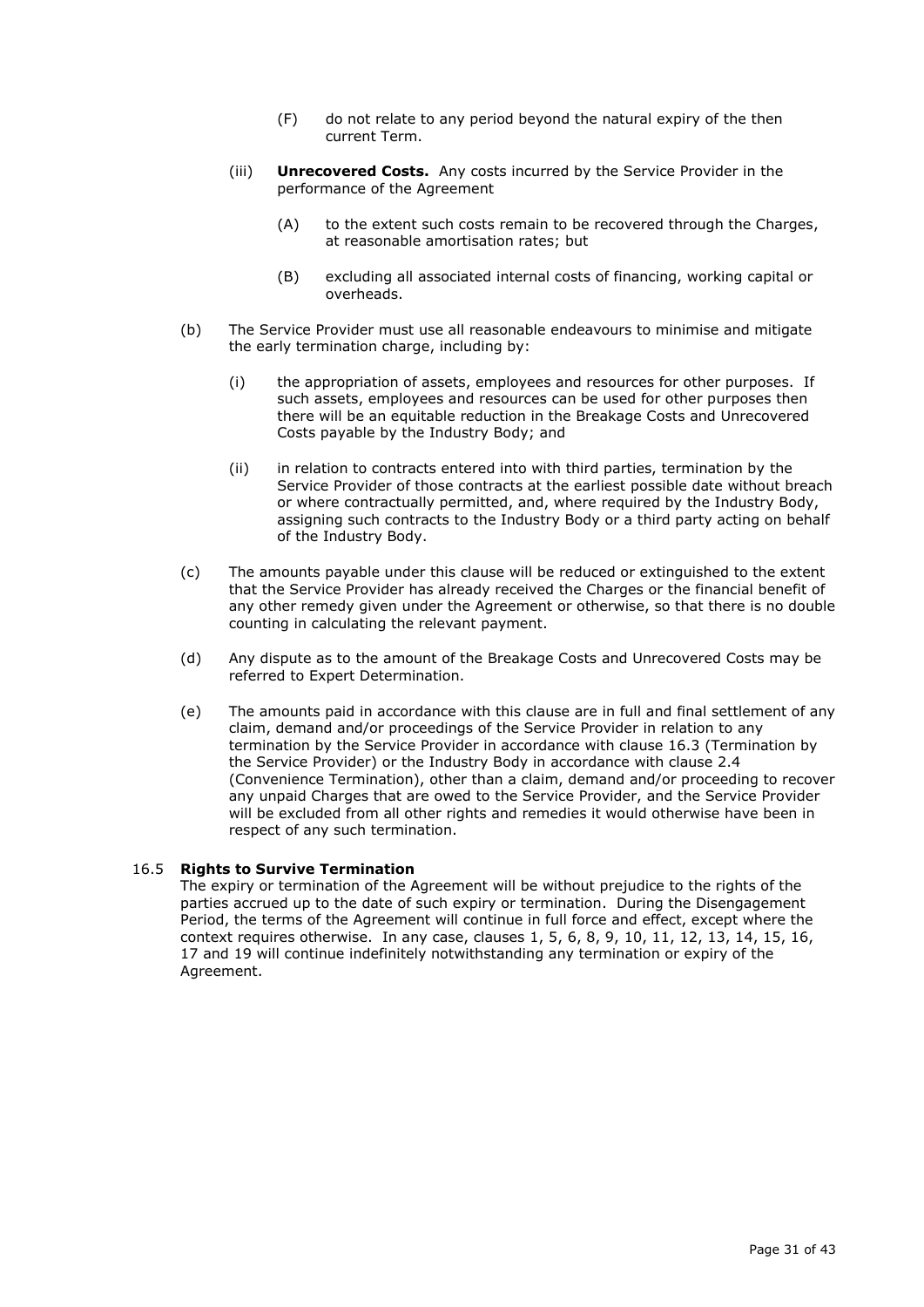## <span id="page-31-0"></span>17 **DISENGAGEMENT**

#### <span id="page-31-1"></span>17.1 **Disengagement Plan**

On request in writing by the Industry Body from time to time (no more than once per year other than during the Disengagement Period), the Service Provider will prepare or update a plan describing the activities, resources and Charges required in connection with any Disengagement Services that may be required under the Agreement (the *Disengagement*  **Plan**). If the Disengagement Plan or any update to the Disengagement Plan has not been completed by the Service Provider and approved by the Industry Body (such approval not to be unreasonably withheld) within 2 months of request by the Industry Body, then:

- <span id="page-31-4"></span>(a) either party may give notice referring the matter to the parties' Business Owners for resolution, and each party will use reasonable endeavours to ensure that those representatives meet promptly thereafter with a view to agreeing the contents of the Disengagement Plan;
- (b) where the matter has not been resolved within 1 month of referral under subclause [\(a\):](#page-31-4)
	- (i) subject to paragraph (ii), the Disengagement Plan will be either:
		- (A) the last proposed update of the Disengagement Plan submitted by the Service Provider for the Industry Body's approval, with such amendments by the Industry Body as are reasonably necessary to cure any unreasonable provisions or omissions in the version submitted by the Service Provider; or
		- (B) if the Service Provider has not submitted any proposed update of the Disengagement Plan, the then-current Disengagement Plan with reasonable changes prepared by the Industry Body to take into account any subsequent changes to the Services or Deliverables; and
	- (ii) either party may, at any time within 2 months of referral under subclause (a), refer the determination of the Disengagement Plan to Expert Determination.

#### <span id="page-31-2"></span>17.2 **Disengagement Period**

The Industry Body must give notices to the Service Provider specifying the start and end dates of any Disengagement Period (each a *Disengagement Notice*). The Disengagement Period must:

- (a) be no longer than 12 months;
- (b) continue for no longer than 7 months after the effective date of the termination or expiry (as applicable); and
- (c) end no earlier than the effective date of the termination or expiry (as applicable).

The Industry Body may extend any Disengagement Period with the Service Provider's prior written agreement (not to be unreasonably withheld) provided each extended Disengagement Period meets the requirements of this clause. In any event, the Disengagement Period will be extended to the extent required for the Service Provider to complete the Disengagement Services.

#### <span id="page-31-3"></span>17.3 **Disengagement Services**

During the Disengagement Period in respect of any termination or expiry, and regardless of the reason for the termination or expiry:

(a) the Service Provider will provide such assistance as the Industry Body requests, in order to achieve the orderly and seamless transition of the Services to the Industry Body and/or its nominated third party provider, with minimal disruption to the Industry Body's business;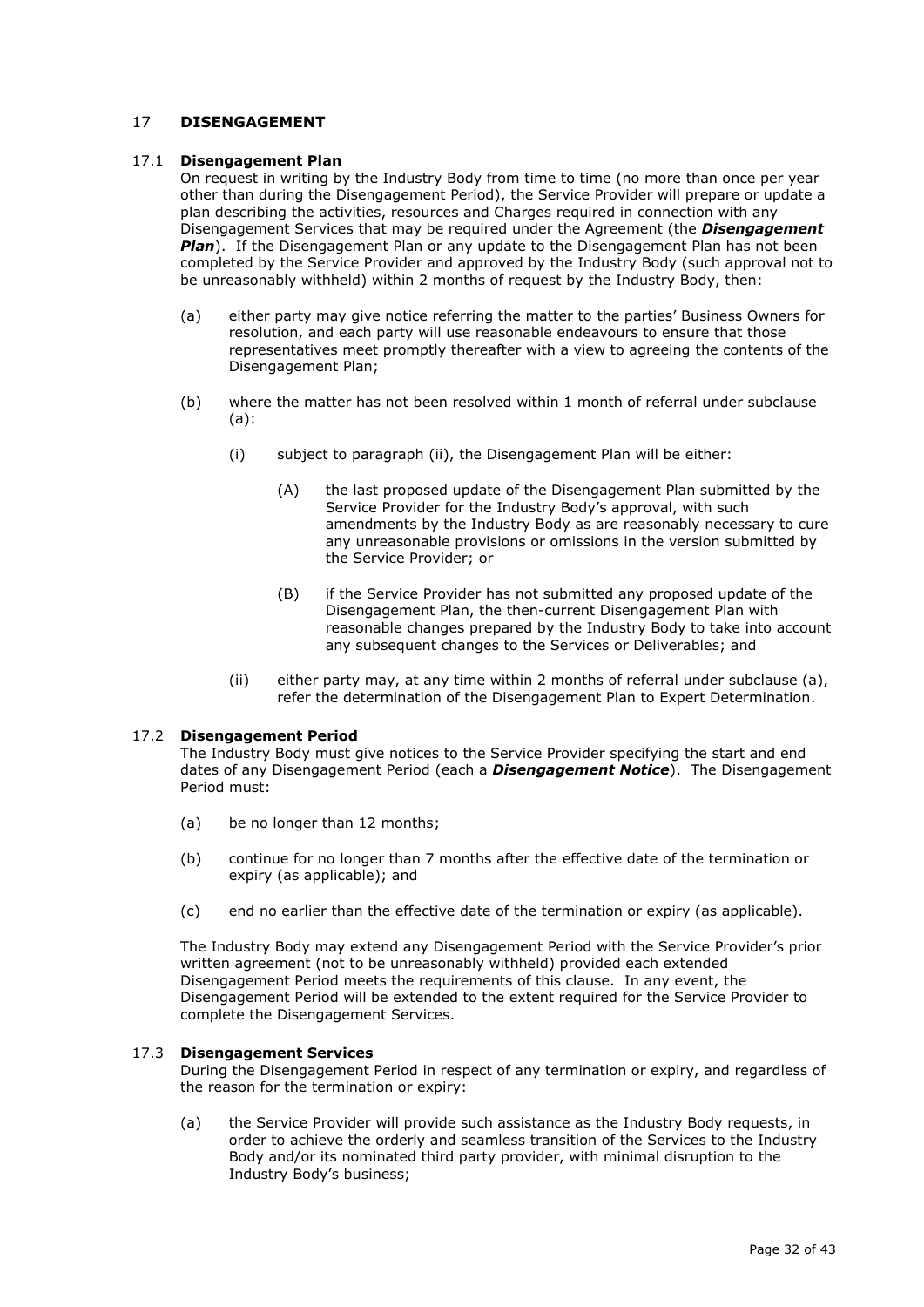- (b) in particular, the Industry Body and the Service Provider will each perform their respective tasks and responsibilities as required under the Disengagement Plan, subject to any changes reasonably necessary given the scope of the Services and the duration of the Disengagement Period;
- (c) in addition, the Service Provider will, to the extent requested by the Industry Body and reasonably necessary for an orderly and seamless transition of the Services to the Industry Body and/or its nominated third party provider, with minimal disruption to the Industry Body's business:
	- (i) provide the Industry Body or its nominated third party provider with:
		- (A) copies of the latest releases of the Application and Website, in object and Source Code format;
		- (B) copies of such versions of the Application Data as are reasonably required by the Industry Body (including any backup copies held by the Service Provider), in an open format reasonably required by the Industry Body;
		- (C) appropriate training and knowledge transfer in relation to the Services any assets to be sold to the Industry Body under this clause; and
		- (D) such other information, assistance and co-operation as the Industry Body or its nominated third party provider may reasonably require; and
	- (ii) sell to the Industry Body or its nominated third party provider at book value any assets which are owned by the Service Provider or its Related Companies and exclusively used by the Service Provider to provide the Services.

## <span id="page-32-0"></span>17.4 **Continued Service Provision**

- (a) Subject to subclause (b) below, the Service Provider will continue to provide the Services and Deliverables in accordance with the terms of the Agreement, and the terms of the Agreement will continue to apply, during the Disengagement Period.
- (b) Notwithstanding the termination or expiry of the Agreement, the Services will reduce over the Disengagement Period, in accordance with the Disengagement Plan or alternatively (at the Industry Body's option in each instance) by the Industry Body giving notice of ceasing to require any particular component of the Services, so that by the end of the Disengagement Period, the Service Provider is no longer providing any Services.
- (c) Any fixed or periodic components of the Charges will be reduced by a reasonable proportion to reflect any such phased reduction in the Services, and by the end of the Disengagement Period those Charges will cease altogether.

## <span id="page-32-1"></span>17.5 **Return of Property**

Subject to clause [17.6,](#page-33-0) on or before the expiry of the Disengagement Period each party will:

- (a) return or destroy (at the other party's election) all Confidential Information and Intellectual Property in its possession or control and belonging, leased or licensed to the other party, and will confirm to the other party that it no longer holds or controls the same (to the extent that such material comprises computer records, the party obliged to return it will deliver a useable electronic copy of such records to the other party in an open file format reasonably requested by that other party); and
- (b) return all physical property in its possession or control and belonging to or leased by the other party, and will confirm to the other party that it no longer holds or controls the same.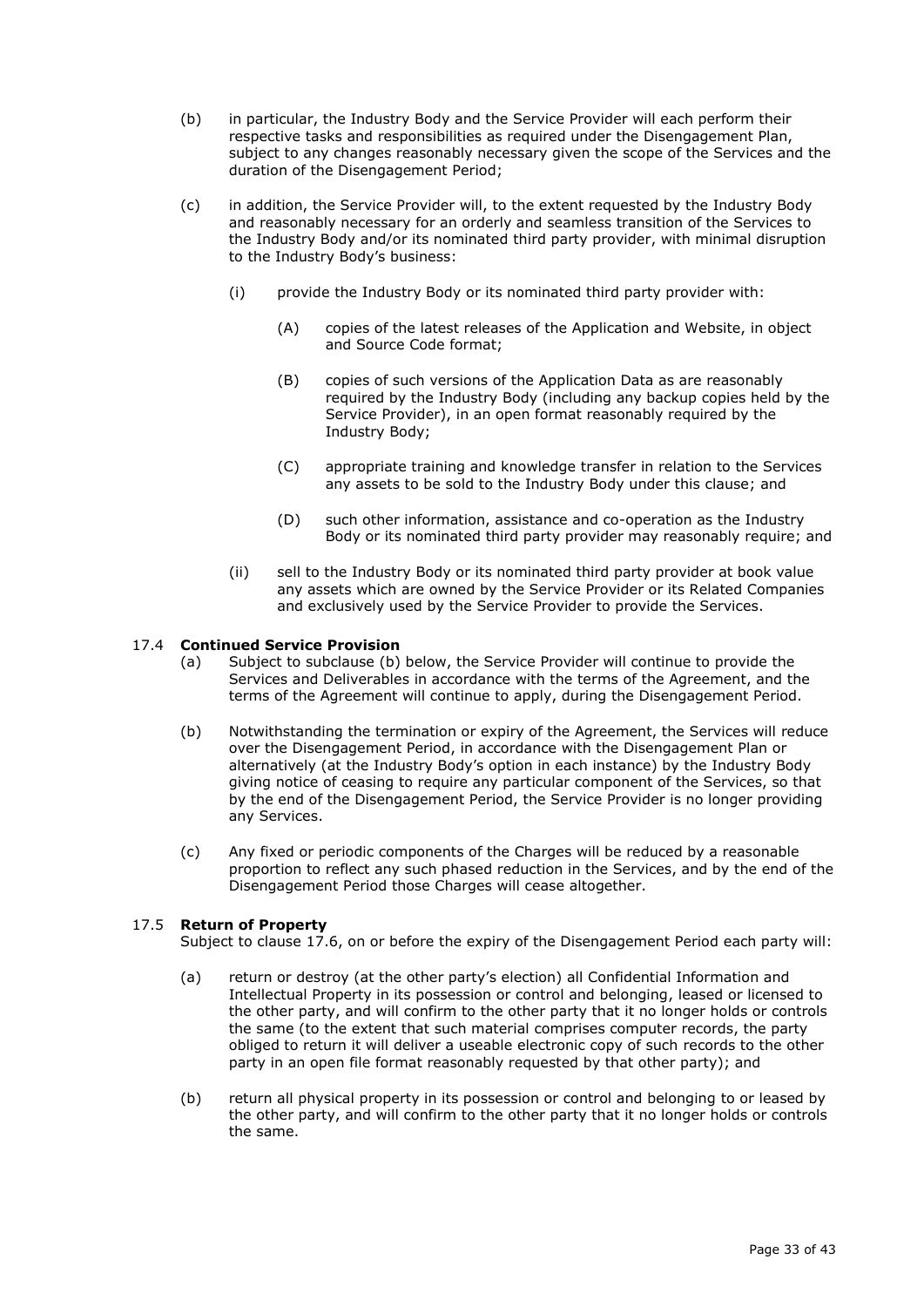## <span id="page-33-0"></span>17.6 **Retention of Information**

The party returning Confidential Information and Intellectual Property under clause [17.5:](#page-32-1)

- (a) may retain and (to the extent necessary for such retention) use any Confidential Information and Intellectual Property for such period as is reasonably required in order for that party to:
	- (i) enforce or take the benefit of any rights arising under or in connection with the Agreement and surviving termination or expiry;
	- (ii) resolve any Dispute in progress or reasonably anticipated as at the expiry of the Disengagement Period; and/or
	- (iii) comply with any Laws;
- (b) may retain any Confidential Information or Intellectual Property:
	- (i) of or owned by that party (even if originally provided by the other party); or
	- (ii) in respect of which that party continues to have a licence under clause [9](#page-20-0) (so long as that licence is in force); and
- (c) in the case of the Service Provider, may retain and (to the extent necessary for such retention) use all backup copies of the Application, Website and Application Data, provide that such items remain the Industry Body's Confidential Information at all times.

#### <span id="page-33-1"></span>17.7 **Termination of Allocation Agent Appointment**

The Service Provider's appointment as Allocation Agent under clause [3.1](#page-12-6) (Allocation Agent Appointment), will be revoked by the Industry Body during the Disengagement Period, at a time of the Industry Body's choosing, on written notice to the Service Provider. To avoid doubt, this clause does not limit the Industry Body's right to terminate the Service Provider's appointment as Allocation Agent in accordance with rule 7.4 of the Rules.

#### <span id="page-33-2"></span>17.8 **Payment for Disengagement Services**

Where the Service Provider terminates the Agreement under clause [16.3,](#page-29-0) or the Industry Body terminates under clause [2.4,](#page-12-4) the Industry Body will pay the Service Provider for all Disengagement Services performed by the Service Provider during the Disengagement Period, at the applicable T&M Rates, but excluding:

- (a) any work that could have been required as part of the other Services; and
- (b) the cost of providing the Industry Body with copies of the Application, Website, Application Data, Service Data and the Industry Body's Confidential Information and Intellectual Property (other than backup copies of the Application, Website and Application Data, which may be charged in accordance with clause [17.8](#page-33-2) (Payment for Disengagement Services)).

In any other circumstances, the Disengagement Services will be provided at the Service Provider's sole cost.

## <span id="page-33-3"></span>18 **CONTRACT VARIATIONS**

#### <span id="page-33-4"></span>18.1 **Form of Contract Variations**

No amendment to the Agreement (*a Contract Variation*) will be effective unless it is in writing and executed by both parties.

#### <span id="page-33-5"></span>18.2 **Process for Agreeing Contract Variations**

In agreeing each Contract Variation the parties must follow the processes in the remaining provisions of this clause [18](#page-33-3) (Contract Variations), provided the parties may agree a truncated process to agree a Contract Variation that is: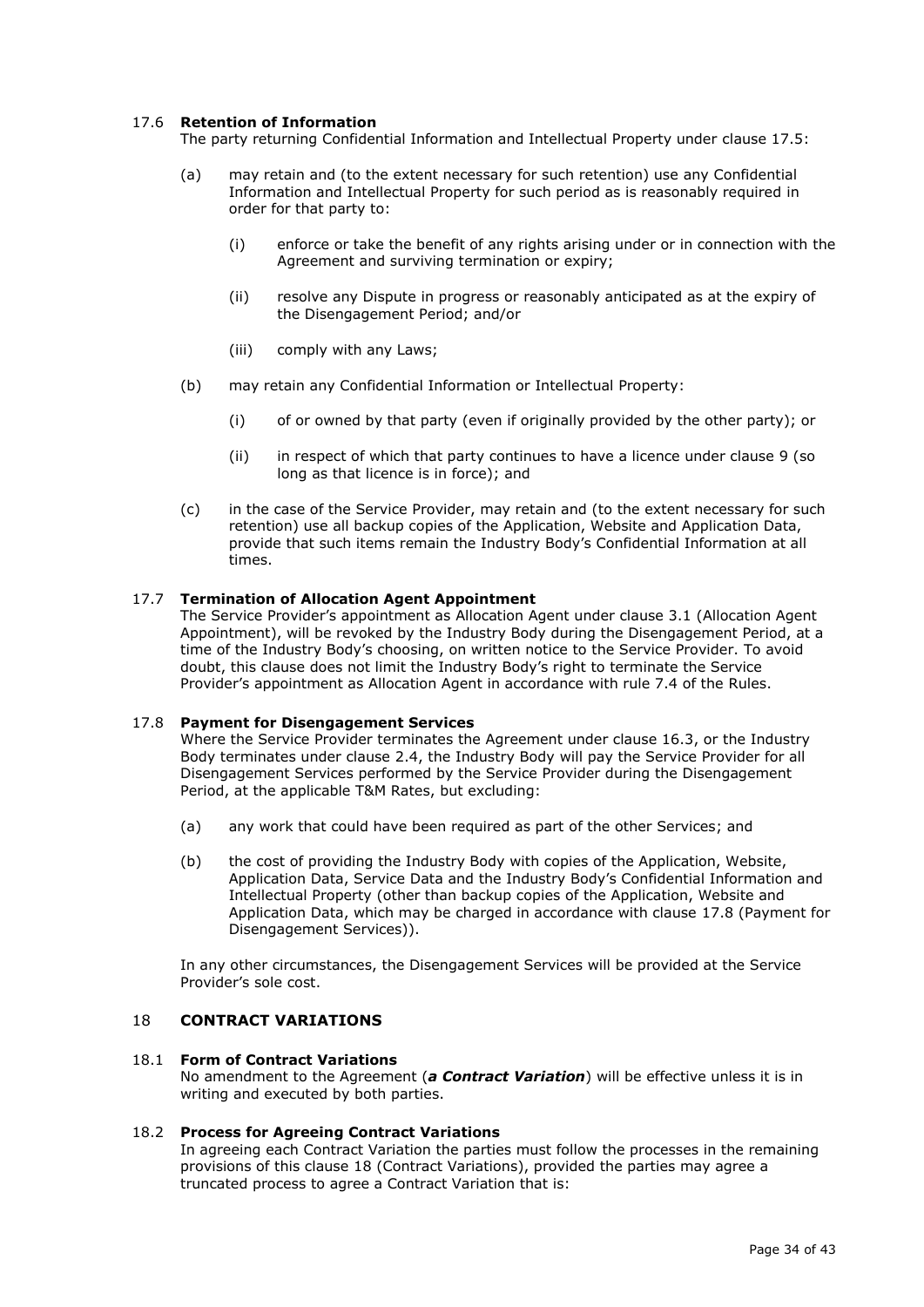- (a) relatively minor (in terms of cost and impact) or urgent; and
- (b) not a material deviation from the Agreement.

#### <span id="page-34-0"></span>18.3 **Variation Requests**

From time to time either party may request Contract Variations (including to the Service Levels) by submitting a Variation Request.

#### <span id="page-34-1"></span>18.4 **Variation Assessments**

Within 20 Business Days of receiving each Variation Request from the Industry Body, and at the same time as it submits any Variation Request to the Industry Body, the Service Provider will provide the Industry Body with a report containing a detailed specification of the proposed modifications to the Agreement, which specifies how and when the Variation Request is to be implemented and, to the extent relevant, specifies:

- (a) the feasibility of the Variation Request;
- (b) the effect of implementing the Variation Request on the Service Provider's other obligations under the Agreement;
- <span id="page-34-2"></span>(c) the cost implications (if any) for the Service Provider and the Industry Body, including any changes to the Charges which the Service Provider considers necessary. In considering changes to the Charges, the Service Provider will:
	- (i) ensure that the Charges for the Contract Variation:
		- (A) are directly related to the Variation Request;
		- (B) if required by the Industry Body, are based on the T&M Rates;
		- (C) are otherwise calculated based on reasonable costs and margin for the Service Provider;
		- (D) do not include any amount that is already covered by the Charges;
	- (ii) use its best endeavours to mitigate its costs relating to any Services that are no longer required as a result of the Contract Variation;
- (d) a description of any consequential material impacts or risks that the modifications may have on the Industry Body or the Service Provider;
- (e) a draft Contract Variation that would give effect to the Variation Request once agreed in accordance with clause [18.1](#page-33-4) and which is, to the extent appropriate in the circumstances, consistent with the terms of the Agreement; and
- (f) any other information which is likely to be material to the Industry Body and/or the Service Provider in deciding whether to proceed with the Variation Request,

(each *a Variation Assessment*). The Industry Body will promptly provide the Service Provider with:

- (g) information reasonably requested by the Service Provider to prepare a Variation Assessment that:
	- (i) is, or is likely to be, material to the Variation Assessment;
	- (ii) is held or controlled by the Industry Body; and
	- (iii) The Industry Body is permitted to provide to the Service Provider; and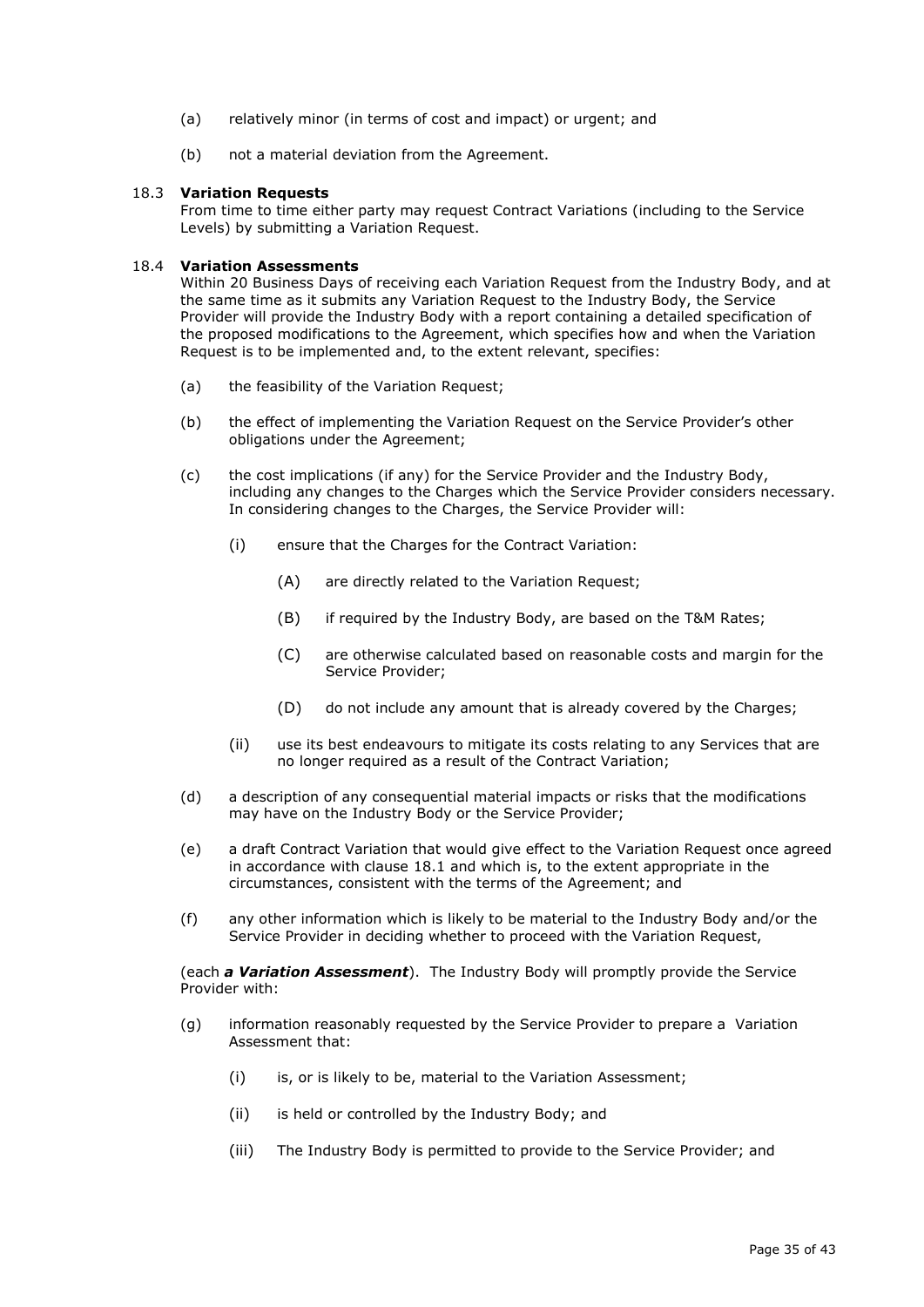(h) such reasonable assistance as is necessary in the circumstances to enable the Service Provider to prepare the Variation Assessment.

#### <span id="page-35-0"></span>18.5 **Report Responses**

The Industry Body will review each Variation Assessment within 15 Business Days of receiving it, and respond advising the Service Provider whether the Industry Body:

- (a) accepts the Variation Assessment, in which case both parties will sign the Contract Variation included in the Variation Assessment;
- (b) requires further information on or minor updates to the Variation Assessment, in which case the Service Provider will promptly (and in any event within 5 Business Days or such other period as the Industry Body and the Service Provider agree) provide to the Industry Body the information or updates required by the Industry Body;
- (c) wishes to negotiate the Variation Assessment, in which case the Industry Body and the Service Provider will use their best endeavours to negotiate and agree the Variation Assessment as soon as is practicable (and in any event within five Business Days), and the Service Provider will provide to the Industry Body an updated Variation Assessment that incorporates the agreed draft Contract Variation promptly upon the Industry Body and the Service Provider reaching such agreement; or
- (d) rejects the Variation Assessment, in which case no further action is necessary,

or if no such response is made by the Industry Body, it will be deemed to have rejected the Variation Assessment.

#### <span id="page-35-1"></span>18.6 **Agreeing Variations**

- (a) A party will not unreasonably refuse to accept any Variation Request or sign any Contract Variation. Unreasonable refusal includes:
	- (i) imposing unreasonable impacts, consequences, conditions or requirements, and/or demanding unreasonable Charges, to undertake the Variation Request;
	- (ii) imposing an unreasonably long timetable for implementation of the Variation Request; and
	- (iii) unreasonably delaying its agreement to the Variation Request.
- (b) If a Contract Variation is not agreed within two months following a party's initial Variation Request in relation to that Contract Variation, that party may refer the matter to Expert Determination.
- (c) If the Dispute is so referred to Expert Determination, the following will apply in addition to clause [15.4](#page-26-2) (Option for Expert Determination):
	- (i) Each party's written submissions to the expert under subclause [15.4\(b\)\(iii\)](#page-26-3) must include the terms on which it would agree the Contract Variation (each an *Offer*). Each party's Offer may be amended by that party, on written notice received by the expert before his/her final and binding determination.
	- (ii) The expert will choose the Offer that the expert considers is the fairest, and must not "split the difference" between each Offer. The fairness of an Offer:
		- (A) will be determined by reference to the requirements of clause  $18.4(c)$ ;
		- (B) will take into account:
			- the costs, benefits and risks of the Contract Variation to each party; and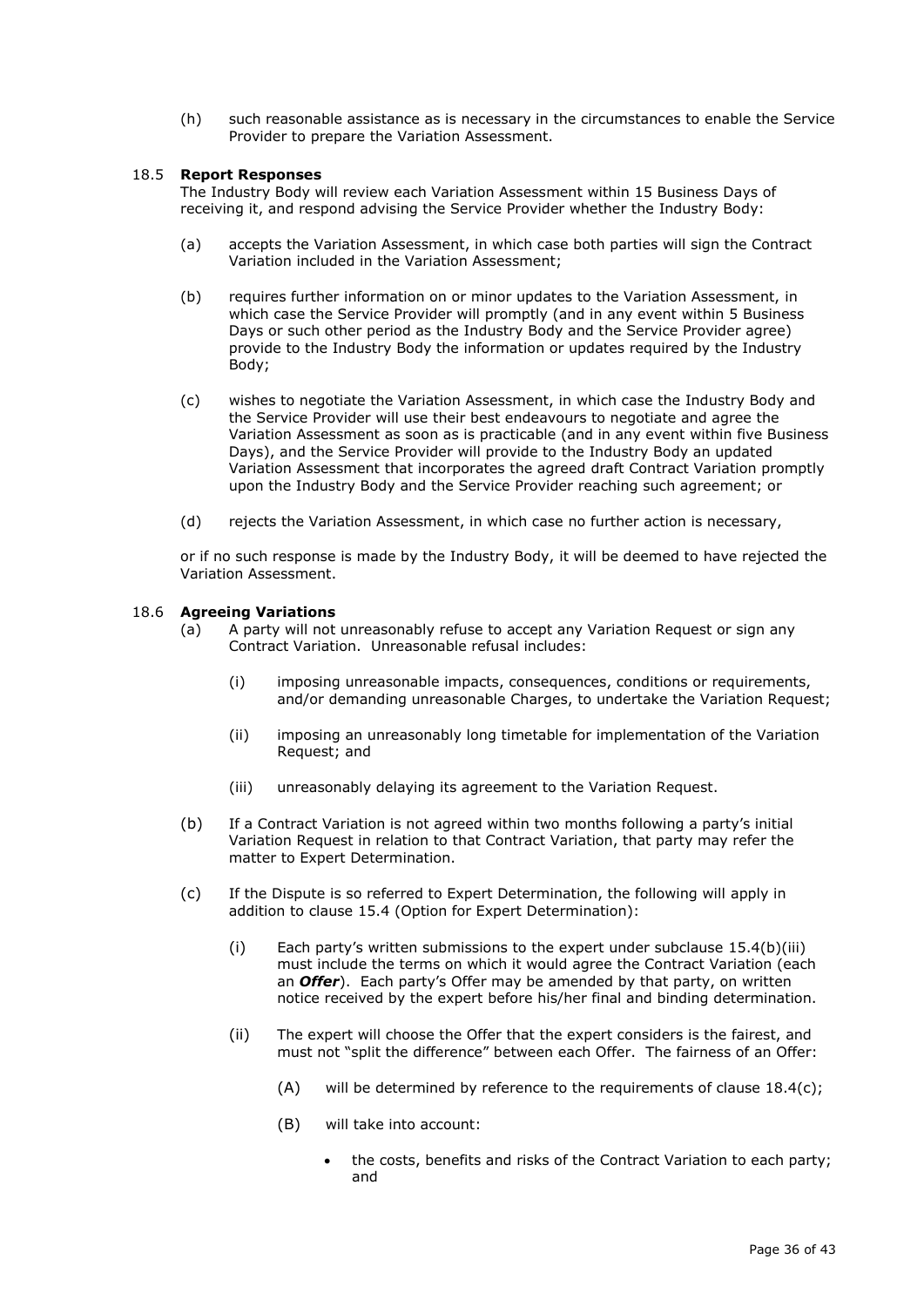- each party's knowledge and resources;
- (C) will not take into account:
	- the fact that another supplier would have to become familiar with the Industry Body or the Services;
	- any discount that another supplier might offer below its normal competitive charges to displace the Service Provider as a supplier to the Industry Body; or
	- any discount, rebate or other arrangements of this type that may exist between the Industry Body and the Service Provider; and
- (D) may take into account (if relevant) equivalent services and deliverables available from alternative suppliers, and the terms on which those services and deliverables are usually made available.

#### <span id="page-36-0"></span>18.7 **Possibility of No Contract Variation**

For the avoidance of doubt, if a party does not reasonably consider a Variation Request to be technically, legally or commercially practicable, that Party's Offer may be to not have any Contract Variation.

#### <span id="page-36-1"></span>18.8 **Cost of Variation Process**

Subject to each party's responsibility to pay any expert fees in accordance with clause [15.4](#page-26-2) (Option for Expert Determination), each party will bear its own costs in relation to the process for agreeing any Contract Variation. Where a Variation Assessment is complex, difficult or not straightforward, then the Industry Body will pay the Service Provider's reasonable costs associated with the preparation of such a Variation Assessment that are agreed in writing by the Industry Body in advance.

## <span id="page-36-2"></span>19 **OTHER MATTERS**

#### <span id="page-36-3"></span>19.1 **Accuracy of Proposal**

The Service Provider represents that, to the best of its knowledge and belief, all information contained in its Proposal was, and is at the date of the Agreement, accurate, complete and true in all material respects. The Service Provider acknowledges that the Industry Body is entering into the Agreement in reliance on this representation.

#### <span id="page-36-4"></span>19.2 **Mutual Warranties**

In entering into and performing its obligations under the Agreement, each party represents to the other that, subject to any express provision to the contrary in the Agreement, on a continuing basis throughout the Term:

- (a) it has full power and authority to enter into and perform its obligations under the Agreement;
- (b) there is no other agreement, arrangement, understanding or requirement binding on it, that would prevent or impede its entry into or performance of the Agreement or that it would breach by entering into the Agreement; and
- (c) the performance of its obligations under the Agreement will not result in the breach of any statute or regulation.

#### <span id="page-36-5"></span>19.3 **Assignment**

No party may assign, transfer, encumber or otherwise dispose of any rights or obligations under the Agreement without first obtaining the other party's consent (such consent not to be unreasonably withheld or delayed), except that the Industry Body may assign or novate all of its rights and obligations under the Agreement to any Energy Commission established under section 43ZZH of the Gas Act 1992, at any time on prior written notice to the Service Provider.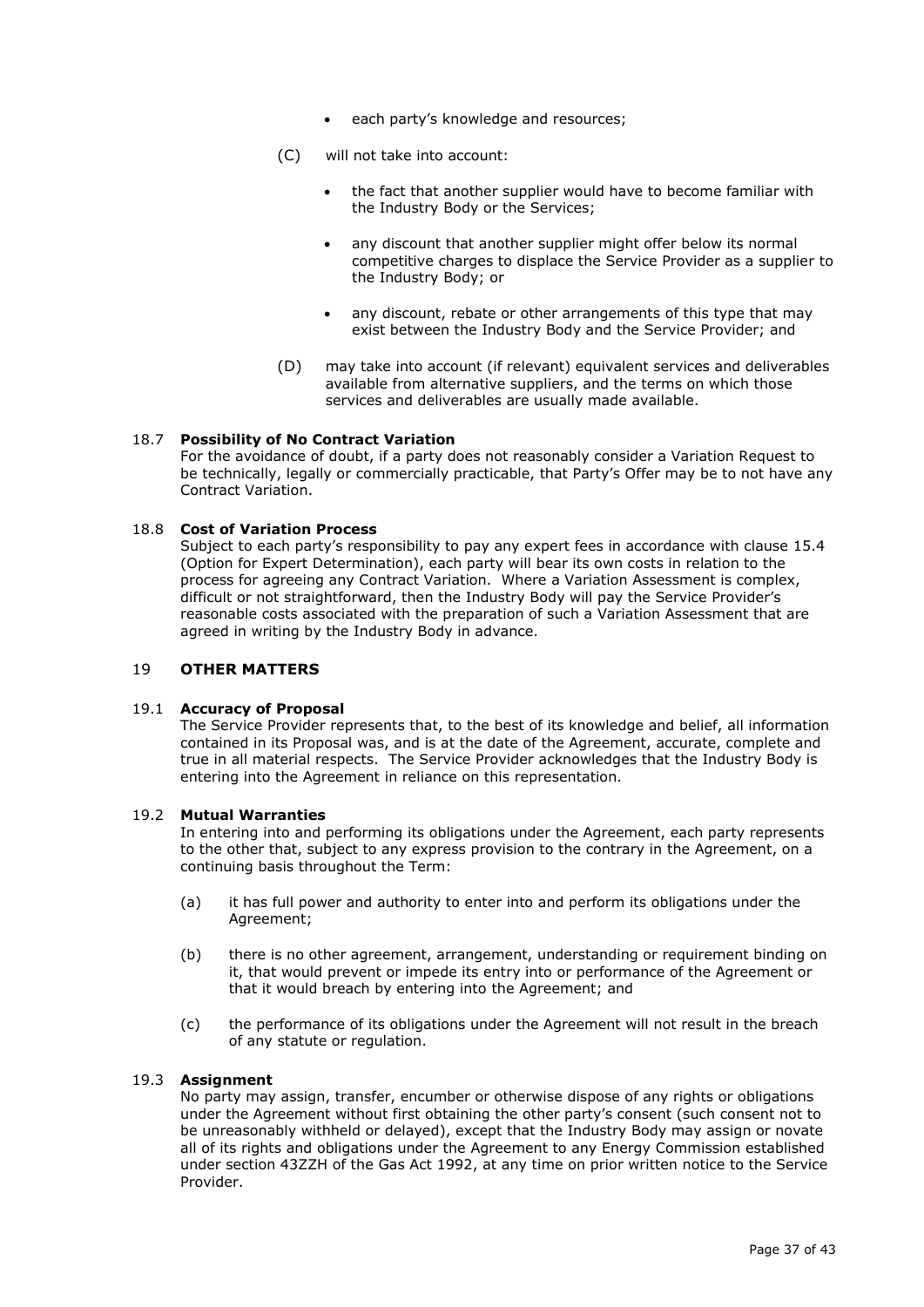#### <span id="page-37-0"></span>19.4 **Privity**

Except as expressly provided in the Agreement, the Agreement will not and is not intended to confer any benefit on or create any obligation enforceable at the suit of any person not a party to the Agreement.

#### <span id="page-37-1"></span>19.5 **Notices**

Any notice, consent, approval, agreement, undertaking, report or other communication given by a party for the purposes the Agreement will be of no effect unless given in writing and addressed to the recipient at the address last notified by the recipient to the other party. Until a change is so notified, the address of each party is as follows:

| <b>The Industry Body</b><br>Gas Industry Company Limited         | <b>The Service Provider</b><br>Transpower NZ Ltd, trading as Energy<br>Market Services,<br>96 The Terrace |  |
|------------------------------------------------------------------|-----------------------------------------------------------------------------------------------------------|--|
| Level 8                                                          |                                                                                                           |  |
| 95 Customhouse Quay                                              | Wellington 6011                                                                                           |  |
| Wellington 6011                                                  |                                                                                                           |  |
| Andrew Walker<br>Attn:<br>Email: Andrew.Walker@gasindustry.co.nz | James Whistler<br>Attn:<br>Email: James. Whistler@ems.co.nz                                               |  |

Delivery may be effected by hand, by post with postage prepaid, by email or by facsimile. A notice or other communication will be deemed to have been received:

- (a) in the case of hand delivery or pre-paid post sent from outside New Zealand, at the time of actual delivery to the recipient's address;
- (b) in the case of delivery by pre-paid post sent from within New Zealand, no later than the 3<sup>rd</sup> Business Day after posting;
- (c) in the case of delivery by email, no later than when the recipient's email server acknowledges receipt; or
- (d) in the case of delivery by facsimile, no later than the time of transmission specified in a transmission report from the sending machine which indicates that the facsimile was sent in its entirety to the facsimile number of the recipient.

However, if a notice or other communication is received or deemed to have been received after 5.00 p.m. on a Business Day in the place to which it is sent, or on a day which is not a Business Day in that place, it will be deemed not to have been received until the next Business Day in that place.

#### <span id="page-37-2"></span>19.6 **Further Assurances**

Each of the parties agrees to execute and deliver any documents, including transfers of title and to do all things as may reasonably be required by the other party or parties to obtain the full benefit of the Agreement according to its true intent.

## <span id="page-37-3"></span>19.7 **Rights and Remedies are Cumulative**

Except to the extent the Agreement expressly provides otherwise, each right and/or remedy of any party under the Agreement is cumulative and not exclusive of any rights provided by law or any other rights or guarantees now or hereafter held by that party.

#### <span id="page-37-4"></span>19.8 **Legal nature of Relationship**

Notwithstanding any other provision in the Agreement, nothing in the Agreement is intended to or will imply or be construed as a fiduciary obligation, or create a legal relationship of partnership or joint venture. Except as expressly permitted by the Agreement, nothing in the Agreement gives any party any right to act on behalf of or bind the other party in any way.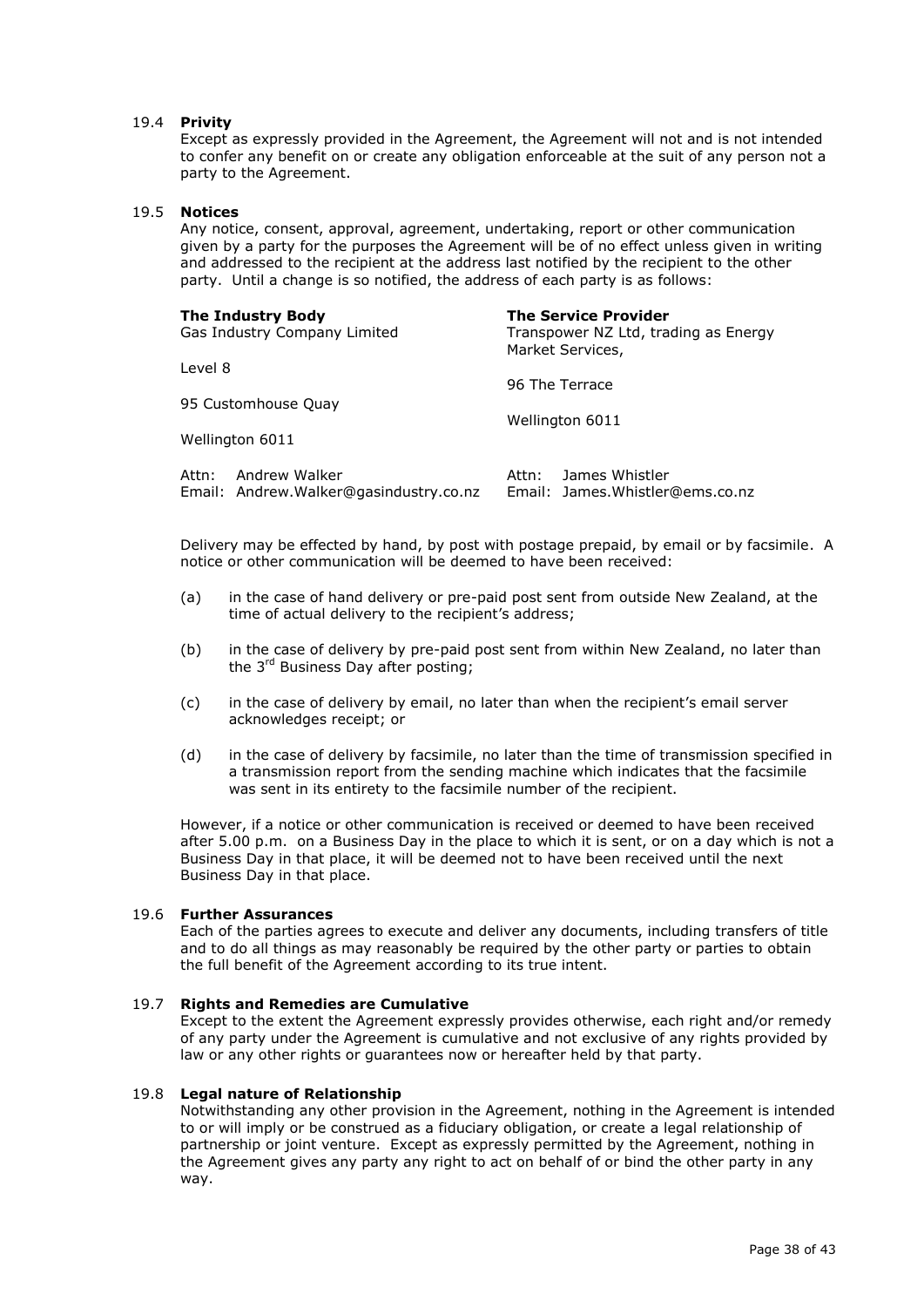#### 19.9 Law and Jurisdiction

This Agreement will be governed by, and construed in accordance with, the laws of New Zealand. Each party irrevocably and unconditionally submits to the non-exclusive jurisdiction of the courts of New Zealand for the purpose of hearing and determining any disputes or proceedings arising out of, or in any way connected with, the Agreement.

#### 19.10 No Waiver

No failure, delay or indulgence by any party in exercising any power or right conferred on that party by the Agreement will operate as a waiver of that power or right. A single exercise of any of those powers or rights does not preclude further exercises of those powers or rights or the exercise of any other powers or rights under the Agreement.

### 19.11 Entire Agreement

This Agreement constitutes the sole and entire understanding with respect to the subject matter hereof and supersedes all prior discussions, representations and understandings, whether written or oral, express or implied.

#### 19.12 Severability

Any unlawful provision of the Agreement will be amended to the minimum extent necessary to ensure that it is not unlawful and, as far as is possible, to ensure that it is consistent with the intent and effect of the provision. The remaining provisions will be enforceable as if such unlawful provision had not been included in the Agreement. If the provision is unable to be amended without materially altering the intent and effect of the provision, it will be severed, and the remaining provisions enforceable, but only if the severance does not frustrate the Agreement.

#### 19.13 Costs

Each party will meet its own legal, accounting and other professional and advisory costs and expenses incurred in relation to the negotiation, preparation and execution of the Agreement and any future amendments to it. Each party will meet its own costs in performing its obligations under the Agreement unless agreed otherwise.

#### 19.14 Counterparts

This Agreement may be executed in any number of counterparts (including facsimile or scanned and emailed copies). So long as each party has received a counterpart or counterparts carrying the signatures of each of the other parties, the counterparts together will constitute a binding and enforceable agreement between the parties.

## **SIGNATURES**



#### Transpower New Zealand Limited by:

Signature

 $Name:$ Title: Dáte: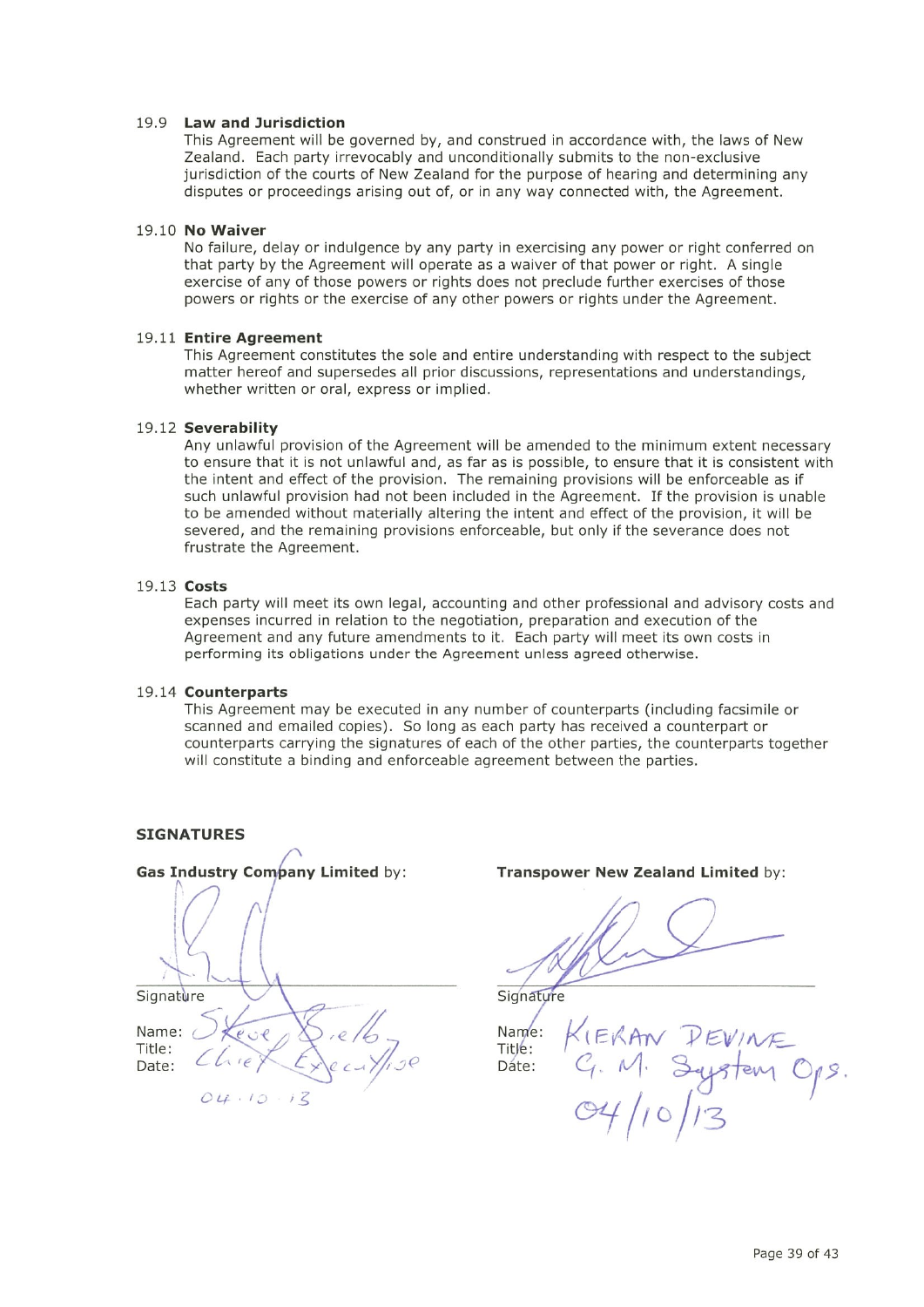# **SCHEDULE 1 – CONFIDENTIALITY DEED**

<span id="page-39-0"></span>Date:

## **Parties**

- (1) **[ ]** (*NZX*)
- (2) **[ ]** (the *Recipient*)

# **BACKGROUND**

[*Select the relevant paragraph and delete the other*]

[Gas Industry Co, a company registered under the Companies Act 1993, wishes to appoint the Recipient as Allocation Agent under the Gas (Downstream Reconciliation) Rules 2008. In order to perform the services required by the Allocation Agent, the Recipient requires access to certain information, including software, licensed by NZX to Gas Industry Co, which is confidential and/or proprietary to NZX. This Deed records the terms on which the Recipient will access and use that confidential information.]

[Gas Industry Co, a company registered under the Companies Act 1993, wishes to engage the Recipient to work with the Allocation System, an electronic information exchange and analysis platform required under the Gas (Downstream Reconciliation) Rules 2008. In order to perform the services required by Gas Industry Co, the Recipient requires access to certain information, including software, licensed by NZX to Gas Industry Co, which is confidential and/or proprietary to NZX. This Deed records the terms on which the Recipient will access and use that confidential information.]

## **TERMS**

<span id="page-39-1"></span>1 **Defined terms**

In this Deed:

*Confidential Information* means:

- (a) any part of any software licensed to Gas Industry Co by NZX pursuant to the "Allocation Agent Service Provider Agreement", and any other software owned by NZX, including all source code, object code, mark-up, graphics and associated documentation (the *Software*); and
- <span id="page-39-2"></span>(b) all alterations, additions or enhancements to the Software, whether made before or after the date of this Deed;
- <span id="page-39-3"></span>(c) any technical information concerning the Software, including its design, specifications, functionality and operation; and
- (d) any information generated (directly or indirectly) by the Recipient or any other person using any information coming within the ambit of paragraph (a), [\(b\)](#page-39-2) or [\(c\),](#page-39-3) to the extent that it is so generated,

but does not include information which, when disclosed to or by the Recipient, is generally available to and known by the public other than as a result of any breach of any obligation of confidentiality or which the Recipient can show it has legitimately acquired or developed independently of any information coming within the ambit of this definition;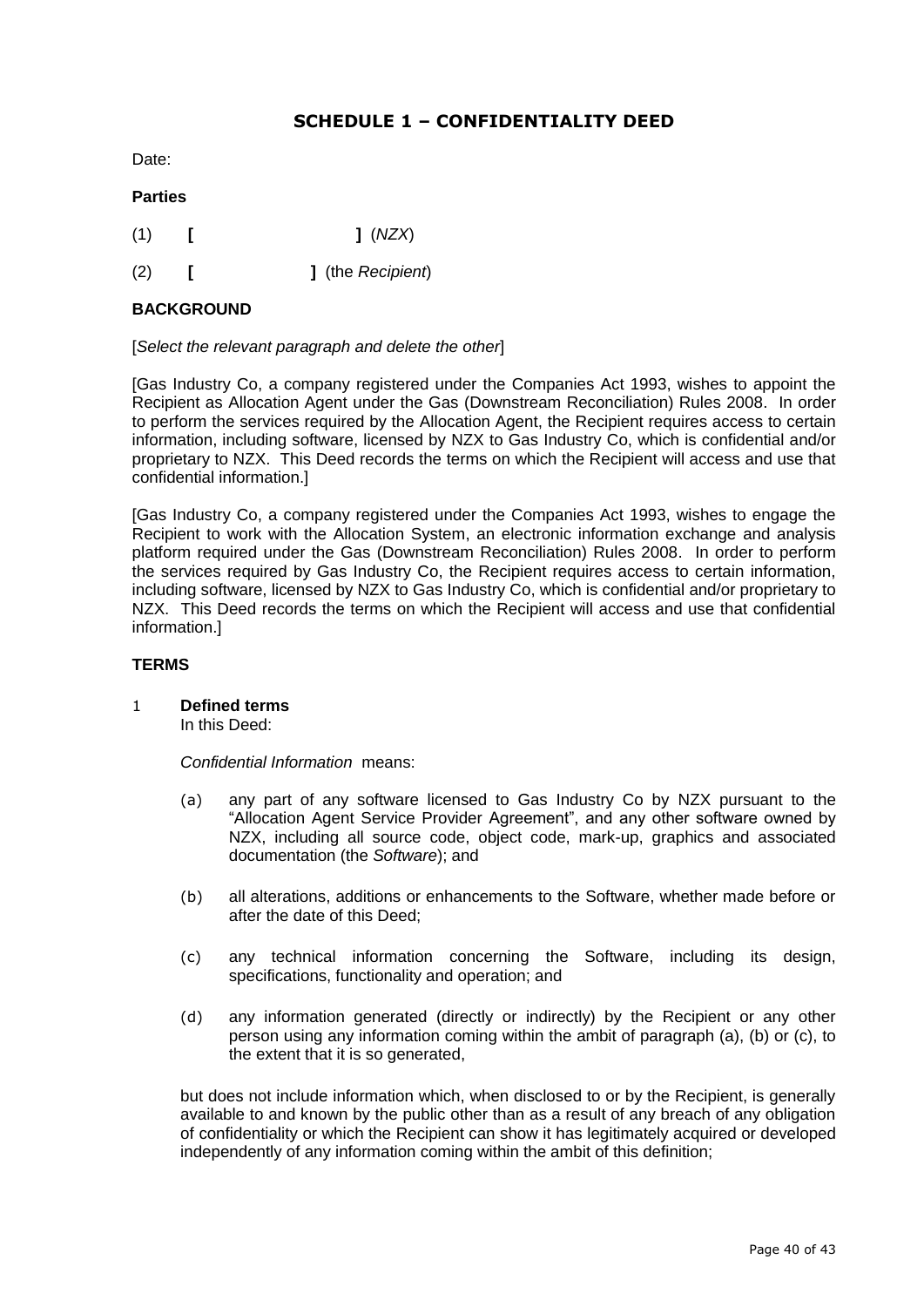*Intellectual Property includes all rights to and interest in:* 

- (a) any copyright, trade secret, patent, design, trade mark or trade name (including all associated goodwill and registration rights); and
- (b) any other proprietary rights and forms of intellectual property (whether protectable by registration or not) in respect of any know-how, technology, concept, idea, data, component, tool, library, methodology, routine, program or other software, specification, formula, drawing, document, design, system, process, logo, mark, style or other similar thing.

*Permitted Purpose* means providing services to Gas Industry Co in order to perform the downstream allocation and reconciliation of downstream gas quantities;

*Person* includes a corporation sole and also a body of persons, whether corporate or unincorporated;

## <span id="page-40-0"></span>2 **Confidentiality**

The Recipient will keep the Confidential Information strictly confidential and will not disclose it to any Person other than Gas Industry Co, except to the extent expressly permitted under the terms of this Deed.

## <span id="page-40-1"></span>3 **Use of Confidential Information**

The Recipient may use the Confidential Information for the Permitted Purpose but not for any other purpose. In particular, but without limitation, the Recipient will not (except to the extent necessary for the Permitted Purpose):

- (a) use or develop any Confidential Information for its own commercial use;
- (b) use any Confidential Information to engage in competition with NZX or to act in a manner that may or does cause material loss to NZX or that materially adversely affects NZX's business, provided that this paragraph 3(b) shall not restrict the use of Confidential Information by the Recipient for the sole purpose of performing services for Gas Industry Co in relation to the Allocation System; or
- (c) remove any NZX copyright, trademark or other proprietary notice from any Confidential Information;
- (d) reproduce, reverse engineer, decompile, or disassemble the Confidential Information;
- (e) sell, rent, sublicence, transfer or otherwise dispose of the Confidential Information;
- (f) develop any derivative works based on the Confidential Information;

# <span id="page-40-2"></span>4 **Disclosure to Representatives**

- 4.1 The Recipient may disclose all or any part of the Confidential Information to an officer or employee of the Recipient approved by NZX (a *Representative*) if:
	- (a) the Representative needs to know the content of that Confidential Information for the Permitted Purpose; and
	- (b) the Recipient has informed the Representative of the confidential nature of the Confidential Information; and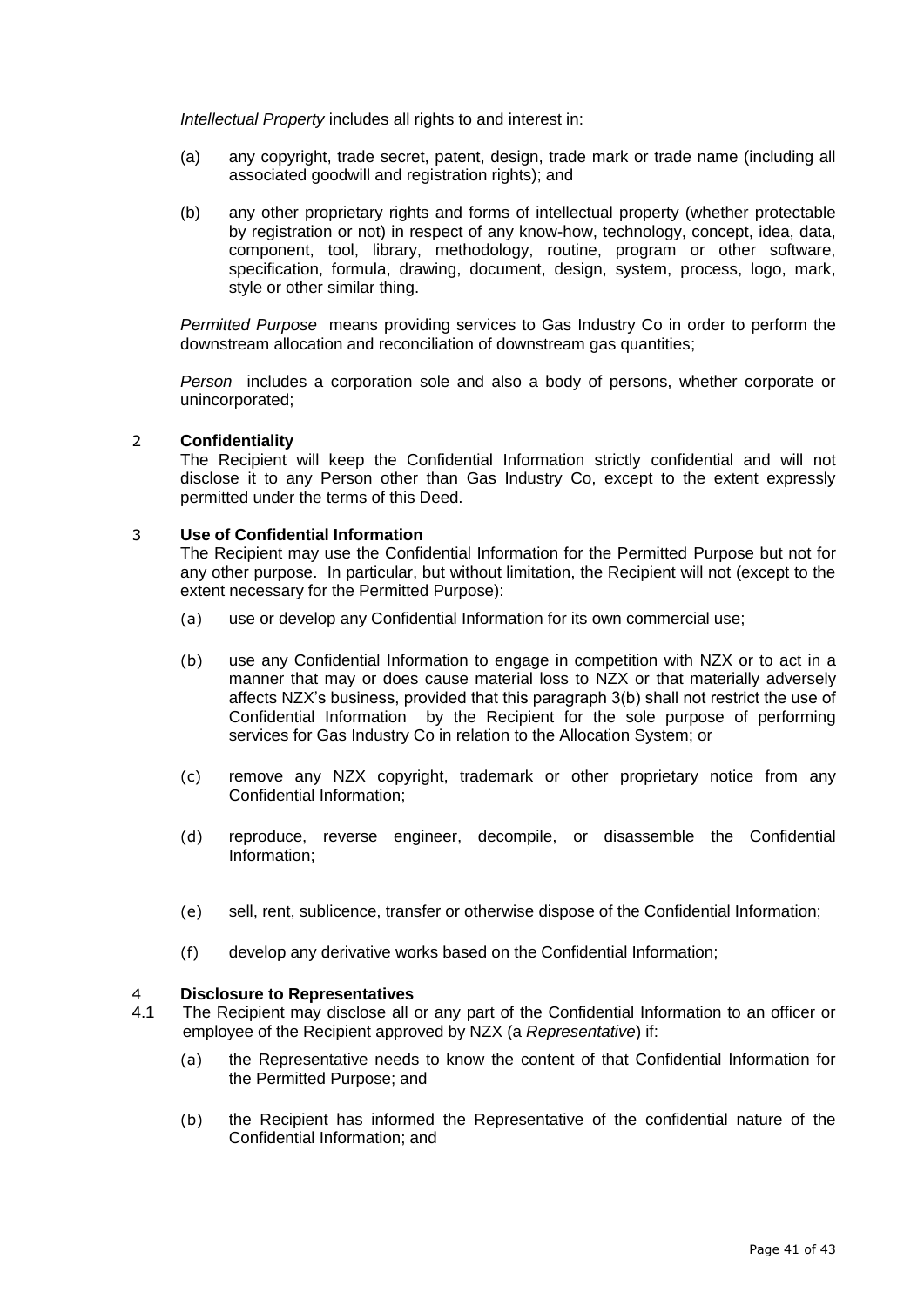- (c) the Recipient has obtained that Representative's written undertaking to be bound by this Deed and has provided an original of that written undertaking to NZX.
- 4.2 The Recipient agrees to be responsible under this Deed for all the acts and omissions of that Representative as if they were the acts and omissions of the Recipient.

## <span id="page-41-0"></span>5 **Disclosure pursuant to a lawful requirement**

If the Recipient becomes legally compelled to disclose any of the Confidential Information the Recipient will immediately give written notice to NZX of the requirements placed on the Recipient and use best endeavours to provide NZX with a reasonable opportunity to seek a protective order or other remedy or waive compliance with the terms of this Deed. In any event, the Recipient agrees to disclose only that part of the Confidential Information which the Recipient is legally required to disclose, and to use reasonable efforts to obtain an assurance that the information disclosed will be treated confidentially.

## <span id="page-41-1"></span>6 **Security**

The Recipient will take all reasonable steps to protect the Confidential Information from unauthorised access and use, and will comply with any reasonable requirement of NZX relating to the access, storage and use of the Confidential Information.

## <span id="page-41-2"></span>7 **Return of Confidential Information**

If the Recipient ceases to provide services to the Recipient for the Permitted Purpose, the Recipient will promptly:

- (a) return, or procure the return of, all copies of Confidential Information to Gas Industry Co if directed by Gas Industry Co; and/or
- (b) in any other case, destroy or erase, or procure the destruction or erasure of, all copies (whether on paper or in any electronic information storage and retrieval system or in any other storage medium) of the Confidential Information and any analyses, compilations, studies, notes, memoranda or other documents which contain or reflect any Confidential Information,

and certify to NZX that this clause [7](#page-41-2) has been complied with.

## <span id="page-41-3"></span>8 **Intellectual Property**

- 8.1 The Recipient agrees that:
	- (a) the Confidential Information and all Intellectual Property rights in it are owned by NZX (or, where applicable, NZX's licensors);
	- (b) ownership of any alterations, additions or enhancements made to the Confidential Information (including all associated Intellectual Property rights) by the Recipient or anyone for whom the Recipient is responsible will vest absolutely and exclusively in NZX (or, where applicable, NZX's licensors) immediately on their creation, at no cost to NZX; and
	- (c) it will not at any time after the date of this Deed in any way question or dispute NZX's ownership of these rights; and
	- (d) it will do any thing reasonably required by NZX (including executing and delivering any document) in order for NZX to obtain or retain the ownership of the Confidential Information and the Intellectual Property in accordance with this clause [8](#page-41-3).
- 8.2 The Recipient indemnifies NZX against all liabilities, damages, expenses and losses (including legal costs) in connection with the infringement or alleged infringement of any third party's Intellectual Property rights arising out of or in connection with any